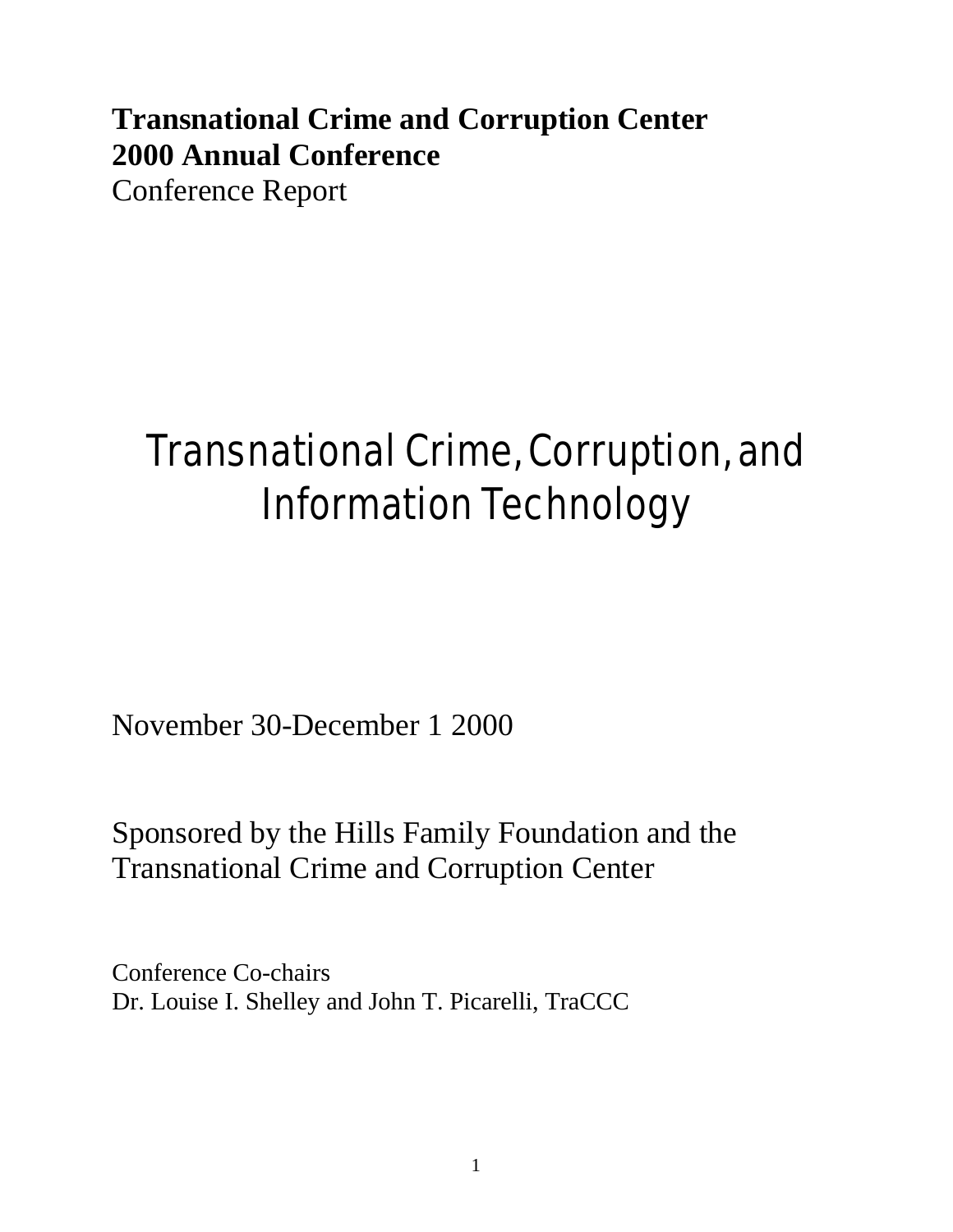### **Foreword**

On behalf of the Transnational Crime and Corruption Center (TraCCC) at American University, it is our pleasure to provide you the report from our 2000 Annual Conference on Transnational Crime, Corruption and Information Technology.

We were very excited at the dynamic set of speakers and the knowledgeable and international audience we attracted to this meeting from the diverse communities we seek to reach: policymakers, scholars, law enforcement, government, business, NGOs, the public and the media. The thoughtprovoking panels and ensuing dialogue demonstrated the spectrum of issues that the confluence of transnational crime, corruption, and information technology generate.

Our meeting provided an international, multi-disciplinary forum that addressed the complex issues relating to the control of information technology from abuse by criminals and corrupt individuals without losing the economic and democratizing benefits of this new technology.

The drive to regulate and protect information technology has been done without understanding the full dimensions of the organized crime and corruption phenomena. The panels assessed the diverse dimensions of the transnational crime and corruption problem using actual case materials and the experiences of government and business.

We brought TraCCC's unique international perspective to bear in addressing the diverse nature of the problem and response from different regions of the world. Our focus was not only on analysis but also on developing international creative strategies through partnerships that will address transnational crime and corruption undermining the potential of information technology. We are committed to continuing exploration of ways that new technology can be used to address transnational crime and corruption without jeopardizing fundamental civil rights.

TraCCC feels that this meeting served as the foundation for our research, training and a policy agenda that will address the emerging field of transnational crime, corruption and information technology. We look forward to continuing work on these issues in the future.

### **Acknowledgements**

We express our deep appreciation to the Hills Family Foundation for making this conference possible. We would also like to recognize Conference Manager Erica Blodgett for her tireless efforts overseeing the planning and other logistics issues associated with the conference. Third, we thank all the members of TraCCC that volunteered their time and energy preparing for the conference. Finally, we would be remiss if we did not thank the speakers for their thought-provoking presentations delivered at the conference.

Transnational Crime, Corruption, and Information Technology

Published by the Transnational Crime and Corruption Center 240 Nebraska Hall American University 4400 Massachusetts Avenue, NW Washington, DC 20016-8178 Tel. 202-885-2657 Fax 202-885-1389 E-mail: traccc@american.edu http://www.american.edu/traccc

All rights reserved

Copyright © 2001 Transnational Crime and Corruption Center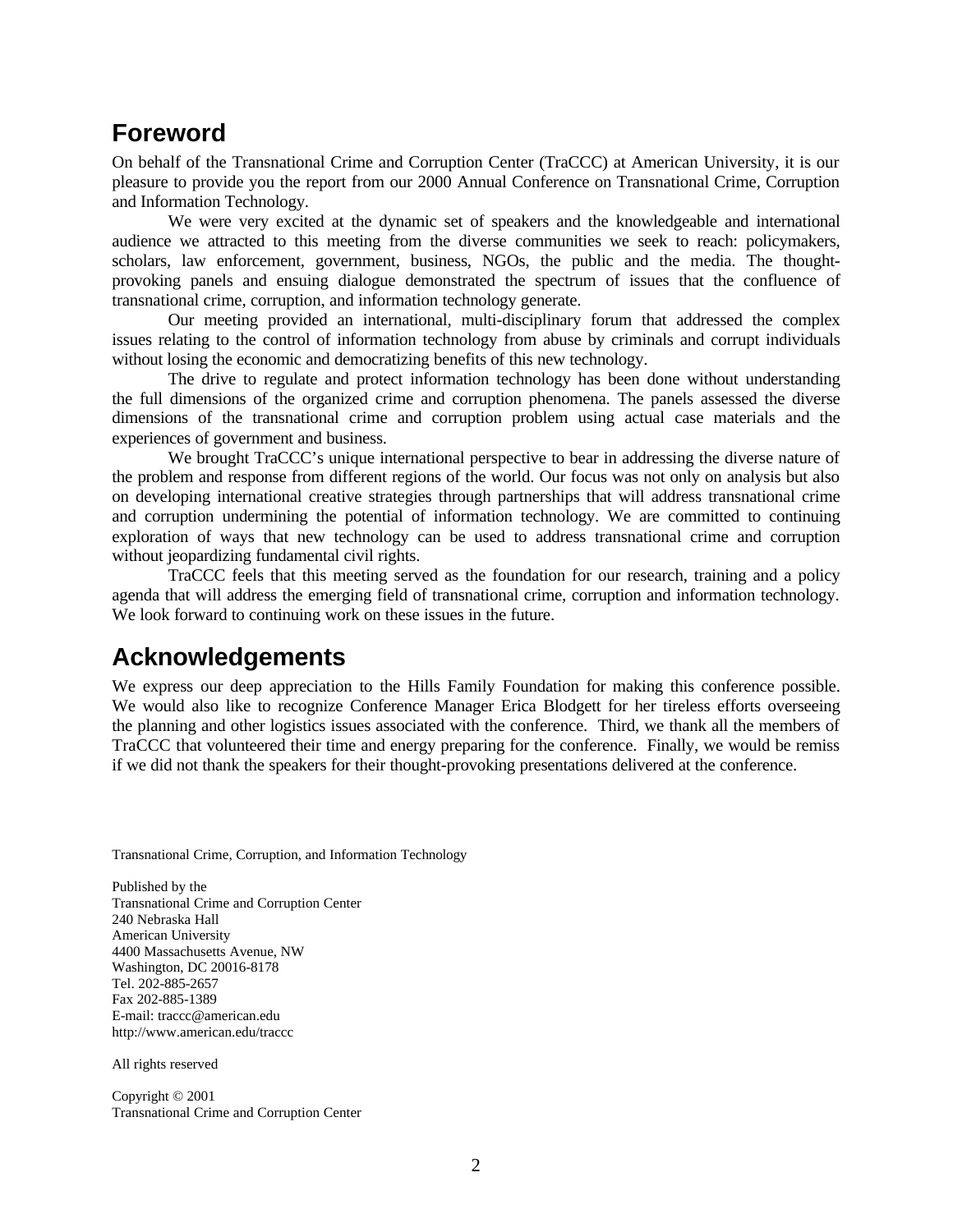# **Table of Contents**

| Panel III |  |  |
|-----------|--|--|
| Panel IV  |  |  |
| Panel V   |  |  |
| Panel VI  |  |  |
|           |  |  |
|           |  |  |
|           |  |  |
|           |  |  |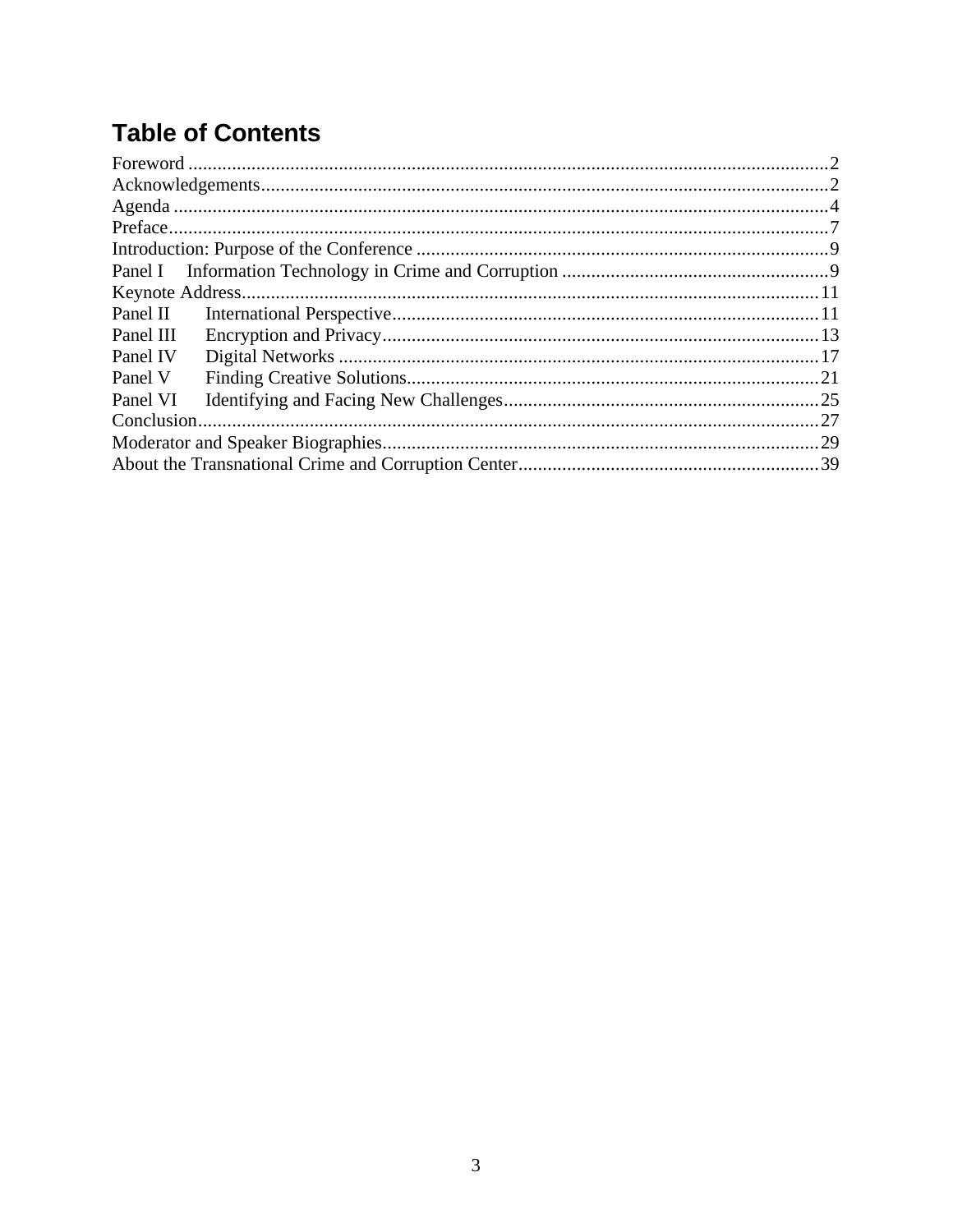# **Agenda**

*Day 1 November 30th* **Opening Speakers** • Dr. Benjamin Ladner President, American University Louise Shelley Director, TraCCC **Panel I Survey of Information Technology in Crime and Corruption** MODERATOR: John T. Picarelli Analyst, TraCCC SPEAKERS and TOPICS: • Trafficking in Human Beings and Child Pornography • Alexis Slebodnick Senior Intelligence Analyst, US Customs Cybersmuggling Center • Counterfeiting, Fraud, and Identity Theft Mark Childers Special Agent, US Secret Service Electronic Crimes Branch • Use of Telecommunications in the Commission of Crimes and Mitigation **Tactics** • John Beasley, Jr. Assistant US Attorney, US Department of Justice Transnational/Major Crimes Section • Piracy of Intellectual Property • Timothy Trainer President, International AntiCounterfeiting Coalition, Inc. • The Corporate Response to Criminal Usage of Technology Products • Vic Winkler Principal Architect-Security, Sun Microsystems Federal, McLean, VA **Lunch Keynote Speaker** Michael Vatis Director, National Infrastructure Protection Center, FBI **Panel II International Perspective** MODERATOR: Vladimir Brovkin Senior Fellow, TraCCC SPEAKERS and TOPICS: • The View from the Former Soviet Union • Mikhail Vertuzaiev Professor and Senior Research Fellow, National Academy of Interior Affairs of Ukraine • The View from Asia • Dinkar Gupta Deputy Inspector General, Intelligence Division, Punjab Police, India • Corruption • Michael Hershman

Chairman, Decision Strategies/Fairfax International, LLC

#### **Panel III Encryption and Privacy**

MODERATOR: Walter D. Broadnax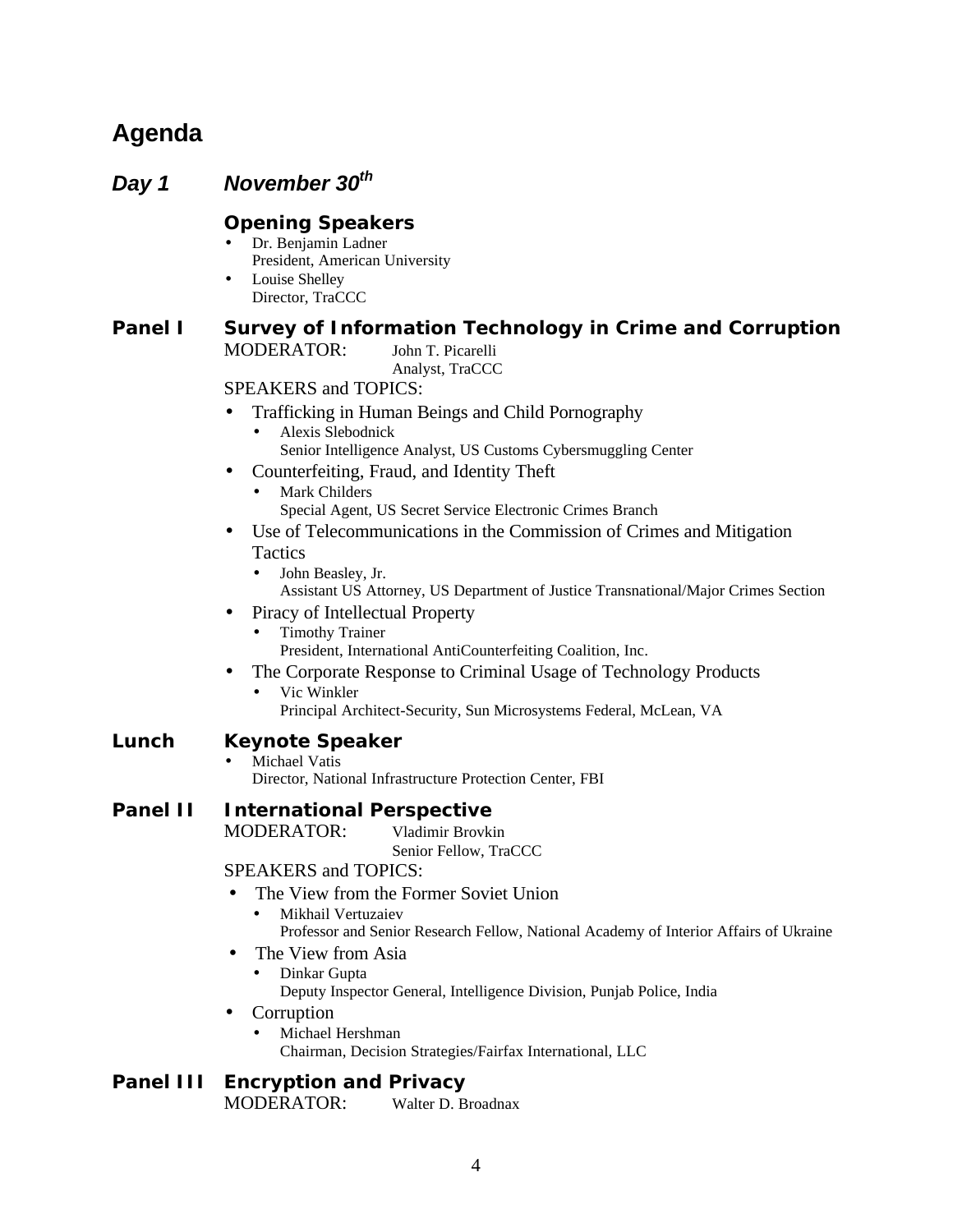#### Dean, School of Public Affairs, American University

SPEAKERS and TOPICS:

- Use of Technology to Mask Criminal Activity
	- Dr. Dorothy Denning Director, Georgetown Institute for Information Assurance, University of Georgetown
- Private Sector View
	- Jay Wack
	- Chief Technology Officer, TECSEC Incorporated
- Effects of Regulation
	- Jim Kerins III President, National Fraud Center

### **Panel IV Digital Networks**

MODERATOR: Dr. Nanette Levinson

Associate Dean and Associate Professor, School of International Service (SIS), American University

SPEAKERS and TOPICS:

- The Digital Networking of Malevolent Non-state Groups
	- **Matthew Devost** Senior Information Security Analyst, Security Design International Inc.
- Monitoring of Digital Networks
	- Marc Zwillinger
	- Partner, Kirkland and Ellis
- The Effects of Digital Networking and Network Monitoring on Democracy
	- Mike Godwin Policy Fellow, Center for Democracy and Technology
- The View from the Legislative Branch
	- Makan Delrahim US Senate Judiciary Committee Staff

### *Day 2 December 1st*

### **Panel V Finding Creative Solutions**

MODERATOR: Louis Goodman Dean, SIS

SPEAKERS and TOPICS:

- Intelligence Analysis for Cyberthreats
	- Phil Williams and Casey Dunleavy Computer Emergency Response Team
- The Importance of Public–Private Partnerships
	- John Tritak
	- Director, Critical Infrastructure Assurance Office
- Global Forum on Fighting Corruption
	- Captain Michael Orfini, USN

Military Advisor for National Security Affairs to the Vice President

#### **Panel VI Identifying and Facing New Challenges** MODERATOR: Louise Shelley

Director, TraCCC

### SPEAKERS and TOPICS:

- Corporate Response and Regulation
	- Mary Riley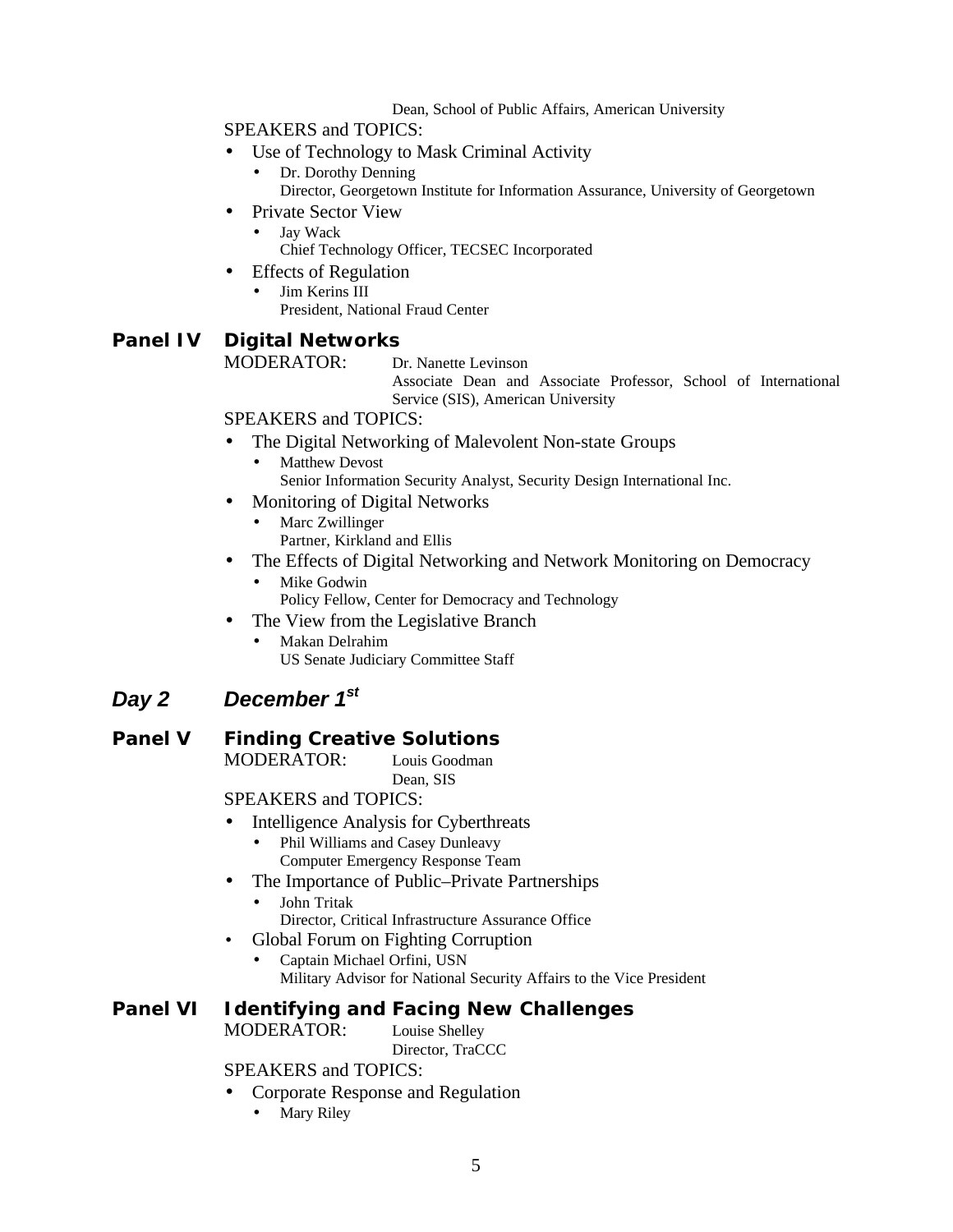Director, Digital Risk Management, Price-Waterhouse Coopers

- Challenges to Novel Computer and Communications Technologies
	- David von Vistauxx Trelex Associates, Ltd.
- Law Enforcement Operations and Challenges
	- Lou Degni
		- Special Agent, Drug Enforcement Administration
- E-Readiness
	- Helena Plater-Zyberk McConnell International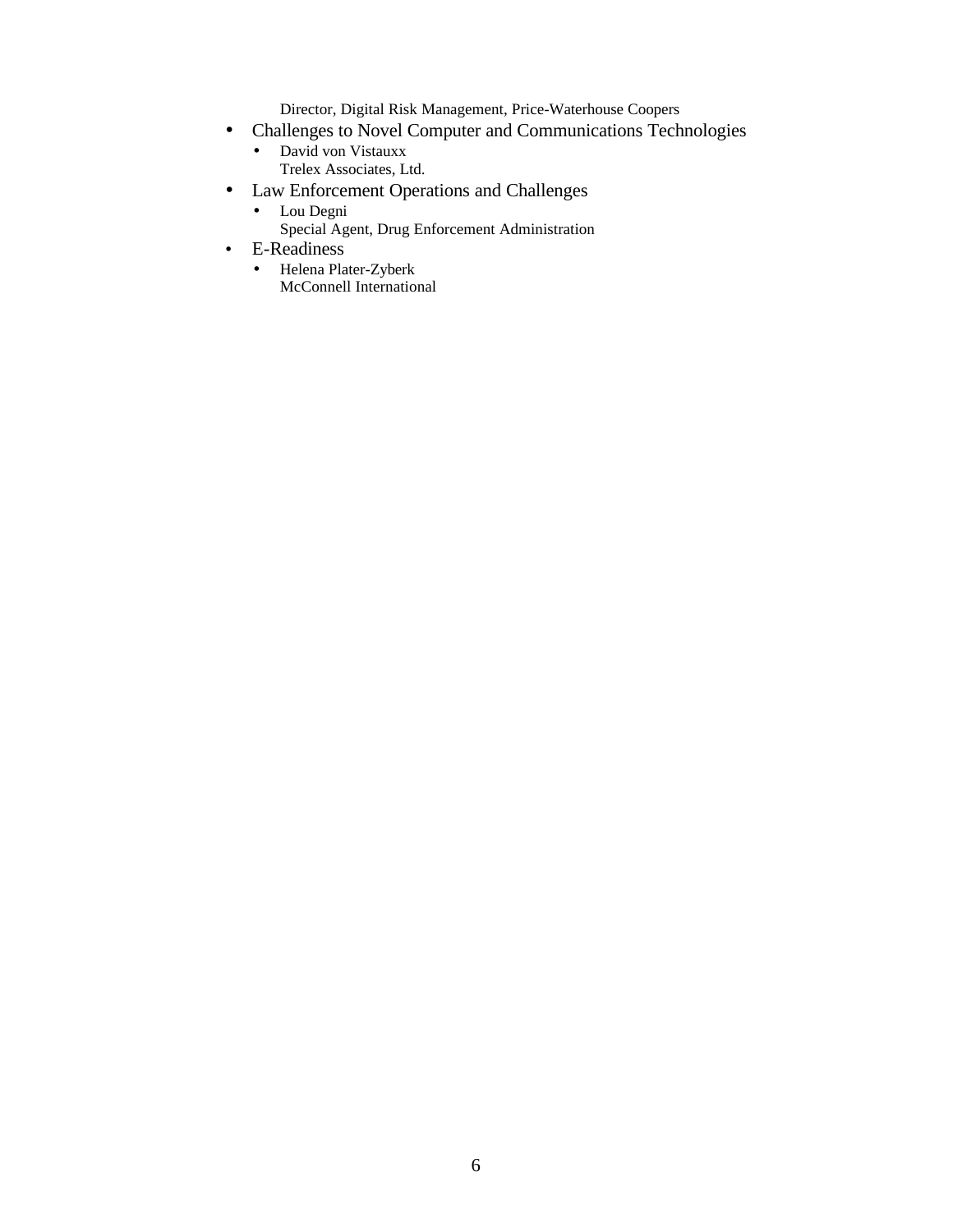# **Preface**

Louise Shelley's opening remarks, detailing the purpose of the conference, noted that prior analysis has segmented transnational crime and information technology as separate entities. The conference thus sought to address the following themes:

- Integration of the requirements of the technology and business communities, government regulators, policymakers, NGOs, and foreign governments to bring diverse communities together
- Location of the proper balance between the need to regulate information technology with the desire to control the negative effects of transnational crime
- Maximization of technology's contributions to economic growth and democratization and minimization of the potential for criminal activity
- Identification of the disparate capacities of countries to work against crime committed through information technology
- Recognition of the notion of national sovereignty in producing regulatory solutions for global digital networks
- Construction of networks to address criminal networks' use of information technology

The following categories represent some of the more pertinent facts that support arguments made regarding these themes.

International Perspectives on Criminal Use of Information Technology

- Information technology links developing and developed regions rapidly
- Information technology globalizes corruption through the transfer of illicit gains
- India
	- Information technology professionals, such as engineers and software experts, known to commit crimes
	- Software piracy is a major problem, with over 90% of software pirated
	- Use of cell phones by criminals and terrorists from prison another problem
	- Shortage of trained personnel in law enforcement with information technology knowledge
	- Beginning to use public-private partnerships to address problem
- Ukraine
	- Ukrainian criminals heavily involved in Internet fraud, Ukrainian law enforcement not capable of addressing
	- Partnerships between banks and law enforcement do not exist to address abuse of bank cards
	- Ukrainian information technology specialists also known to commit and facilitate crimes

### Why Information Technology is Central to the Commission of Crime

- Anonymity increases the difficulty of decoding encrypted messages
- Provides safe, secure and rapid communication
- Assists document fraud
- Internet facilitates piracy and counterfeiting of goods
- Internet facilitates terrorism through recruitment, fund raising, communications
- Basis for more robust communication systems, such as cell phones, telex, and virtual private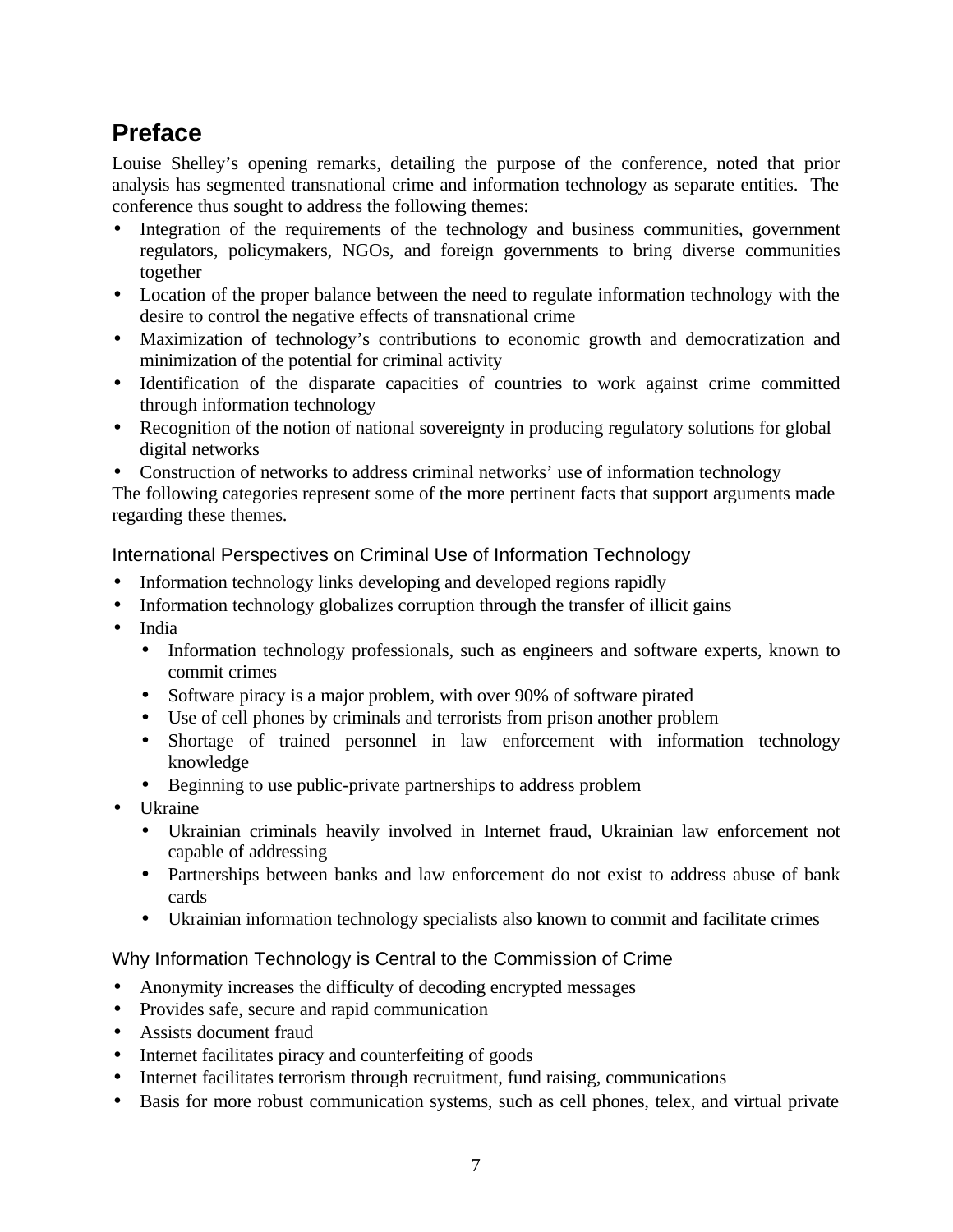networks

- Aids transport, as criminals can monitor and divert shipments
- Facilitates covert banking through such means as electronic funds transfers, debit cards, and credit cards
- Provides unsophisticated criminals access to sophisticated tools

### Problems of International Cooperation

- Many foreign counterparts lack computer access or knowledge
- The global information infrastructure is outside the jurisdiction of any one country
- Different legal codes and procedures impede cooperation
- Many countries lack laws to address computer crime and crimes committed by means of other forms of information technology

### Balancing Civil Liberties and the Need to Regulate Information Technology

- Maintenance of privacy and confidentiality
- Insurance of the security and integrity of digital signatures
- Problems of individuals having access to private medical information and others through porous systems
- Enactment of Privacy/Computer Secrecy Act—responsibility to protect privacy of data in the US
- European Protection Act provides significant data for law enforcement while shielding it from business
- Privacy advocates support need to ensure private, legitimate communications and want limits on law enforcement's access to encryption keys
- US laws forcing paperwork into the electronic environment while safeguarding privacy in the non-paper environment is more difficult
- Network monitoring by private entities is possible under Title III
- Different requirements for monitoring by private and government entities
- Reasonable right to privacy on Internet raises questions when terrorists and criminals exploit these technologies for their use

### Future Trends

- Disruption of public integrity
- Disruption of financial markets
- Corporate espionage through denial of service or the positing of false information from foreign sources
- Serious intrusions into critical systems—an "Exxon Valdez" waiting to happen

### Tools to Respond

- Public-private partnerships, such as government and ISP cooperation against child pornography
- Citizen assistance in identifying potentially problematic websites
- Coalition vulnerability assessment teams
- Active security research community
- Network monitoring by private corporations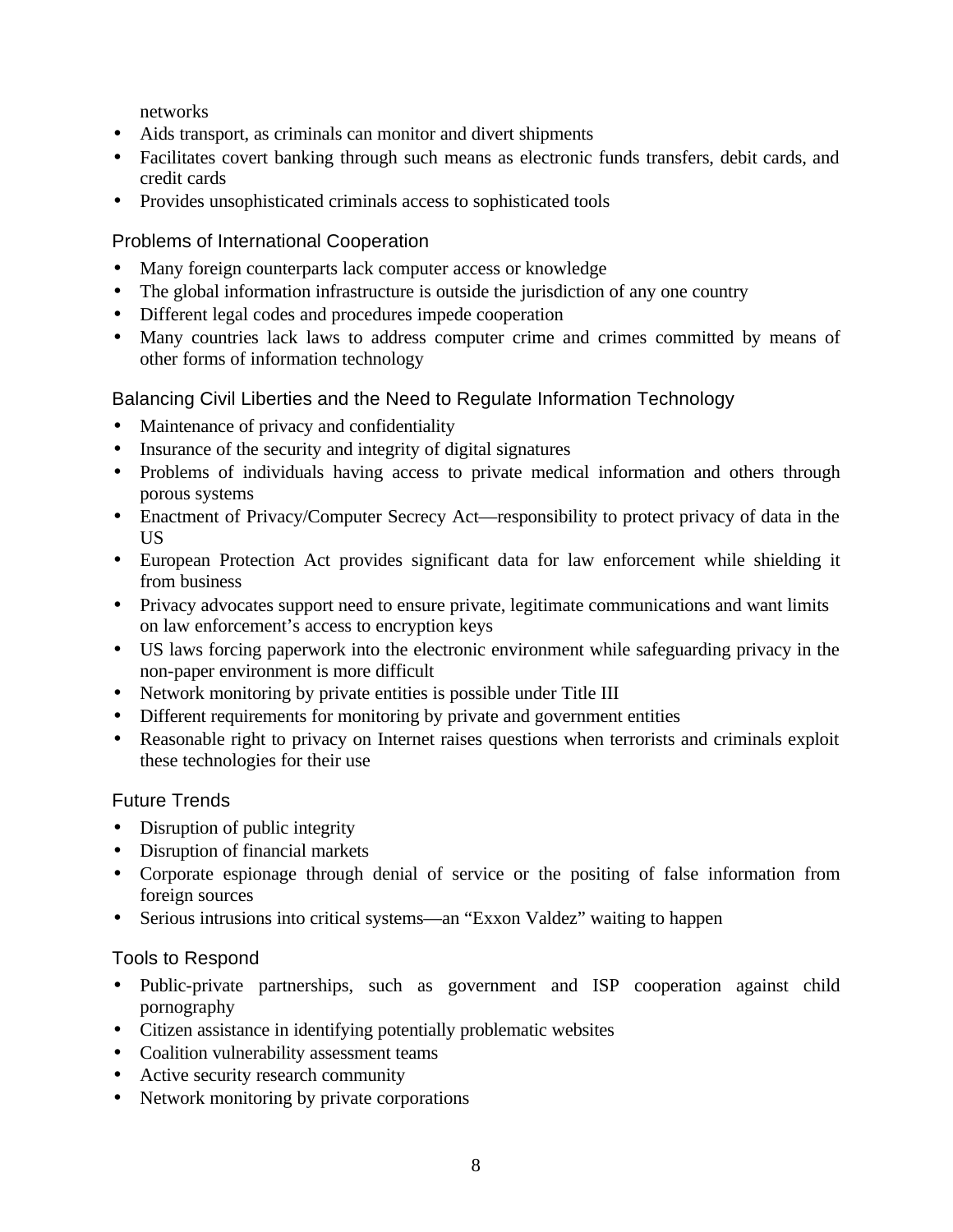# **Introduction: Purpose of the Conference**

The information revolution has brought both positive and negative changes to business, international affairs and daily life. New information technology is being exploited, and trends in information technology development are affecting both transnational criminal activity and crime prevention.

The conference examined challenges to the growth of information technology and its democratizing impact. We addressed the negative impact of and reactions to these new technologies in terms of the role of the state, the issue of regulation, and the challenge of balancing both public and private interests against the potential misuse of the new technology. Some of the issues the conference addressed include:

- How is the role of information technology being undermined by transnational crime and corruption?
- How are trends in information technology development affecting transnational criminal activity and crime prevention?
- How might transnational crime and corruption affect current and new technologies, firms, and institutions?
- Would new or modified regulation play a role in curtailing activity, or would the harms outweigh the benefits?
- Will regulation to control transnational crime and corruption undermine democratization and economic growth?

The conference drew upon TraCCC's successful model of multidisciplinary and multinational research initiatives to assemble constructive and thought-provoking panel discussions. The conference also served as the basis for future research and training materials for TraCCC and the Schools of International Service and Public Affairs at American University in the emerging fields of transnational crime and corruption. What follows are summations of the themes from each panel and the remarks that each presenter provided. After conducting this for each of the six panels and the presentation of our keynote address, the conclusion will return to the introductory questions to identify what the conference was able to accomplish and what research or questions remain.

# **Panel I Information Technology in Crime and Corruption**

The opening panel of the conference set the context within which the panels that followed would examine their respective issues.<sup>1</sup> The panelists, all government or private sector experts on various types of criminal activity that exploit technology, noted that the rapid growth of technology, especially the seemingly limitless growth of the internet, is changing the ways that criminals and law enforcement operate. From their talks, it is possible to identify four significant observations on how criminal activities utilize technology and the ways that their organizations are responding to these challenges.

The enhancement of anonymity that today's information technologies offer was the first observation that many of the panelists touched on. Technologies such as e-mail, Internet Relay Chat, chat rooms, newsgroups, encryption, and online anonymizing services are often cited as providing criminals new ways to operate illicit enterprises. For instance, criminal syndicates

<sup>&</sup>lt;u>.</u>  $<sup>1</sup>$  By prior agreement, the first panel was closed and the panelists provided their remarks in a not-for-attribution</sup> setting. Hence, the summary of the first panel does not mention the remarks of each panelist, but rather draws out the key themes addressed during the panel.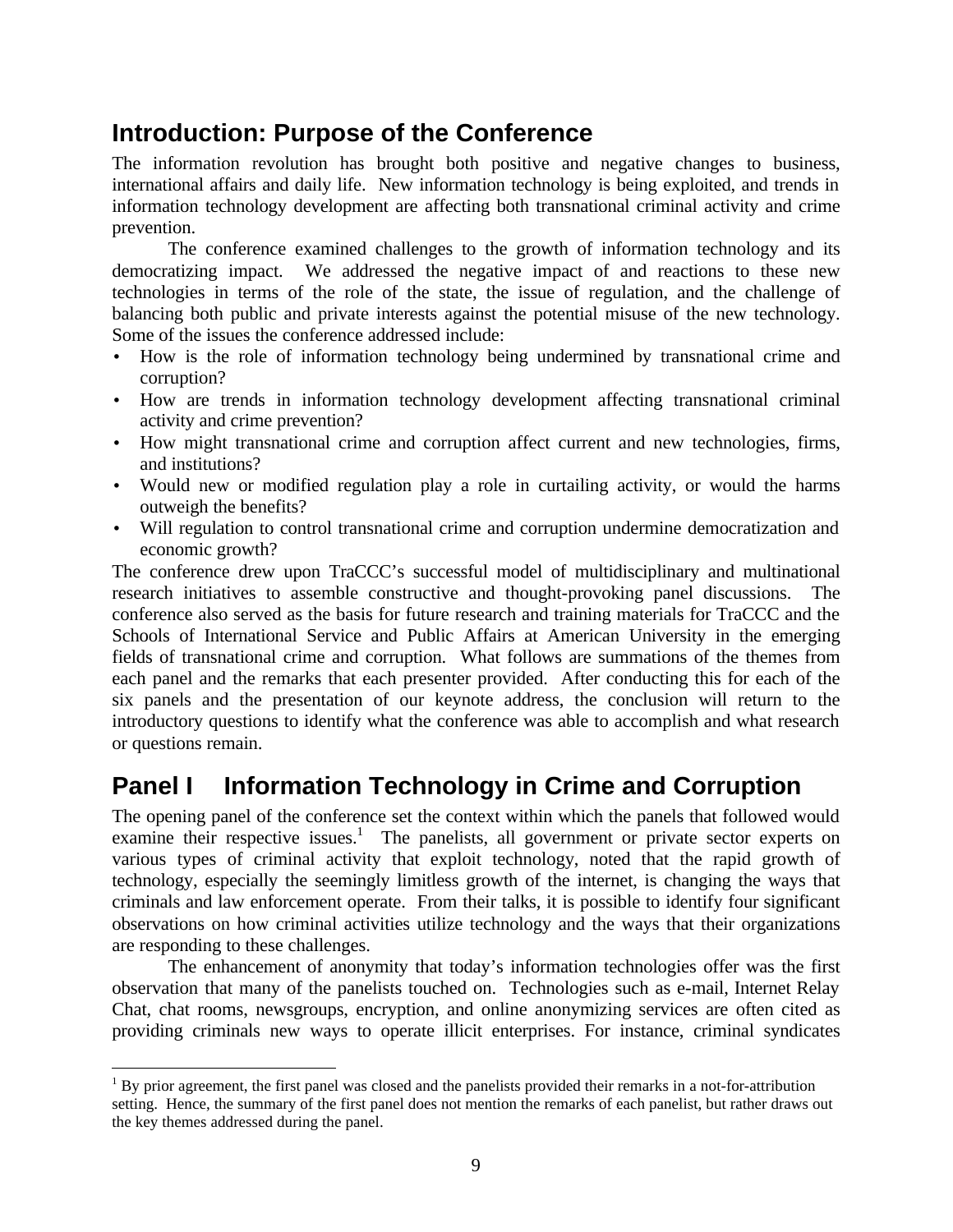have started employing anonymizing email services in the conduct of different types of criminal activities. One example of this trend is the use of computers by Nigerian criminal groups to mass e-mail scam letters to persons around the globe—a new variation of more traditional scam letters that once flowed from fax machines. While it is difficult to identify which criminal enterprise has benefited most from these technologies, the panelists singled out how technology has had a profound impact on the production of child pornography and the ways corruption is undertaken as illustrations of how technology has impacted criminal enterprises.

A second observation that the panelists noted was the ways that technology enhances the ability of organized crime to conduct its businesses. Focusing more broadly than the anonymizing effects of technologies, speakers made two key points in this regard. First was noted that the pace of technology improvements is vastly outstripping the abilities of law enforcement to keep pace in terms of analyzing how criminals might exploit new technologies and how law enforcement might employ novel technologies in their investigations of organized crime. The other key point was that criminals have found ways to employ technology to commit traditional forms of crime in enhanced or novel ways. An example of the latter, one speaker noted, is the piracy of intellectual property that is plaguing the entertainment industry worldwide. Through the use of powerful computers and the Internet, major criminal organizations are funding themselves through the global production, sale, and distribution of copyrighted materials.

The third observation was that, while major advancements in technology are bringing people together worldwide, technology brings together those seeking to engage in illicit activity and thus assists in the construction of criminal enterprises. One place where this is most clear is in the production of child pornography, where "support networks" of pedophiles have emerged that use the Internet and other communications technologies to encourage the production and distribution of child pornography. Another example was the ability to create a more consolidated global market for pirated intellectual property, such as software, using the Internet as a backbone. Hence, one must note that criminal elements benefited from the communications revolution that the information technology revolution has supported.

Finally, the speakers discussed the uneven technical capabilities that one finds across the spectrum of international law enforcement. Some speakers noted the difficulties in starting and managing a case that involves foreign jurisdictions, such as for international piracy of intellectual property, due to insufficient or non-existent legal measures to address the crime. Others noted that the capabilities of law enforcement to investigate and conduct organized crime cases that involve a technology element vary widely across borders. Finally, turning to the situation in the US, the speakers noted some additional difficulties, such as in explaining the use of advanced technologies in layman's terms for judges and juries during a trial. While this is likely to change as technology diffuses throughout society, the inner workings of technology are often a mystery to those that serve in these important capacities, and thus the panelists urged investigators and prosecutors to keep this in mind when undertaking such cases.

Turning to responses and capabilities, the panelists outlined diverse initiatives to counteract a wide variety of technology-driven or dependent organized criminal activities. One such capability that the panelists introduced was the Cybersmuggling Center of the US Customs Service. Located in northern Virginia, the US Customs Service founded the center in 1997 to address child exploitation, other forms of cybercrimes, and the development of computer forensics. Staffed with nearly 20 agents, the center enforces the 400-odd laws that the Customs service addresses. While the Customs Service focuses on controlling the borders of the US, the Cybersmuggling Center addresses criminal activities that virtually cross the "functional equivalent of the border." The center places a strong emphasis on collaborative relationships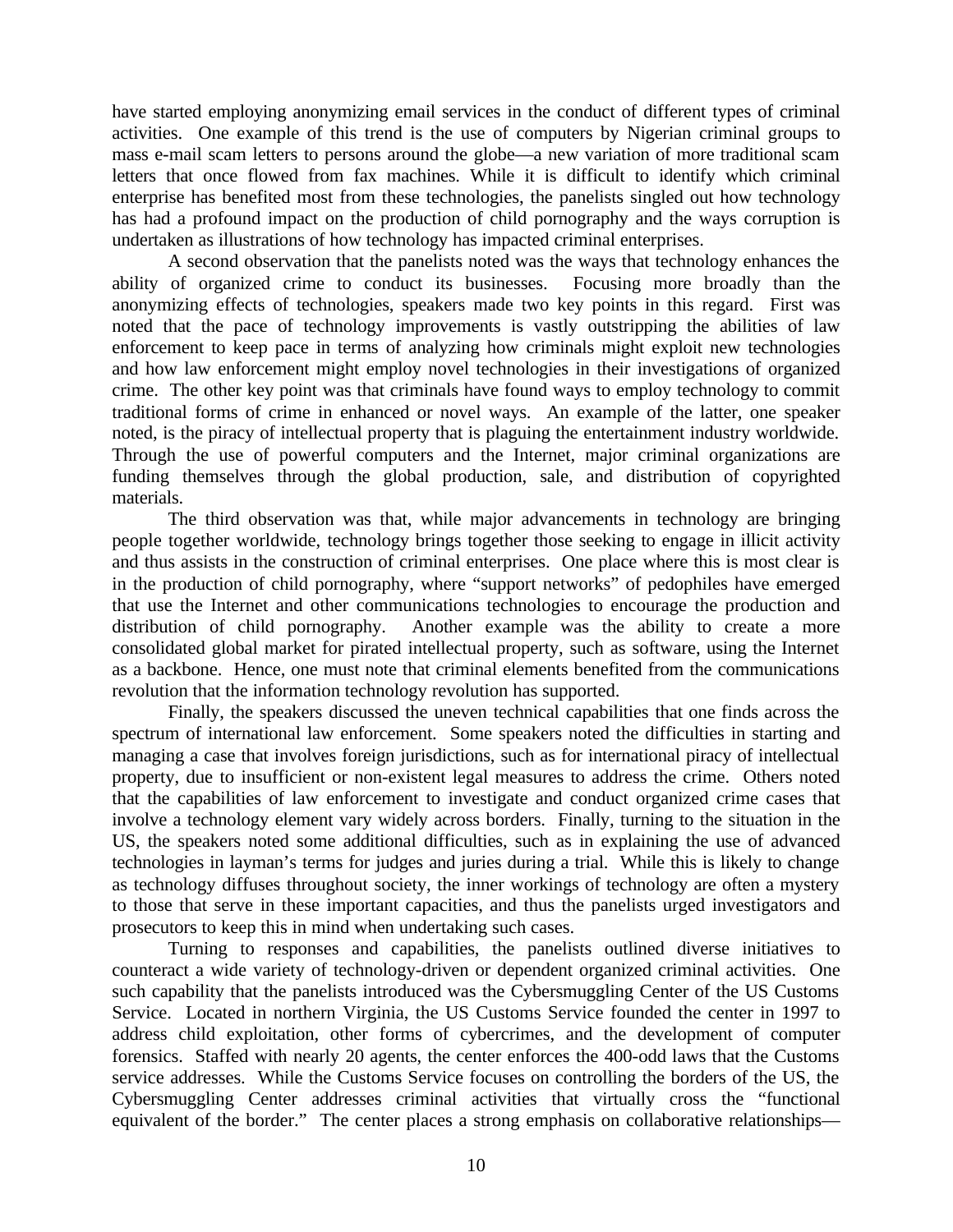the child exploitation unit, for example, has forged strong working relationships with foreign and domestic law enforcement agencies as well as the National Center for Missing and Exploited Children (a prominent US public-private venture). In the end, while cases often present novel challenges in terms of jurisdiction and forensics, the Cybersmuggling Center is forging new ground in surmounting these obstacles.

# **Keynote Address**

**Michael Vatis**, the Director of the FBI's National Infrastructure Protection Center (NIPC), provided the keynote address for the conference. The NIPC, which brings together representatives from US government agencies, state and local governments, and the private sector, serves as the US government's focal point for threat assessment, warning, investigation, and response for threats or attacks against our critical infrastructures—such as telecommunications, energy, banking and finance, water systems, government operations, and emergency services. Director Vatis introduced the purpose and capabilities of his organization in addressing the range of challenges faced by our national infrastructure.

Opening his talk, Director Vatis noted that a primary challenge in this information age is that the Internet allows people that harm networks to do so remotely and anonymously. There are thousands of websites that individuals can use to download automated tools that can make even the most non-technologically oriented person into expert hackers; thus the tools for exploiting technology in a harmful fashion are widely distributed.

Furthermore, one no longer speaks of information infrastructures in terms of national scope, but rather we recognize that an integrated global information infrastructure exists. Infrastructures are those services that are critical to the national defense or economy, such that if hackers destroyed one or debilitated its functioning significantly, it would lead to a significant impact on economic or other well-being. Electrical energy and telecommunications are particularly important in this regard because they underlie all other infrastructure sectors. Thus, the potential for harm is widespread, covering numerous potential targets and vulnerabilities.

However, this is matched with a broad spectrum of potential bad actors. In the past, it was easier to place suspects and perpetrators into classes since they were categorized into concrete crime categories. However, the present cyber threat is far more difficult to categorize because it is not easy to distinguish among the different forms of threat, which tend to resemble one another in their earlier stages. Furthermore, insiders or disgruntled employees within corporations can harm infrastructures, or foreign military organizations using combat techniques can inflict damage. A full spectrum of threats lies between these two ends.

In conclusion these threats, more often than not, turn out to be international actors and thus adds another dimension of complexity to the problem, for reasons identified in the first panel, such as coordination across multiple jurisdictions.

# **Panel II International Perspective**

The second panel of the conference tackled the international aspects of the use of technology by transnational criminals and corrupt individuals. The conference organizers asked the panelists to address the themes presented during the first panel but from an international perspective. As the following summations demonstrate, the speakers provided detailed comments on the situation in other countries.

**Michael Hershman** opened up the panel by stating that he has witnessed a minimal impact on the aiding and abetting of corruption through technology, but that corruption remains a highly covert crime and thus much of technology's impact might not be observable. For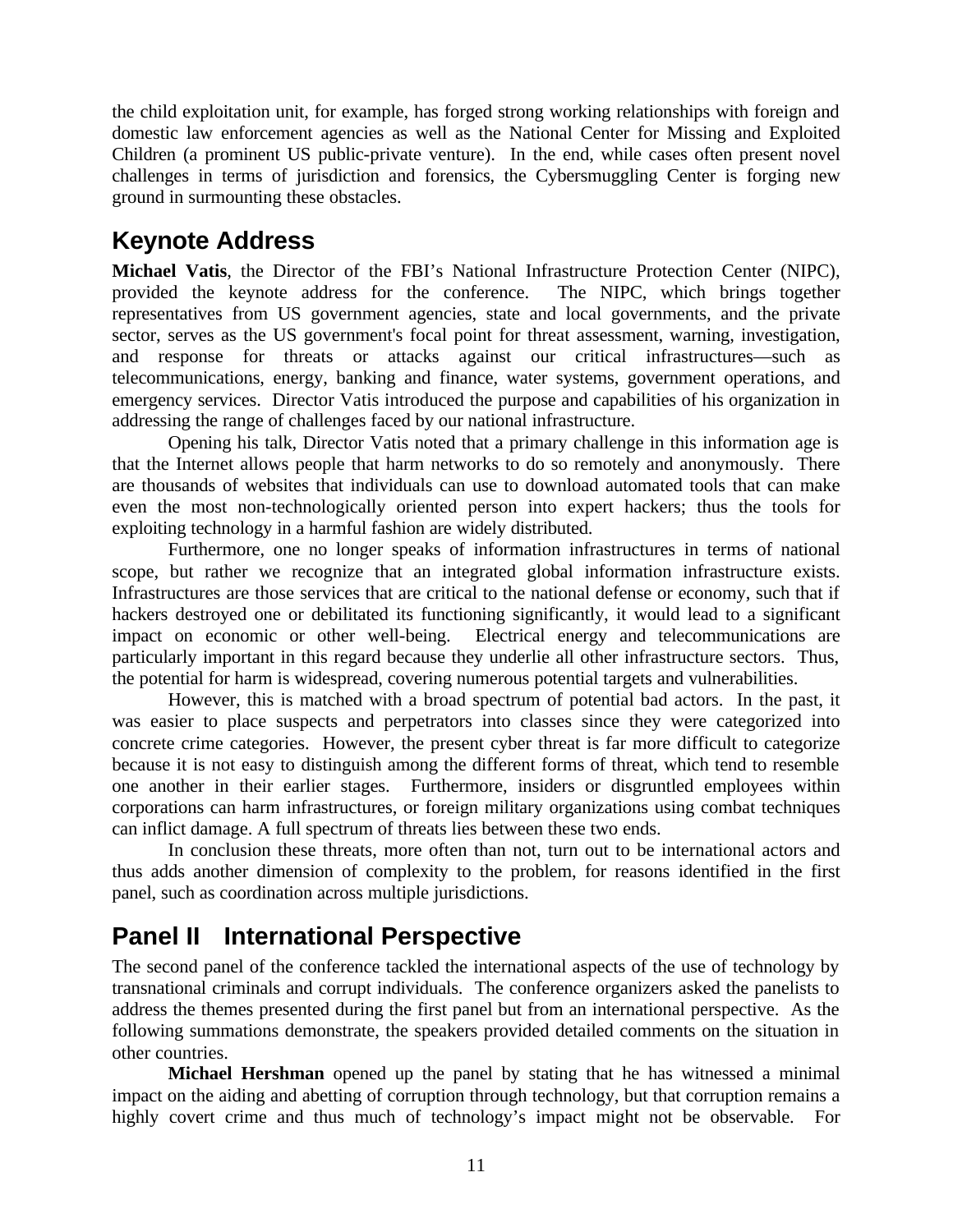example, the use of the Internet to effect money transfers has made it a lot easier to hide funds. Thus, in this sense, technology does facilitate corruption. However, the use of technology has had a dramatic impact in the prevention of corruption.

Before touching on prevention, however, it is important to recognize what ways technology operates in the perpetration and prevention of corruption. Concerning perpetration, many states are now making large purchases to maintain or improve their technology infrastructure, thus opening the door for kickbacks and other common forms of corruption. The other effect that technology has had is in promoting transparency. For example, the city of Seoul, South Korea, recently created online access to review permit applications and decisions on those applications, thereby enhancing transparency of the application process. This is a good example of how, through transparency, accountability and use of the Internet, one can begin to control the secretive nature of bribe paying and bribe taking.

The creation and enforcement of new laws concerning corruption has proven nothing short of incredible over the last three to four years. For example, the Foreign Corrupt Practices Act has a couple of interesting provisions that allows countries to seize or confiscate bribes as well as to prosecute the offenders. Furthermore, the Council of Europe in 1999 adopted a convention against corruption signed by 41 member states. A final example is the Inter-American Convention Against Corruption, signed by all of the Latin American countries, the US and Canada, which aggressively promotes international cooperation for the investigation and prosecution of corruption cases. It specifically states that bank secrecy cannot be used as a shield to prevent information sharing among member countries needed to prosecute a corruption case. The creation of such international tools are the frameworks from which the use of technology to oppose corrupt practice will grow.

The next speaker, **Dinkar Gupta**, provided an Indian perspective on the issues at hand. India has been slow, as an entire nation, to take to information technology, and even slower to catch onto the e-commerce movement. Yet, the information technology industry is becoming a more important part of the Indian economy, both in terms of domestic industry and those who travel abroad to work in the industry. Incidents of crime using technology are increasing, and Mr. Gupta focused his remarks on three problem areas.

The first area is criminal activity within the context of the Internet and computer systems. Software piracy is a major area of concern for India, as close to 90% of the software in India is pirated. India has also encountered cases of cybersquatting, and has seen some cases of men stalking women using the Internet and email programs. Turning to the criminals, Mr. Gupta noted that many of the same engineers being trained for the information technology industry have begun to turn to illegal activities on the Internet such as those mentioned above. While India has begun to respond to the problem, they have not yet had a trial in India concerning criminal activity through the Internet—though the first one is expected to occur in the summer of 2002.

The second area of concern is within the realm of computer networks, especially those controlled by the state. Since local and the central government rely on these computer systems for information and revenue exchange, they are ripe for criminal activity—mainly by insiders. One case Mr. Gupta outlined concerned the embezzlement of funds from the computer systems tracking government receipts from sales taxes. In order to conduct the scheme, the government inspector wrote his own software and loaded it onto the system. The most significant concern, in this regard, is that while official networks are moving into the digital environment, the legal and police resources to detect and respond to crime in the digital environment have not developed beyond their infancy, creating a yawning gap that criminals can exploit.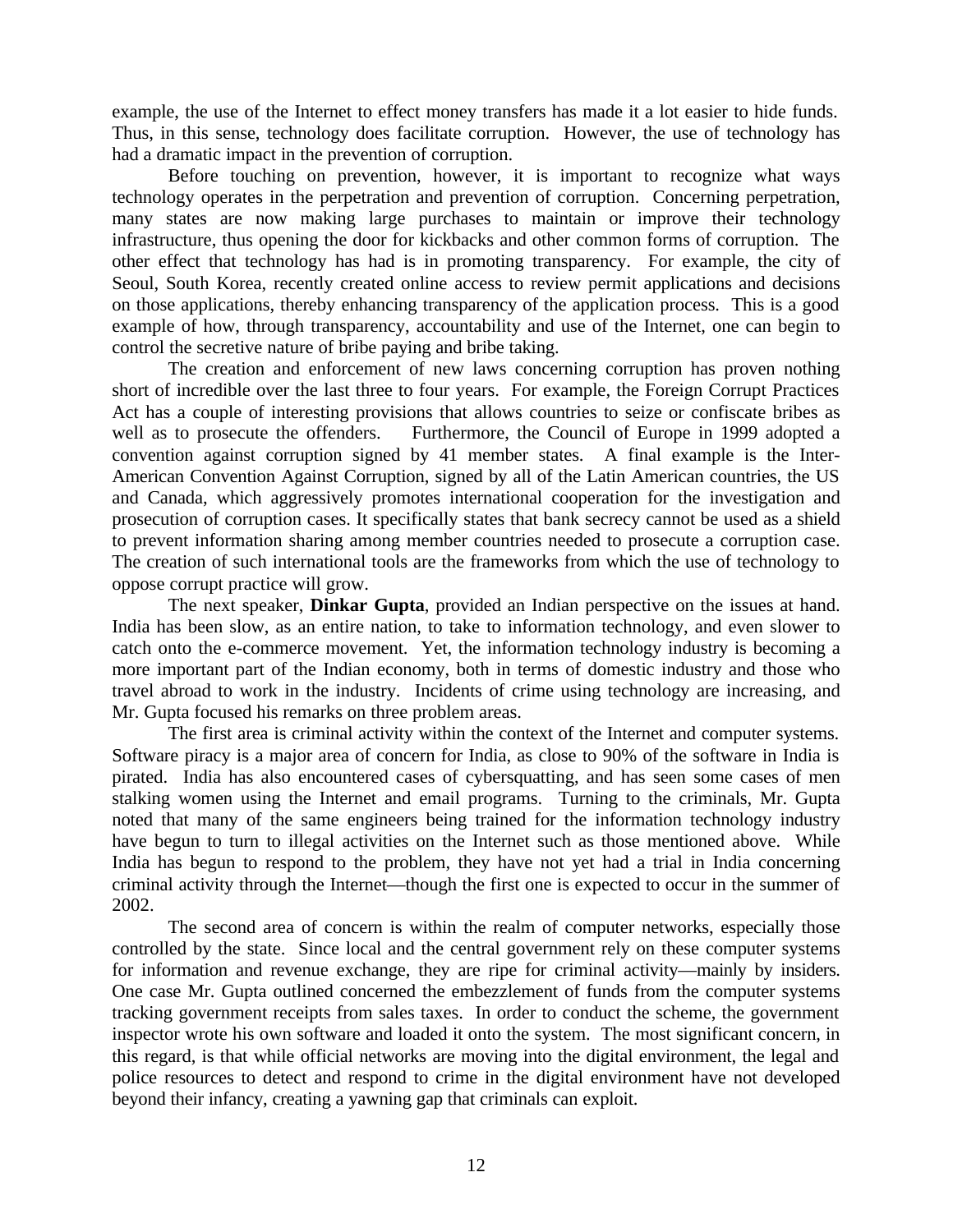The final area of discussion was telecommunications, mainly concerning the use of cell phones. Criminals and organized crime groups often use cell phones as a way to communicate even with those in jail for prior convictions. For example, a recent sweep of a major prison in New Delhi revealed 37 active cellular phones that criminals used to communicate with the outside. By increasing their institutional capacities in conducting telephone intercepts, the Indian police forces have become more adept at turning the tables on organized crime and terrorist organizations using cellular phones to communicate, but obviously these efforts must continue.

In Mr. Gupta's concluding remarks addressed the Indian response to the problem of cyber crimes. In terms of legislation, the Information and Technology Act of August 2000 added substantive criminal law and made India one of only 12 countries that have laws in place to address cybercrimes. In terms of institutional capacities, the Central Bureau of Investigation, a functional equivalent to the US Federal Bureau of Investigation, has taken the lead on investigating cyber crimes, and are also training state police forces in conducting investigations of this type. Finally, partnerships with private industry, mainly the National Association of Software and Service Companies, provide expert advice and guidance in investigating cybercrimes. In the end, Mr. Gupta noted that the Central Vigilance Commissioner in India, the chief investigating office for cases of corruption, is making great strides in employing technology to discover cases of embezzlement and other forms of corruption.

The last speaker, **Mikhail Vertuzaiev**, presented research he has conducted on reducing the exploitation of electronic transfers and smart cards by organized criminal groups in Ukraine for money laundering and theft. In 1999, Europay International began operations in Ukraine to coordinate the development of Maestro and MasterCard credit cards systems. The objectives of this association included the establishment and functioning of a collective security system, the coordination of inter-banking activities to prevent fraud perpetrated using plastic cards, and the promotion of interactions with law enforcement agencies. The association has also set up an international conference to achieve security in plastic card settlements as well as implementat a priority action plan to prevent fraud. An agreement has been signed on information exchange by a number of banks, and a database is being set up for merchants and cardholders which is basically a blacklist of private individuals and legal entities.

While the US has made good strides to prevent and control fraud, Ukrainian law enforcement has made no such efforts. While some articles exist in the Criminal Code to combat fraud and associated criminal activities exist in Ukraine, law enforcement agencies do not enforce them in the realm of credit cards. The majority of the anti-fraud efforts in Ukraine pertaining to in the context of credit cards are conducted by privately hired security services by commercial banks.

Dr. Vertuzaiev concluded his talk by noting that Ukraine needed to improve its international cooperation with law enforcement in order to combat many of the issues raised in the conference thus far.

# **Panel III Encryption and Privacy**

The third panel focused on the critical interactions among transnational crime, corruption, and information technology. Encryption is often held out as the key advantage that criminals have over law enforcement. Law enforcement and the intelligence community are seeking to limit the strength of encryption keys, noting that encryption slows their investigation and could become unbreakable, thus allowing criminals and others to communication without fear of law enforcement listening in. Privacy advocates, on the other hand, support the need to ensure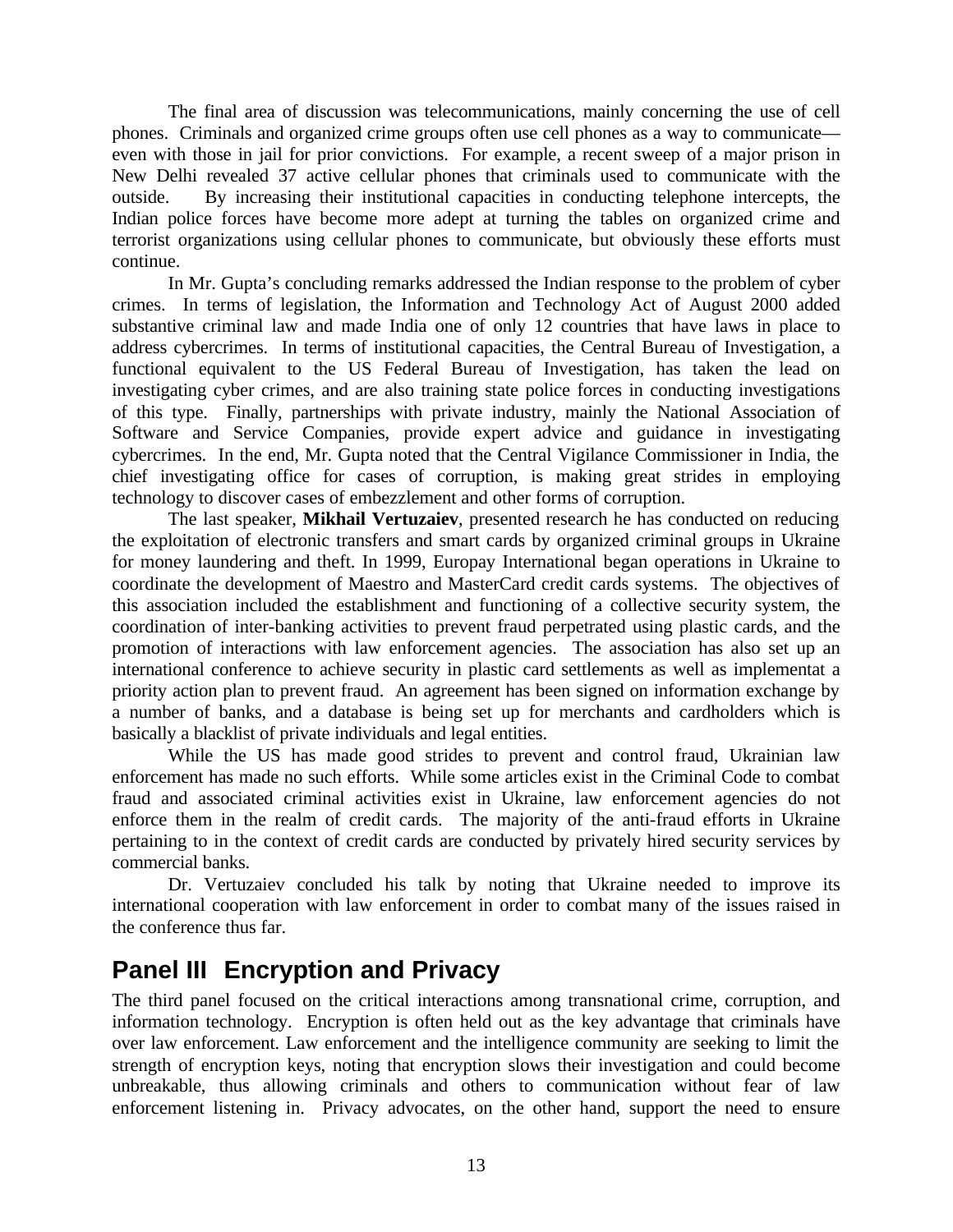private, legitimate communications and thus argue against limiting the strength of encryption technologies or providing law enforcement with keys that would allow them access to encrypted communications. The panelists, therefore, examined the merits of these arguments in the context of transnational crime and corruption.

The first speaker, **Dr. Dorothy Denning**, addressed how transnational organized criminals use encryption and associated technologies. Encryption, according Dr. Denning, is being used in many different contexts, various forms of communications, as well as in the storage of data. The evidence for the use and effects of encryption are currently anecdotal. New guidelines on reporting the results from wiretaps and the instances where encryption frustrates those wiretaps offer some hope for better data in the future. Turning to criminal activities, encryption is used in many different types of crimes, ranging from terrorism to narcotics trafficking and other forms of organized crime. One illustration involved a university professor who allegedly engaged in child pornography and the campus police could not do anything with the files on his computer due to strong encryption.

Thus, how does one approach cases that involve encryption? Breaking the method of cryptography or getting the key solves many such cases. Since a password often protects the encryption key itself, investigations often focus on acquiring the password and, in turn, the key to decoding the encryption. In many cases, the cryptography is broken not because the algorithms weren't of sufficient quality or the keys weren't long enough, but due to the overall weakness of products and the ability of "brute force" techniques to overcome the encryption particularly true of most commercial software products until recently.

But encryption is not the only issue in this context. Steganography, for example, is related to and yet different from encryption in that encryption is extremely recognizable—one can recognize an encrypted file when one sees it. With steganography, one can hide files not only in images, but also in sound files, video, text, or even in unused space in a disk. Thus, you can use encryption with steganography for added protection and deception. Another issue is anonymity, where all kinds of services and tools exist to provide anonymous communications. Anonymous remailers, for instance, work with electronic mail to shield the source of electronic communications. Finally, the use of hacker tools, especially those designed to cover the tracks of email and to intercept passwords of user accounts, is a topic that one must consider when examining the use of encryption for illicit gains.

The next speaker, **Jay Wack**, sought to provide the private sector's point of view in the debate between privacy advocates and law enforcement in the encryption field. Focusing on the positive uses for encryption and the fact that privacy components require addressing, it is useful to liken the debate to a scale. On one side is law enforcement, which that would like to know what's going on all the time. On the other side is the individual, who would like to be able to be anonymous all the time. While this exaggerates the positions of the two sides to illustrate the contrast better, it is important to ask how does one craft an equitable and manageable solution that bridges the gap between the two sides?

In order to answer that question, one needs to start with some of the issues that form the engines driving the debate. For one there is issue of privacy itself, or "the right to be left alone." While simplistic, this statement merely reflects that privacy is a huge problem to contend with in this debate—especially in the US. The continued growth of the Internet and, especially, the connections between massive computerized information systems have led some industry captains to note that era of privacy is over. Hence, when we speak of e-commerce, one of the driving influences behind the collection of information, we must speak of security (i.e. the control and safety of information), confidentiality (i.e. the restriction of access to information), and privacy, or what an information collector does with the database after its creation.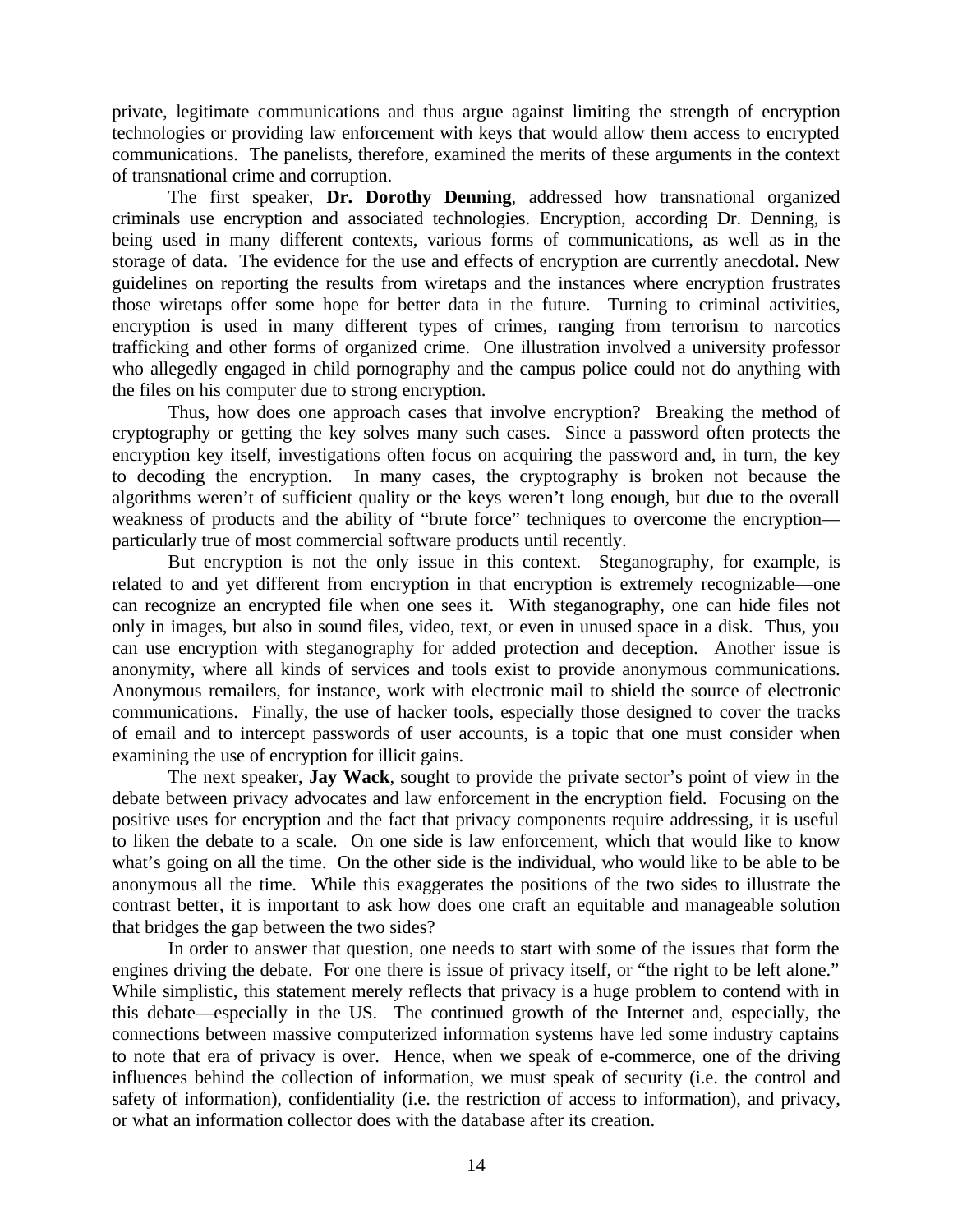Many dynamics of American Internet usage are changing affecting the debate. One is that the US no longer serves as the location for the preeminent groups of the Internet. Although the United States does have in excess of 100 million people using the Internet, this number does not represent the majority of Internet users any longer. Thus, we now must concern ourselves with the fact that we share the Internet with many nationalities simultaneously, and their policies on encryption will impact the debate we are outlining today. The US has laws pushing and/or forcing us into the electronic environment. For example, Medicaid is a paper-based system that takes 65 days to process, and thus we would like to move to an electronic mechanism that takes moments to process. An inherent element of the paper process is its privacy, with it the fact that the paper is folded up, put in an envelope, moved through the mail system. It is confidential in that the envelope prevents others from seeing the contents; and many laws protect the privacy of people's mail. The problem in moving to an electronic schema is that the medical community now has to provide a similar state of confidentiality as the envelope. Compounding this challenge is to ensure privacy in such a way that the information moves across the network and to make sure that a signature is applied in such a way that the person's actual identity is confirmed.

Thus, a conclusion drawn from the engines described above is that one has to have the means of protecting his or her information on the information highway. From the business side, then, the encryption industry is trying to develop strong software packages that protect digital information while at the same time maintaining the speed that is drawing more information to the Internet. In order to accomplish this, one has to have a secure platform and a secure authentication. It starts with who am I? For example, Bruce Snyder recently wrote an article on the issue of the electronic signature law passed in January 2000. Citing defects in the system, one of the solutions he suggested to strengthen security systems was that they should have a hardware device, and information should not be put on a drive in "soft" form that could lead to theft and abuse. Another solution to ensure privacy is that smart cards be used to harmonize information systems and hardware.

In the end, there are solutions available that accommodate the conflicting personal, organizational, and law enforcement interests with regard to encryption. Confidentiality should be under the control of the individual.

The concluding speaker on the panel, **Jim Kerins**, sought to outline the effects, positive and negative, of regulating the production and use of encryption tools and began by reminding the audience of some of the more relevant statistics from earlier in the day. First, that the US is no longer the dominant population on the Internet in terms of access or e-commerce. Next, regardless of whether commerce is business-to-business, business to consumer or consumer to government, there is a virtual environment that provides anonymity in commercial dealings that fraudsters have taken full advantage of. Thus, analysis of fraud is very useful in understanding the need to understand the crucial elements of the privacy debate.

Looking to the dark side of the Internet, it is clear that fraudsters like the Internet. First, it allows them to be more efficient and effective in what they do and creates difficulties for law enforcement in tracing transactions back to specific machines or addresses. Second, there has been a transposition of trust from the real world into the Internet world from consumers. In real terms, this amounts to companies losing 20 to 30 percent to fraud—numbers that can spell the end to companies given the tight margins in e-commerce. One recent statistic noted that fraud on the Internet represents 1.4 billion USD, or 11 percent of all e-commerce transactions. Thus, the most important engine to e-commerce fraud is that when you move from the real world to the virtual world, you can assume another identity that suits the fraudsters.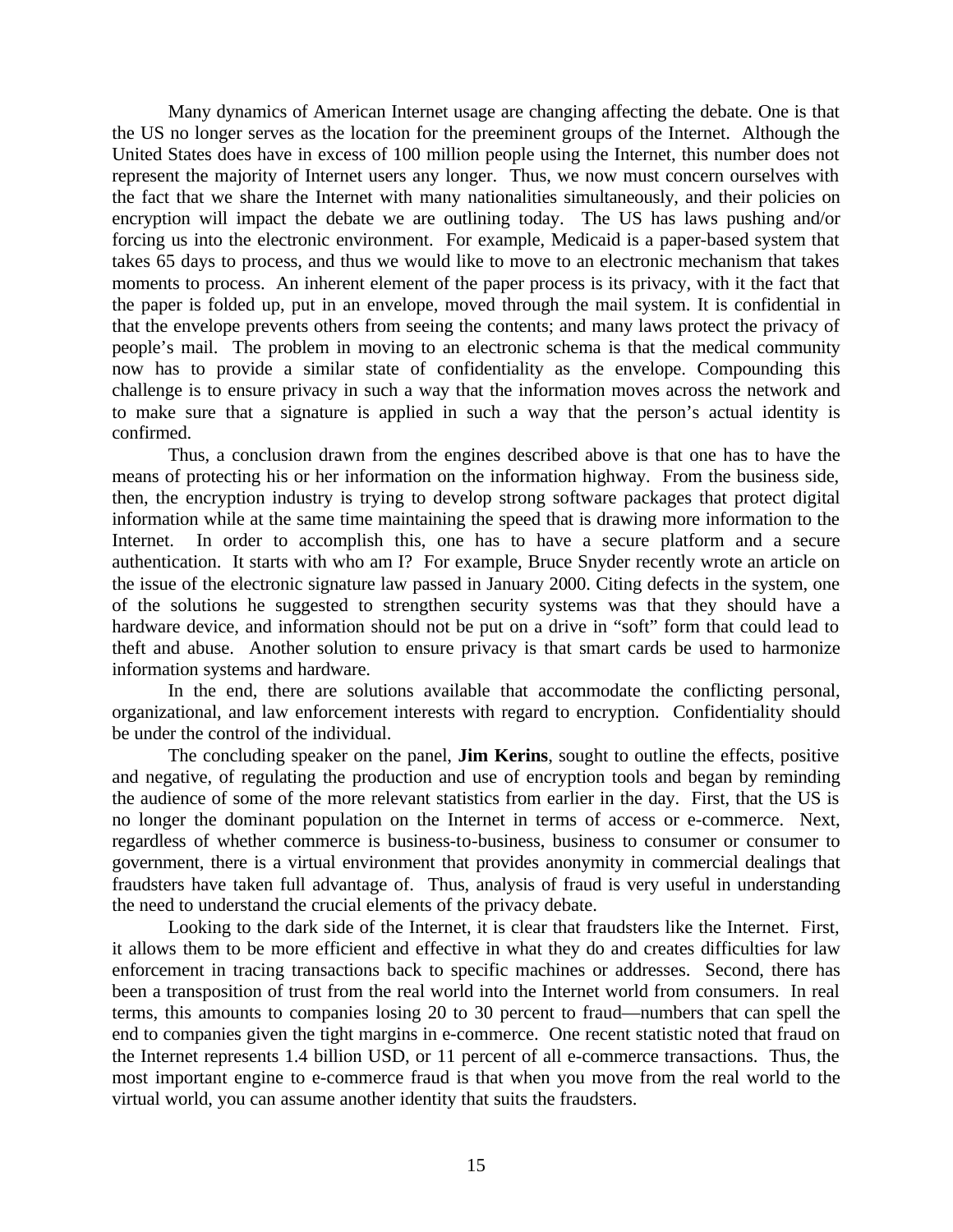Turning to privacy, it is important to recognize that there are different types of information. First is accepted public information, such as telephone numbers or addresses, that people can now more readily access using the Internet. There is a very low expectation of privacy over these types of information. Public record information is another category of information. In the US, there are a lot of records that are maintained at the government level (e.g. federal, state or county) and available for public review, such as title records on property transactions. From the First Amendment standpoint, the information is public in order to allow for accountability and transparency of government activity. These particular types of information represent a challenge as it moves to a virtual environment. While knowing what one's neighbor paid for their house might not cause significant harm, a fraudster can use that sort of information to their advantage. Finally, there are types of information, which ought to remain confidential because of their potential use by those, engaging in fraud, such as medical records, financial information, and certain types of personal identification such as social security numbers.

There are important implications of privacy laws for businesses seeking to prevent fraud. The European Protection Act, provides a wealth of data for law enforcement while shielding it from businesses unless they become data providers. Individuals have the ability to opt out of data collections, which fraudsters are sure do as they wish to avoid inclusion in these databases. The US, recently addressed this issue in the Financial Modernization Act of 1999. The crux of the problem for business, however, is verification and validation. When a customer makes an ecommerce transaction, the business has mere seconds to try to validate the information and accept the order. Without the use of databases to validate the information that the customer is providing, fulfilling an order is reduced to an act of faith.

In conclusion, what are some potential recommendations? In this competing environment, there still needs to be access to information. This access actually helps protect confidentiality in some cases, but then there are all the other elements discussed earlier, such as the integrity of the data, the notification of the consumer and related parties, and the authorized access to information generally. However, from a fraud investigators standpoint, failure to provide access to data will diminish the ability to investigate, prevent or detect fraud and, in turn, will result in a fairly significant rise in economic crime. Finally, there also needs to be the capacity to share information for risk management and fraud detection purposes. If you have a series of individuals accessing multiple databases and committing crimes, including fraud, that information should be shared among banks or insurance companies. They should be able to warn each other that an individual is committing fraud against the company.

During the question and response session that followed the panel, the first issue that arose was that of liability for companies (i.e. the compilers) and individuals (i.e. the providers) with regard to exchanging credit card information in the virtual environment. Dr. Denning noted that individuals are not liable for credit card fraud with the guidelines established through their credit card providers, though if the information is used to further an identity theft scheme, it can create liability problems and, more importantly, it can compound the time and effort required for the victim to clear their credit rating. She added that while we currently treat social security numbers as a universal identifier in US financial markets, but the security lapses in using this system require that we adopt another system for authentication, such as biometrics or digital signatures. Mr. Wack noted that compilers of information from consumers are liable for maintaining the security of that information, and noted that, should criminals compromise biometric devices, it would lead to major identity theft problems as individuals would lose the ability to prove their real identity.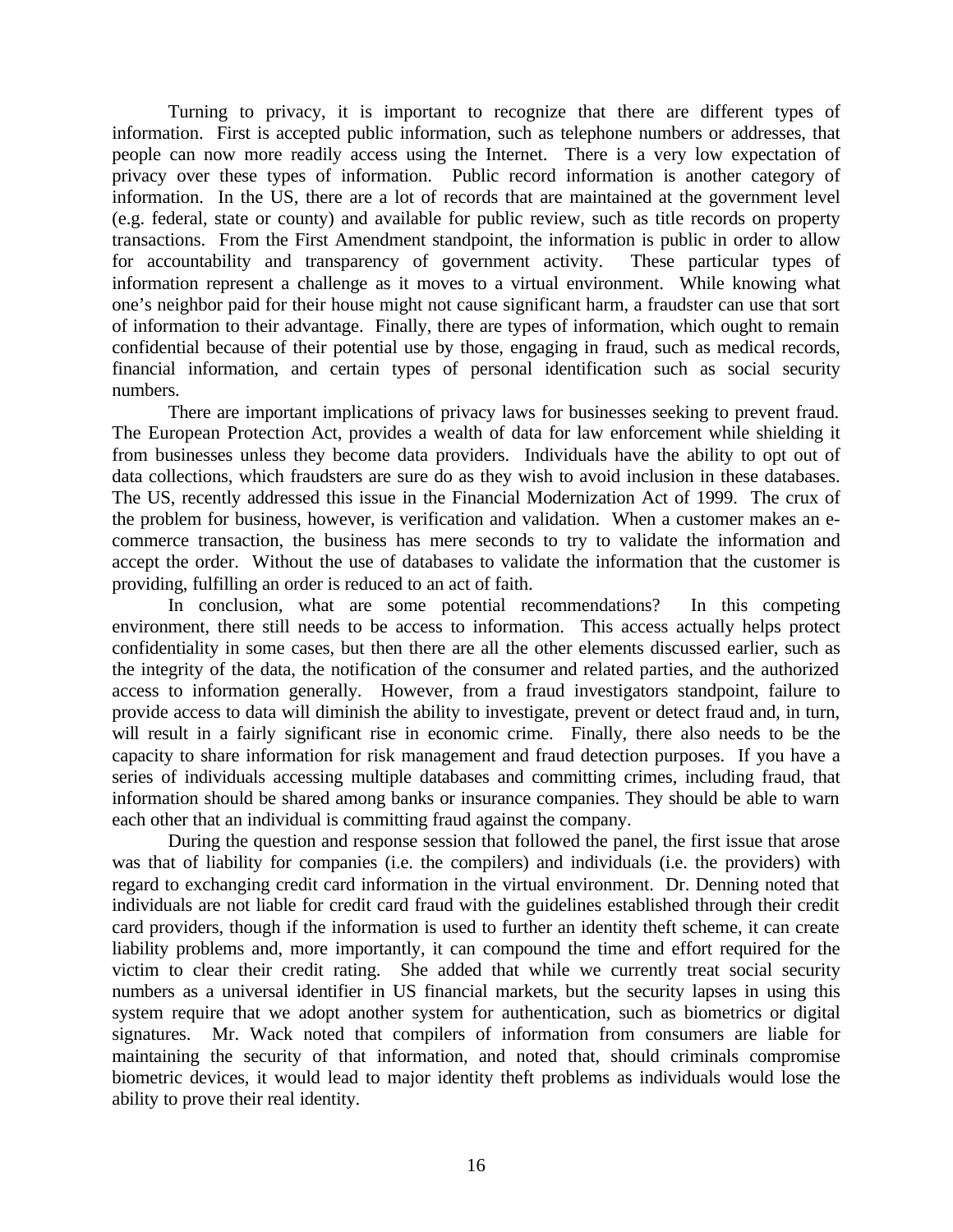# **Panel IV Digital Networks**

Concluding the examination of the ways that information technology, transnational crime and corruption interact, this panel sought to examine how illicit networked organizations, such as transnational criminal groups and terrorist cells, use information technology to organize and communicate. A central point concerning transnational networks is that, given the risk of law enforcement interdiction and the transaction costs from working internationally, they require swift, secure, reliable, and robust communications to maintain operations and that is what influenced the selection of the panelists and the issues addressed. Looking at this discussion from the other side entailed an examination of how governments and private institutions are using technology to identify illicit transactions and communications through surveillance and other means. The panelists, therefore, sought to identify the ways that digital communications assisted in transnational crime, the methods that law enforcement and others are employing to leverage these communications, and the broader implications of both of these activities.

**Matthew Devost** opened the panel by introducing the attributes of information terrorism, drawing on research that the Terrorism Research Center originally sponsored. In defining the issue, the study stated that information terrorism is not mischievous hacking for ego or financial gain, industrial espionage, electronic extortion or blackmail. Rather, it is a political crime attacking the legitimacy of a specific government, ideology, or policy. What this means is that it is rather difficult to address from a single perspective, such as law enforcement or military. Thus, you need to start with a coherent policy delineating roles and responsibilities to respond to the problem.

Continuing, what are the likely targets of an information terrorism campaign or attack. Here, it is useful to refer to a critical infrastructure threat matrix, which works as follows. If you are a terrorist organization that is looking to launch a terrorist attack using information technologies or not, it would fall into one of four categories:

- A. Traditional conventional terrorism or use of a physical tool against a target (e.g. the Oklahoma City bombing)
- B. Use of a physical tool against a digital target (e.g. the IRA attack on London's Square Mile in 1992)
- C. Use of a digital attack tool against a physical target (e.g. spoofing air traffic control to crash a plane)
- D. Use of an information or a digital tool against a digital target.

In (D), it becomes incredibly hard to determine if an attack is occurring, what the source of the attack is, or what the capabilities of the terrorist groups are that are out there.

Next, we must ask what some of the current threats are, and what we should expect to see as goals for the future. Some of the more traditional, or present goals include the unauthorized disclosure of data, the corruption of data, and a rather popular one—the denial of service. One could also look broader, including the disruption of communications technologies outside of the information network sector. Some future goals might include the disruption of the integrity of society, creating public panic and distrust by disrupting financial systems as examples that are seen in war games. Goals serve as insights into the style and tempo of current and future operations, and thus are a useful tool for analysis.

One analytical tool, formed from combining targets and goals, is the identification of potential actors. Criminal hackers are one such group as they are recruited for terrorist organizations. There are also the curious hackers who don't pose any real threat except that they are providing tools and capabilities that can be utilized by other groups. The sophistication of the hackers' tools and their user friendliness are increasing. Simultaneously, the basic level of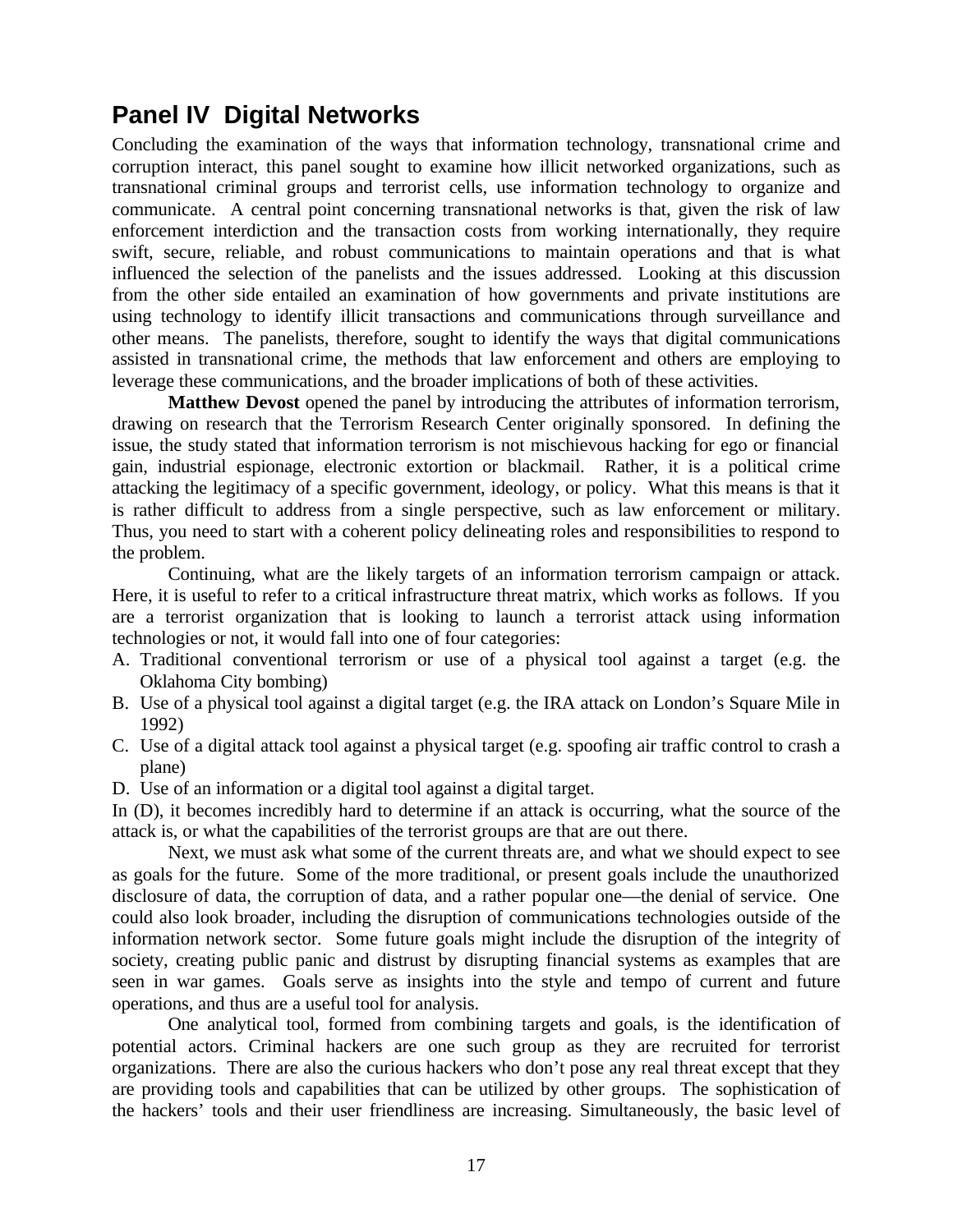technical sophistication required to conduct information terrorism is decreasing. Other actors who can potentially engage in information terrorism include corporations and nation-states.

Another topic of discussion is the information technology tools that actors employ. Within terrorist groups, for example, digital information tools are proving themselves extremely useful such as mailing lists, private chat rooms, and encryption. These are important information tools to coordinate activities and to distribute propaganda. It is almost impossible to respond to widespread information terrorism attack.

Criminals and terrorists find these tools attractive for several reasons. First, information technology professionals and others in the US have continuously identified vulnerabilities in our network infrastructures and software that criminals can exploit. While in and of itself this is bad, but it also engenders fear that criminals and terrorists see as a vulnerability unto itself. Second, with these tools you have a significant capability to disrupt the lives of the citizenry. Third, it is very difficult to respond to these types of attacks.

In conclusion, what are some of the challenges that we must face given the existence of these tools and their use by illicit networks? First, developing a better understanding of the threat that faces us is important. For example, how can you differentiate between real attacks and false alarms? Second, building off of threat analysis, we need to develop warning and crisis management capabilities. In this regard, we need to move beyond host-based and network-based alarms and build into the realm of context-based intrusion detection because many of the emerging tools are not going to be easily detected. Further, we need to continue vulnerability analysis to understand weaknesses and improve the security of potential targets. Finally, we need to think of security as a design concept, leading to certification of technologies, business practices, policies and procedures as secure.

The next speaker, **Marc Zwillinger**, addressed network monitoring from two perspectives—that of the public and of the government. He opened by making some introductory points that largely drew on Mr. Devost's presentation. First is that little brother, all those non-governmental organizations such as employers, advertisers, and e-commerce sites that are monitoring network traffic, is larger than big brother, the government, in terms of who is conducting network monitoring. The government, in other words, plays a small role in monitoring network traffic. Second, government having the technological capacity to monitor does not mean that the government has the right to do it. The citizenry should not be alarmed that the government has a tool such as Carnivore. Third, sometimes monitoring can be a good thing. Examples of this include parents installing software on their computers so they can monitor their children's Internet usage.

There is far more concern with electronic monitoring than there is with phone monitoring. The reason for this is deeply rooted in concepts of monitoring. It is not inconceivable to you that someone can listen in on your phone call—for example; someone in your house can always pick up an extension and listen in on your conversation. But to some people it is inconceivable that they could be typing on their computer and someone else sees everything that they are doing. Furthermore, we love technology, and we want to consolidate as much information into as small and useful a platform (e.g. Palm Pilot) as possible. But the ability of others to interfere in the process of accessing that information or intercepting communications prevents us from adopting technology as quickly as we like.

We need to make a frank assessment of the some of the arguments on both sides of the privacy debate. While some will argue the government has too much access to personal information, the fact of the matter remains that the government is notoriously bad about stopping international cybercrime, and much of the reason for this lies in the tools available to the government. Computer facilitate only a small percentage of crime currently. Some of the cases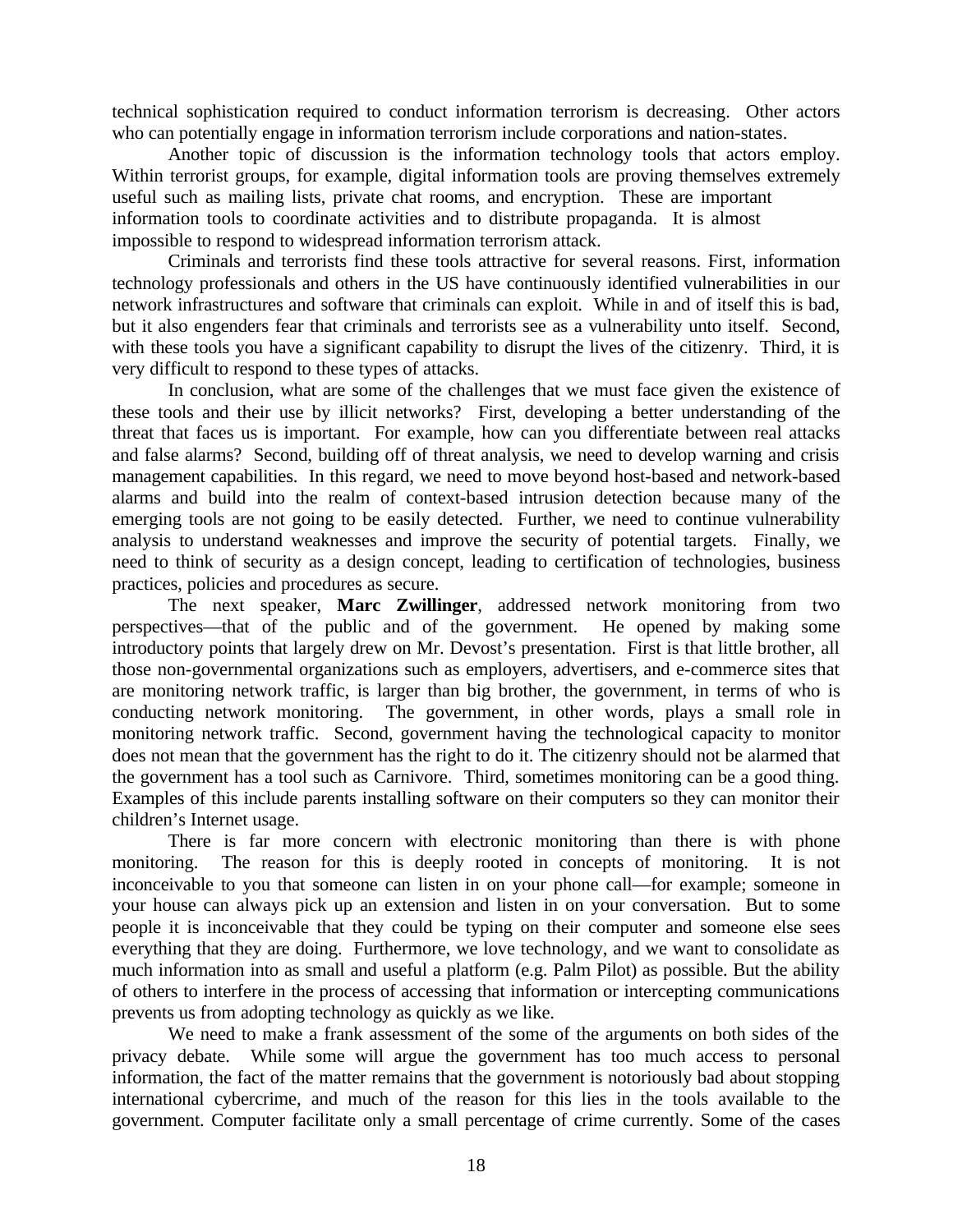we have seen include computer intrusion, hacker, Internet gambling, cyberextortion, and some terrorist cases. Furthermore, it is quite clear that law enforcement agents are too quick to want to intercept data and to try to get a court order. What prevents those impulses from being acted out, however, are the requirements that those same agents prove to a judge that they could not collect the information they require through other means.

Network monitoring is the interception of data as it goes by. It is not the collection and post facto analysis of network traffic—a separate topic worthy of a separate discussion. The government uses two major methods for network monitoring-- pen registers and trap and trace. They are carryovers from the phone intercept realm. The majority of the information you receive from these methods is identification of who called whom, when, and for what duration. Due to the large amount of information that these techniques develop in the digital environment, they are not proving as useful as they have in the telephone realm.

In order to intercept content, law enforcement needs to follow the dictates of Title III or the Wire Tap Act, a law that says one cannot intercept electronic communications unless there was an issued order. Law enforcers can get this order if they can show probable cause that someone is committing or about to commit an offense. The law, however, permits private entities to intercept traffic almost at all times based on self-defense and consent. Examples of reasons why private entities engage in network monitoring include ensuring that confidential or privileged information is not being disclosed, or to maintain the ability to detect an intrusion into the system. Both are liability issues, as the last panel noted, for corporations. Furthermore, excessive network usage can reduce the productivity of a corporation, and thus many companies require a signed statement from employees that states that they understand that their Internet usage is subject to monitoring for inappropriate usage.

Thus, we have two types of monitoring, government and private, that involve different types of requirements to enact. Likely the most harmful types of monitoring are those that advertisers and e-commerce sites undertake to track the movements of consumers on the Internet to send you targeted mailings. Employer monitoring of employees, while often reflected on in a unpleasant light, is likely not so harmful since most people who work in an office environment do not have an automatic reasonable expectation to privacy in their personal space. For example, employees often share their physical workspace unless they have a locked file drawer that only they can access, and the employee's use of digital networks is no exception. Should you want to free yourself of an employer's network monitoring then, at the least, you have to provide your own computer and network access to create a reasonable expectation of privacy.

The next speaker, **Mike Godwin**, addressed the effects of network monitoring. Whenever a society is empowered to do things that they were never able to do before, it creates opportunities for new kinds of crime. Within the national context of combating cybercrime and other uses of digital networks for illicit ends, it is reasonable to adopt legislation that streamlines the law enforcement process to trace an intrusion or a criminal's e-mail through the various routes it might have traveled. Likewise, the international community needs to address these same issues given the wide distribution and empowering nature of personal computing, and the resulting empowerment of cybercriminals. It makes perfect sense for the international community to think in terms of adopting a streamlined procedure for searching and seizing communications and other kinds of data in the global context.

That said, we have to step back and think about the balance among the kinds of privacy valued in society, and the limitations on government valued in our society, and the ability of law enforcement to enforce legal codes. The problems are complicated by the fact that more and more individuals are empowered by these new technologies. This creates more of a threat to individual privacy and leads to a creeping set of government prerogatives that are not always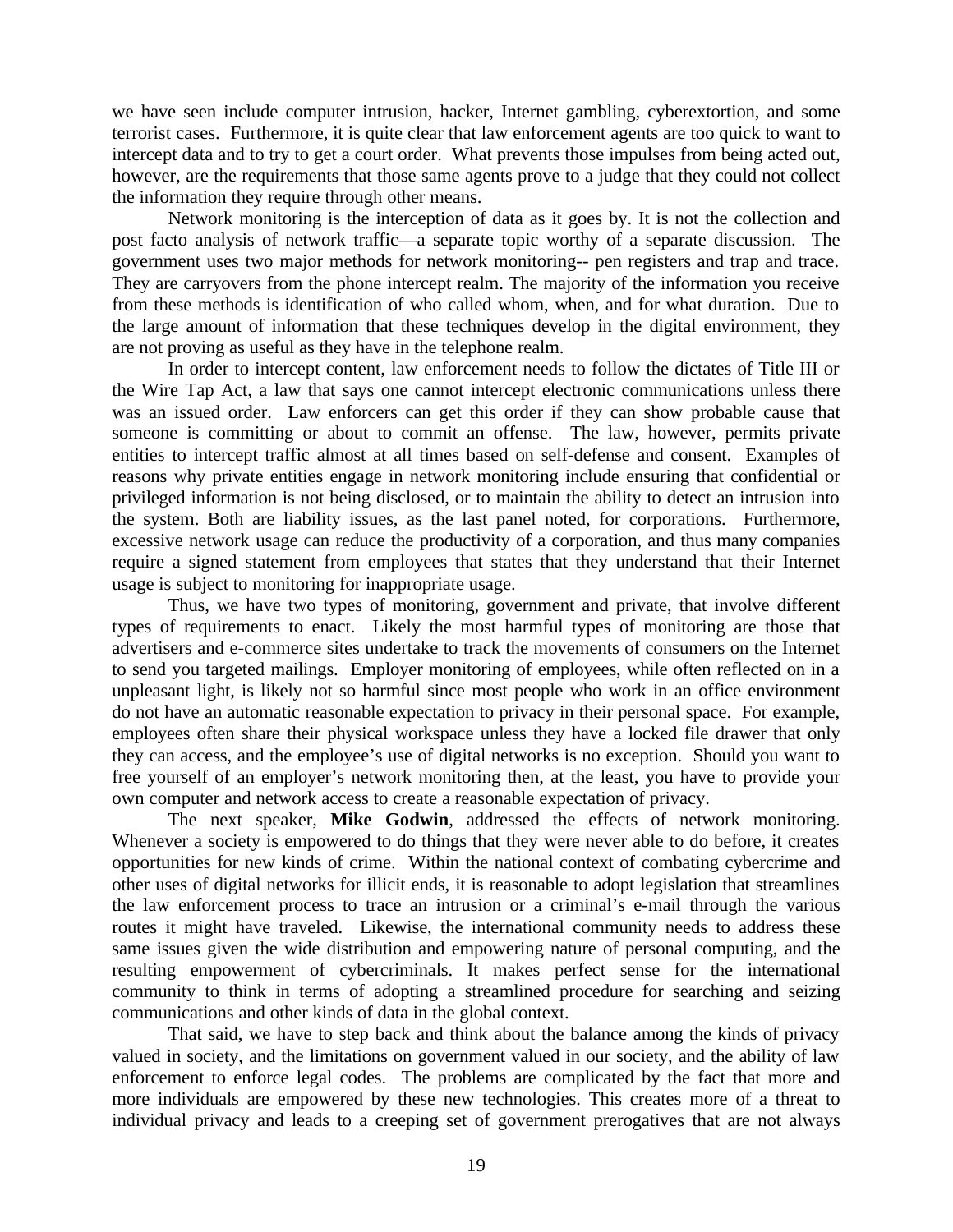clearly constrained by legislative or other policy constraints. In the US, for example, the Fourth Amendment is the bedrock principle for searches and seizures of individuals, and if one has a computer at home and it is not hooked up to any network, then Fourth Amendment constraints still apply.<sup>2</sup> But, things change once the computer is connected to the rest of the world. Not only might you leave personal data on remote systems, it is also the case that the information that you are leaving is digital and hence profoundly searchable and analyzable. Because we store so much data in different places in digital networks, the presumption exists that it is really easy for law enforcement or private entities to gather that information without concern for privacy protections. Thus, it appears that when you look at how law enforcement communities discuss these issues, you see a split personality. Some say that "we have things under control," focusing on law enforcement's successes, while skeptics say that law enforcement requires more authority. The truth likely lies somewhere in between these two statements.

Criminals believe that they have a totally anonymous presence on the Internet. Past arrests show that law enforcement agencies can find, catch and bring them to justice. Criminals believe that they can intimidate companies with threats of computer hacking and the spread of malicious accusations. Global operations have shown that private industry can stand up for its property rights and does not have to submit to such blackmail. In conclusion, if we let the threats of international crime, domestic cybercrime and terrorism, lead us to empower law enforcement to invade our privacy without correspondingly creating increased privacy protections, we have let them win because we will have changed the values we cherish in response to their threats. Thus, we need to keep the notion of balance in mind as we move forward to address the proper amounts of and processes for network monitoring.

The final speaker on the panel, **Makon Delrahim**, examined the monitoring issue from the viewpoint of lawmakers.<sup>3</sup> Surprisingly, despite advancements in communications technology, Congress has not revisited the rules and authority for monitoring communications since 1986. Now, Congress is trying to catch up with technology. For example, Carnivore and its use by the FBI is beginning to raise policy questions concerning what legitimate rights the government has to the information that they collect and the appropriate balance with the privacy rights of citizens.

Quite simply, the problem is determining what is a reasonable expectation to privacy? The Constitution allows for a balance, but that balance can be unreasonable since it leaves it to the court to decide. In 1979, the Supreme Court stated that individuals did not have a right to privacy concerning the types of information that pen registers and trap-and-trace devices collect. This is what law enforcement relies on today for network monitoring. Obviously, privacy advocates and other groups argue that the technology has changed and thus a reassessment of law enforcement's tools and capabilities to infringe on the Fourth Amendment are worth a review.

While it may be up to the courts to decide this, Congress is looking forward to a healthy debate in the upcoming term on network monitoring tools for law enforcement versus privacy concerns. One important issue within this debate is in the realm of terrorism. On the one hand, law enforcement has stated that criminals and terrorists have outpaced them and that they need more tools to meet the challenge, whereas privacy advocates warn of severe erosion of civil

 $\overline{a}$ 

 $2^2$  The Fourth Amendment to the US Constitution states: "The right of the people to be secure in their persons, houses, papers, and effects, against unreasonable searches and seizures, shall not be violated, and no warrants shall issue, but upon probable cause, supported by oath or affirmation, and particularly describing the place to be searched, and the persons or things to be seized."

 $3$  It is important to note that Mr. Delrahim spoke in a private capacity and thus his remarks do not constitute the official views of the Judiciary Committee.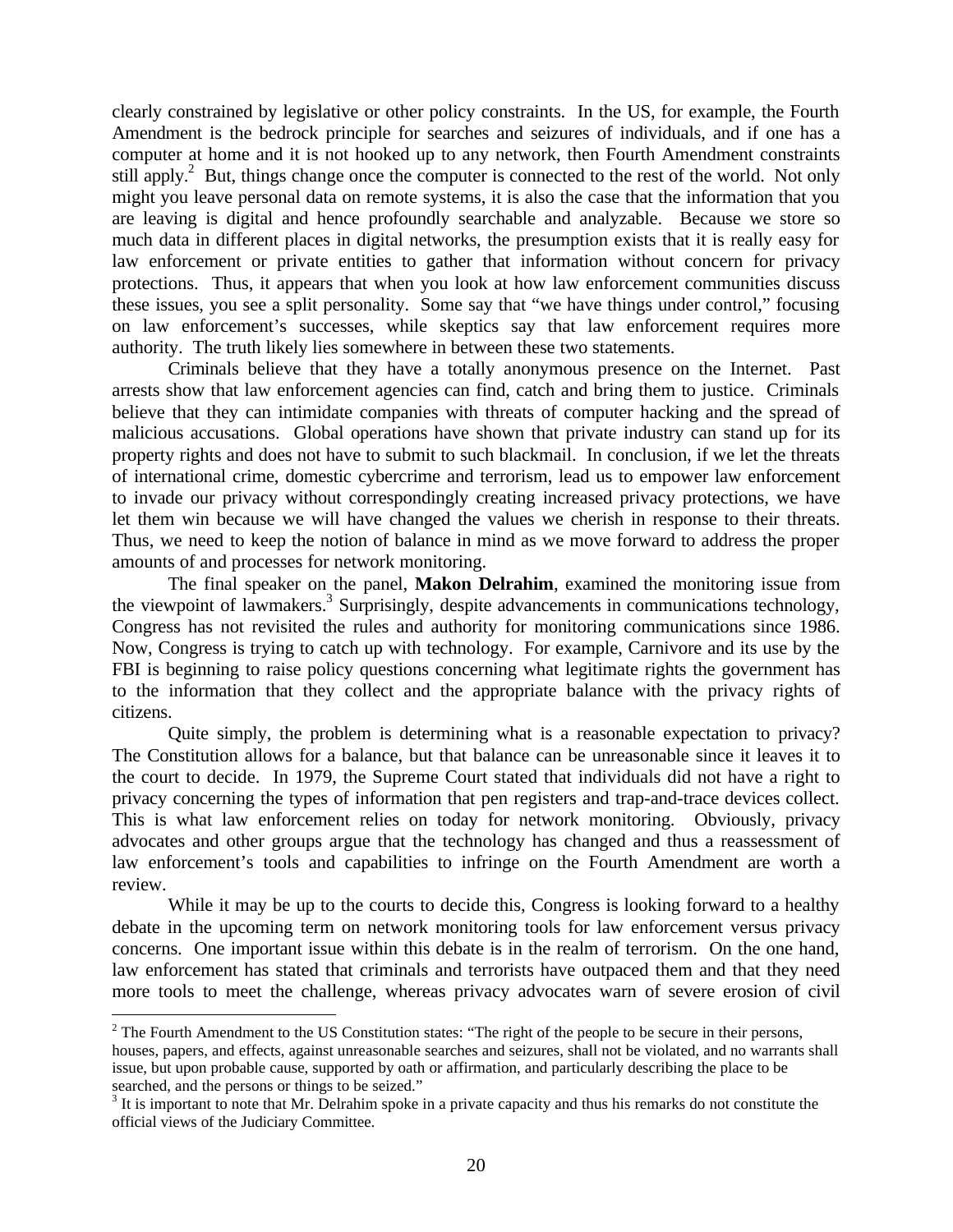liberties from such a move. Thus it was important when CIA Director George Tenet recently testified that terrorist groups including Hezbollah, Hamas, the Abu Nidal Organization and Osama bin Laden's Al Qaeda are using computerized files, email and encryption to support their operations. This information is not likely a surprise, but it should give some persons concerned about their security pause. Espionage and information warfare also offer similar insights into this debate.

Some other issues have come to the attention of lawmakers. One of the more contested issues is the right of an employer to monitor the email and other digital activities of their employees, and the (potential) requirement for employers to notify employees of their monitoring policy. Another contested issue is third party records, where the government seeks access to individuals' holdings in network storage companies or Internet service providers.

 These are some of the issues Congress expects to grapple with in the network monitoring debate. According to conventional wisdom, we have established eight levels of protection for network monitoring, moving from real time communications through various types of telephone and electronic forms. But it is an exciting time for new technology, and one anecdote that arose from hearings recently held was that when the automobile was invented, some people tried to ban it because it made bank robberies easier. We found a way to cope with that problem by providing law enforcement better tools than the criminals, and the hope is that both law enforcement and civil rights advocates will realize they are both being challenged by technology.

Some interesting issues arose during the question and answer session following the panel. The first discussion revolved around the regulation of the hacker movement. Mr. Godwin put forth that they are already regulated, in that writing malicious code like viruses, for example, is legal in that it improves our understanding of vulnerabilities and shortcomings, while releasing such codes to exploit these weaknesses is illegal. Mr. Delrahim added that we need to focus on negligence, often on the part of those individuals and companies operating information systems, rather than on gatherings of security people around the world, which continue to make valid contributions to securing information systems.

Another issue that arose was how to make the Internet more secure for the individual without threatening the individual or the larger. Mr. Delrahim noted that, from a legislative perspective, the US is encouraged that many other countries are taking sure strides to secure the intellectual property rights of their citizens. The US has focused on protection of intellectual property rights for individuals, identifying activities and protocols Internet service providers can undertake to reduce liability. However, First Amendment concerns in the US make it difficult to enact regulation on certain types of potentially fraudulent or otherwise criminal activity, such as the advertisement and sale of fake ID cards as novelty items. Mr. Zwillinger added that the US alone cannot make the Internet secure, due to it's international nature.

# **Panel V Finding Creative Solutions**

Opening the second day of the conference, the fifth panel shifted the focus of the conference to how to answer the challenges identified during the previous day. The panel sought to explore just what solutions or mitigation strategies exist to hamper, curtail, or prevent information technology benefiting transnational crime and corruption. While examining the current tools available to address the situation, the panelists also sought to lend their insight on where they felt regulation was warranted or necessary to protect the public good.

The opening presentation from **Casey Dunleavy** and **Phil Williams** detailed the research they are conducting on network intrusions for the Computer Emergency Response Team (CERT). In their opening comments, Mr. Dunleavy stated that the ultimate goal of the study is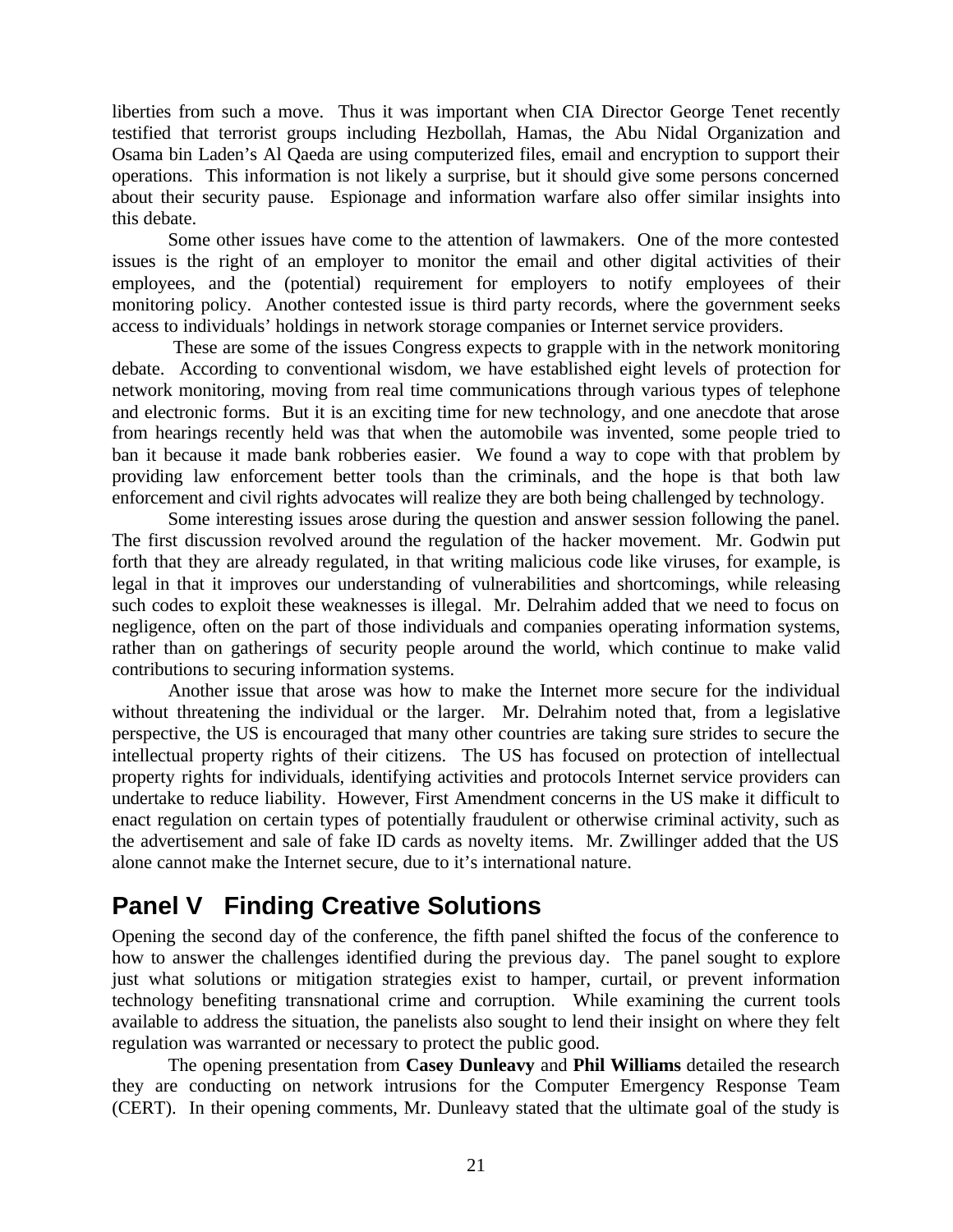to create a methodology to proactively warn of threats on the Internet. For example, using a broad database, they are profiling the victims as well as the perpetrators in order to try to determine why somebody is targeted. Thus, the endgame is creating the ability to produce predictive intelligence and reduce damages.

The first thing the study considered is what kinds of malicious activity occur on the Internet currently. The Internet has disrupted military movements, and has the potential to do so again. More well known are the effects that criminal use of the Internet has had on business. For example, identity theft and stock manipulation are just some of the criminal activities facilitated through the Internet. As the Internet has become part of the social fabric, criminal activity disruptions on the Internet will impact all aspects of our day-to-day lives.

Through the analysis of roughly 1600 intrusion reports and other records, we are beginning to find patterns and starting to construct predictive analysis. For example, analysts had assumed that a six-week time period existed between the identification of a vulnerability in an information system and the implementation of a new intruder tool. However, what analysts actually found was that the time was closer to ten days. Thus, the means of communication between hackers, cybercriminals, and cyberterrorists is much better than the analysts had anticipated.

With that, Dr. Williams continued the presentation, opening with the thought that we are now at a stage of declining sophistication in hackers and a growth in sophistication in hacker tools. Yet we could soon face be another phase where the sophistication of hackers and their tools increase simultaneously. This, obviously, would be a real problem and five specific trends bear out this concern:

- 1. An overlap between organized crime and cybercrime. While they are never going to be congruent, organized crime will continue to engage in cybercrime and thus will engender an overlap between them. One can refer to this overlap as "transnational virtual crime."
- 2. A movement from nuisance to crime. While computer viruses cause annoyance, they can also cause major disruption and harm—the Lovebug virus, for example, caused an estimated \$6 billion in damages and lost productivity. Further, viruses are becoming more specific in their targets and thus becoming tools for criminals.
- 3. The opportunities from cybertools give criminals and terrorists a weapon of last resort. Rather than having weapons of mass destruction, we see the creation of weapons of distributed destruction, as the bullet above noted.
- 4. Growing use of encryption. Encryption is a strategic defense initiative for the criminal world that fundamentally changes the playing field. It shields criminals from criminal tools like RICO and surveillance.<sup>4</sup>
- 5. Increasing exploitation of jurisdictional asymmetries. Through three different methods arbitrage, voids, and confusion—criminals are exploiting the differences among criminal around the world to reduce the risks that law enforcement pose to them.

In conclusion, there are two models to deal with cybercrime internationally. One is the model of legal strategies developed from transnational organized crime law, calling for greater harmonization of laws, greater law enforcement cooperation, and the fostering of law enforcement networks. The other model is that applied to money laundering—naming and shaming offshore financial centers to influence their behavior. As one observes the growth of offshore information centers, governments will have to take the same kind of hard line towards them.

 $\overline{a}$ <sup>4</sup> RICO is the Racketeer Influenced and Corrupt Organizations statute, the main US weapon for attacking organized criminal entities.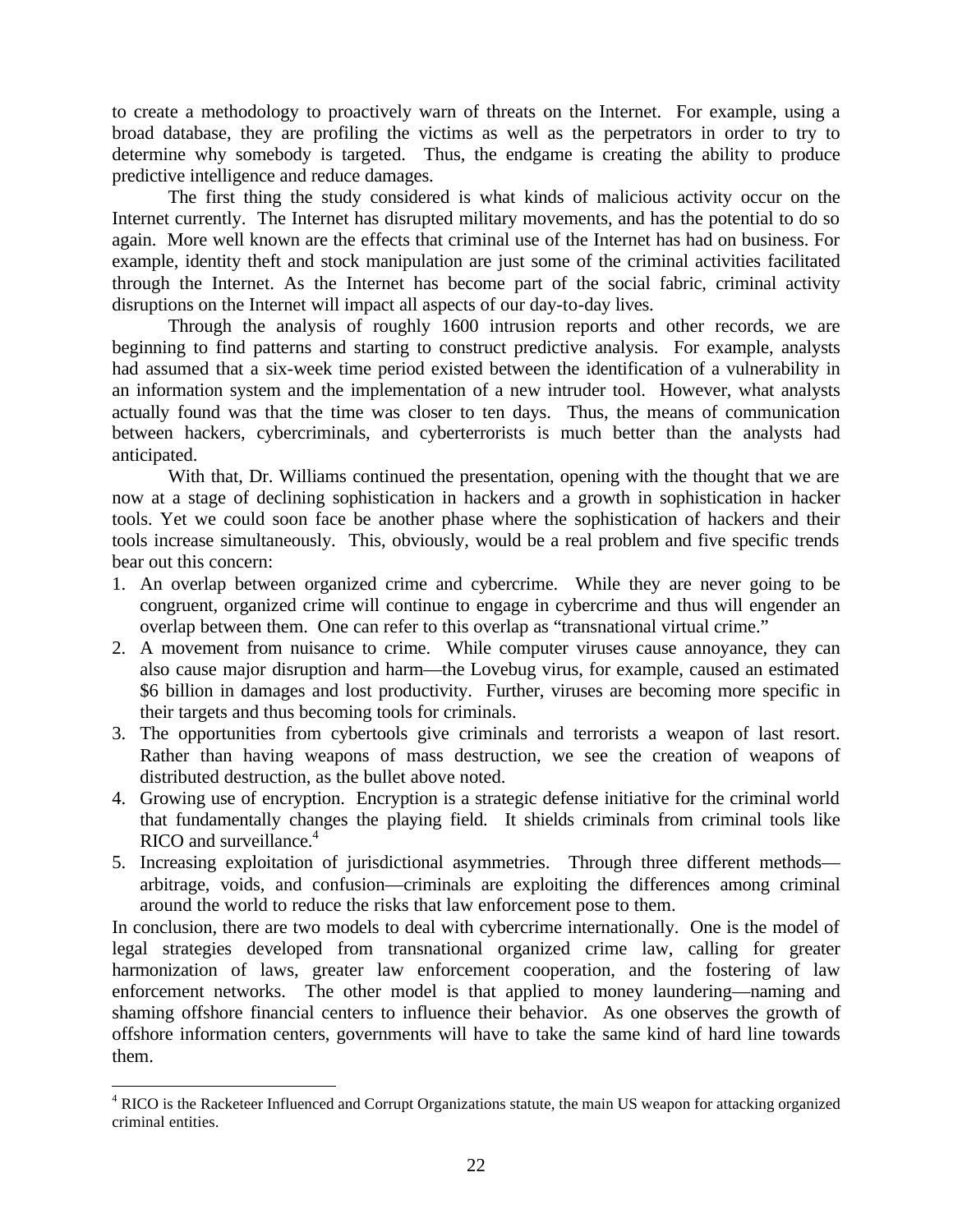The next speaker, **John Tritak**, addressed the importance of public-private partnerships in responding to threats from cybercrime. Partnerships are important because they enable the partners to better manage their risk in an information age. For the government, they help manage the risk posed to national defense, economic security, and the health and well-being of citizens. For the private sector, they help manage the risks to their businesses. In the end, it is clear that solutions based on public-private partnerships are preferable to those based on regulation regimes.

Regulation, therefore, is reserved for situations when the market fails and the government must step in. Thus, the next logical question is what risks we face for market failure, and here the Critical Information Assurance Office (CIAO) focuses on critical infrastructures. In the US, critical infrastructures are broken down into basic categories: information and communications, banking and financial services, transportation, electric power, oil and gas, and water. These infrastructures rely on information technologies, interconnected information systems, and networks to transact business as well as to perform core business operations and processes including the operation of physical assets such as power plants and reservoirs.

The growing interconnected nature of these information systems into an ever-expanding digital nervous system is creating new vulnerabilities that, when combined with an emerging array of threats, poses unprecedented risks to national defense and national economies for countries all around the world. There is a great possibility that disruption of one enterprise in one sector will propagate a chain of failure, using the information highway as a conduit.

In 1998, Presidential Decision Directive 63 (PDD-63) was issued to address the potential vulnerabilities and risks posed to the critical infrastructures. It set out to develop a means by which to deal with those trends. PDD-63 called on each of the sectors to organize themselves and to ensure information sharing arrangements. Each sector is structured in similar fashions and therefore, to some extent, are similarly vulnerable to disruptions, especially in cyberspace. Information sharing helps them manage their risk by allowing information exchange concerning vulnerabilities. The arrangement helps develop a risk profile from the vulnerabilities that new technologies expose and, in turn, improves the ability of each sector to conduct strategic planning. Beyond intrasectoral information sharing arrangements, PDD-63 also called for crosssectoral arrangements in order to identify those things that are unique and common to sectors and to manage risk accordingly. In this regard, there is a growing recognition that you can leverage a lot of very helpful and beneficial information sharing by crossing sectoral lines.

Moving on to discuss public-private partnering, the government has certain roles to play. One is to help support the information sharing process, especially in terms of providing information about higher-end threats that sector actors are not aware of, such as information warriors and terrorist groups. The other is to identify potential obstacles to information sharing or to investments that would improve information sharing, including such concerns as anti-trust violations or information sharing that exposes companies to civil litigation due to the public disclosure of vulnerabilities. In terms of public-private partnering in the cross-sectoral context, the most significant benefit the government can provide is as an enabler for industry to manage these problems in the cyber world.

In conclusion, Mr. Tritak felt that there is going to be a digital Exxon Valdez—a metaphor that serves to underscore the dangers of an interdependent, interconnected economy. This, above all, should prompt the public and private sectors to continue to cooperate. The other stakeholders that should be engaging in this process are the auditing, insurance, and investment communities. In sum, if they fail to deal with it, they actually may fail in their duties of due care and fiduciary duties, which expose them to personal liability. So, the idea is to start dealing directly with those people who actually make the decisions and the choices down the road.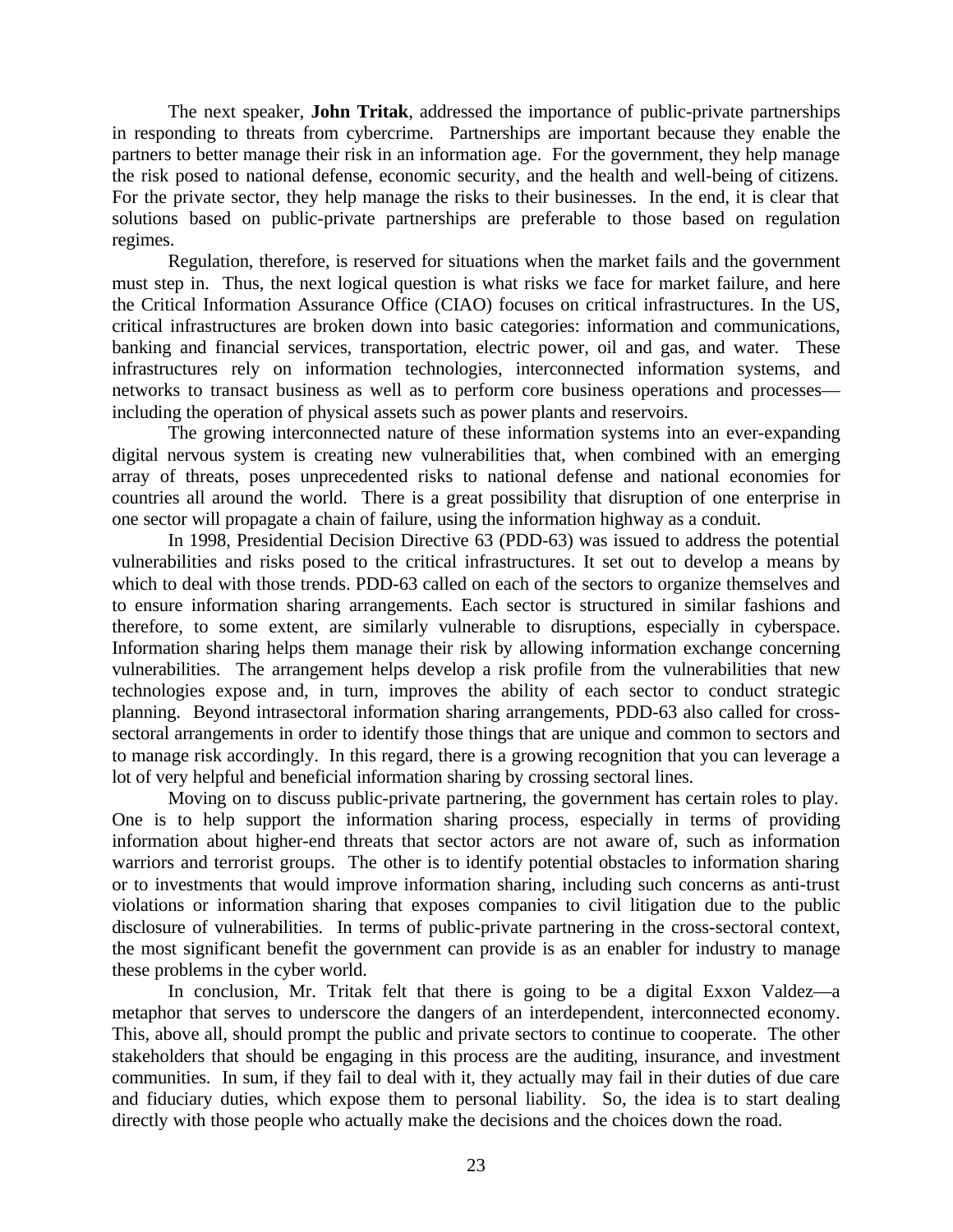Mike Orfini's remarks concluded the panel relaying the lessons from the Global Forum process on addressing corruption in the context of information technology.<sup>5</sup> The Global Forum was an initiative of Vice President Gore to create a major conference to discuss corruption thereby, creating a tool that could roll back corruption in governments without having a small minority of states cornering the high ground on the issue. Established with the help of the US State Department and others, the conference was a success as it hosted 500 people from 90 nations. In short, changes in the international environment meant that the time was right for an international meeting addressing corruption.

Since the late 1990s, the once-taboo topic of corruption began to enter the regular discussions among governments. The US, got an early start enacting the Foreign Corrupt Practices Act in 1977, making it a criminal offense for US firms to promise, offer or give bribes to officials of foreign governments to secure advantage in commercial transactions. Another watershed event was the adoption, in February of 1999, of the OECD's Convention Against Bribery of Foreign Public Officials. One other initiative is the 1994 Inter-American Convention Against Corruption. Hence, the Global Forum sought to harness this sea-change in the international community and further the development of international anti-corruption regimes.

The focus of the international community regarding corruption has shifted as a result of the Global Forum. The objective is now to help promote the visibility of other governments' efforts against corruption by promoting clear and objective international norms. While this objective has not yet been met, the Carter Center has followed up on this point by holding two conferences on corruption.

In the end, the success of the first Global Forum, held in February of 1999, led to the formation of a second Global Forum, set for May of 2001. Over 140 nations are expected to participate in the forum, whose ultimate objective is to work towards a United Nations instrument against corruption. Tying into the theme of this conference, information technology could be used to reduce the incentives, and the opportunities and increase the risk of exposure to corrupt practices.

Again, the question and answer session produced some interesting insights on the presentations from the panel. One discussion revolved around Dr. Williams' notion of encryption as a shield, and whether other forms of analysis—such as traffic or pattern analysis might hold more useful data than the messages contained in the communications. Dr. Williams agreed, noting that analysts needed to think more strategically and use different analytic tools on the datasets. Another question arose about the level of technology around the world in the context of fighting corruption, and if we as Americans weren't recognizing the technological superiority we enjoy vis-à-vis other countries. Captain Orfini noted that, while the answer is not simple, they are aware of the problem and are working with aid organizations to try to rectify the problem.

In conclusion, the panel demonstrated that information technology offers solutions for many of the challenges posed by transnational crime and corruption. For example, Mr. Dunleavy and Dr. Williams suggested that analysts can use information technology as a tool to improve analysis and prevention of malicious use of software. In other cases, such as in the corruption realm, information technology offers the potential to enable or strengthen anticorruption regimes. Through creative solutions based on technology or through more traditional solutions enhanced through technology, the same types of technology can address the challenges arising from technology.

<sup>&</sup>lt;sup>5</sup> For more information, go to www.gfcorruption.org.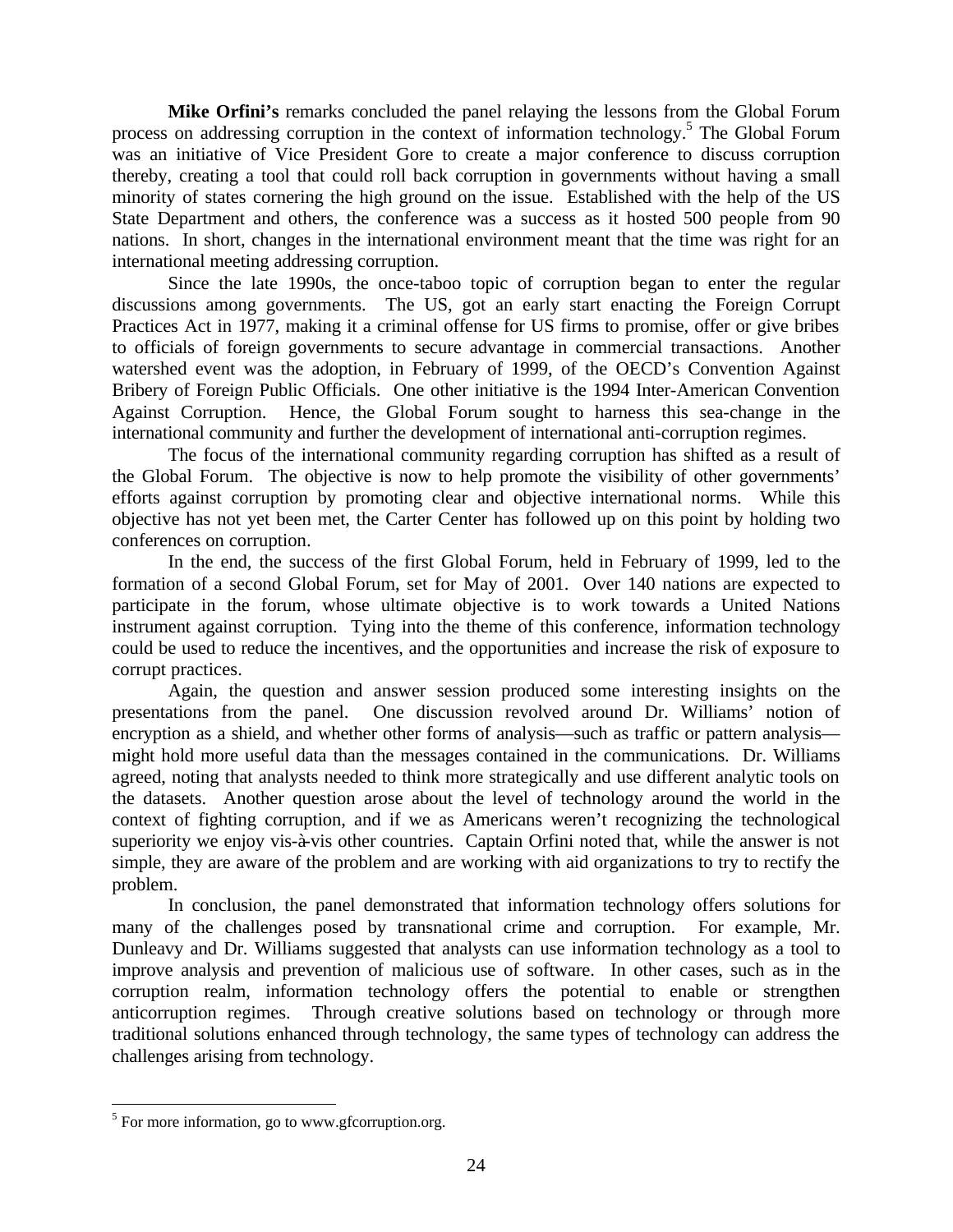# **Panel VI Identifying and Facing New Challenges**

The final panel's focus addressed future challenges. Opening the panel, **Mary Riley** spoke on the corporate response to transnational crime and corruption using information technology. She began by reviewing some of the critical issues facing e-commercial operations, including intrusions and hacking, fraud, and regulatory and compliance issues (e.g. identity fraud). In order to combat these activities and others, it is critical that information technology security, fraud prevention, and security management officials within corporations come together and merge their skills to respond to the challenge.

But some other issues come into play when addressing challenges to e-commerce. For example, the speed of information technology greatly impacts the authentication of orders and identities. The ability of retailers to reconcile orders and authentication at such high speeds is incredibly difficult. Another area of concern is hacking and monitoring of secure communications, especially in the realm of online brokerages and banks. A final area of concern is extortion—the threat from hackers to damage or destroy the data banks of online retailers for ransom payments. For example, one hacker was able to insert code onto a retailer's website and, when his ransom request was not met, he took down the retailer's website—causing close to 400,000 dollars a day in lost sales.

The most significant threats, however, emanate from insiders. With increasing corporate mergers creating more disgruntled employees, the theft or destruction of secret information is becoming more prevalent. Such activity can often open corporations to lawsuits, and thus it is vital that corporations take steps to address this issue before it occurs, such as encrypting the information and securing their transmission. Finally, such a threat is leading to corporations and insurance companies cooperating more closely to share information and assess, right at the outset, how they are going to be protected down the road.

The next speaker, **David Von Vistauxx**, addressed what novel computer and communications technologies might appear in the future. It is simply astonishing to find how rampant the practice of repackaging old technology as "novel" or "new" is in the industry. There are ten points and trends that help to change the way we think about technology and its novelty:

- 1. Technology will change more rapidly in the future than it has in the past, and the rate of change in the future is faster.
- 2. People need to learn more about less—that is, people are expert on smaller issues because of the vast amount of information to sift through in today's and the future environment.
- 3. Communications and computers are going to continue to converge until they are, in his opinion, indistinguishable by 2007, a fact that raises serious issues for the future of technology security. Flaws in computerization, furthermore, will become flaws in communication.
- 4. While everything we do with computers or communications is becoming more complex at the operational level, it appears to be simpler at the user level.
- 5. Software will continue to become obsolete before it is debugged.
- 6. Today, less than 3% of delivered commercial software is peer reviewed (another professional programmer has reviewed the code for proper function and security) in the future this percentage is expected to drop even further.
- 7. Hardware innovation will continue to innovate at a geometric rate.
- 8. New technologies are becoming so complex that fewer people will understand them outside the design and programming teams.
- 9. Security continues to be an add-on rather than a design-in.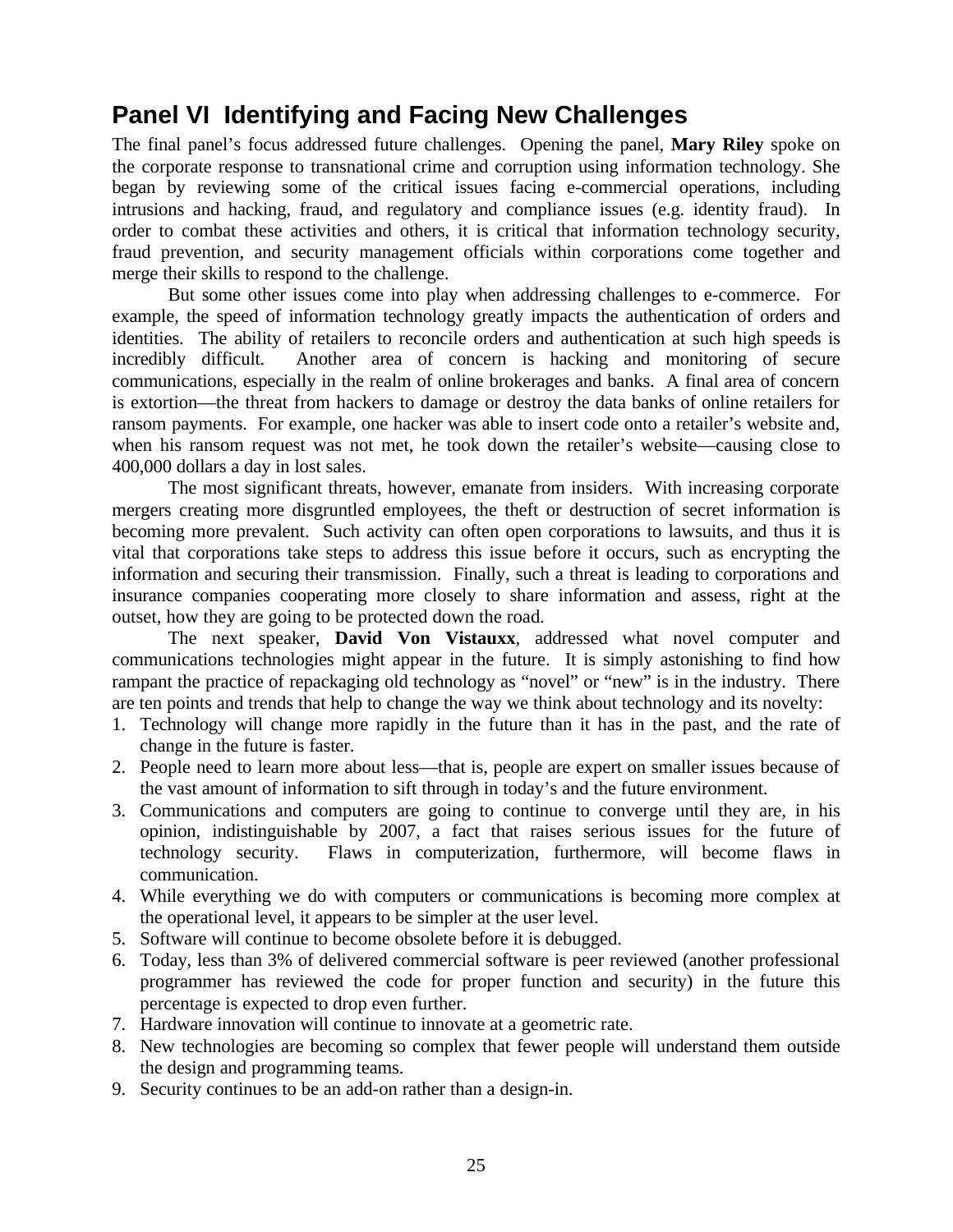10. Security breaches are going to continue but the methods will increasingly become illegal around the globe.

In conclusion, two metaphors are useful when thinking about the future of computing and security—the moat and the Maginot line. The latter tried to keep the Germans out of France after World War I, it cost 8% of France's postwar GDP. The former was a large hole surrounding your castle and was not very expensive to construct. This difference is an enormous expense-but not in utility that the former worked for 6 hours—a massive waste of resources. Therefore, security must justify its expense.

The third speaker, **Lou Degni**, addressed future challenges law enforcement will face in addressing technology used by criminal organizations.<sup>6</sup> Unfortunately, while arming society with the tools of modern efficient communications, we have inadvertently armed the criminal element with those same tools. We are facing a very rapid deployment of technologies, and we realize there is an increased criminal use of digital technologies and the Internet. Furthermore, we have seen criminals undergo efficient paradigm shifts, for example moving from landline phones to cellular phones to new types of communications technologies. Unfortunately, you likely will not see government agencies and corporations shift as efficiently because criminals do not adhere to rules.

A series of serious challenges face law enforcement in the near future. First, what makes digital technologies attractive to criminals is the mobility they offer, which in and of itself poses difficulties for wiretapping as the wire rooms that monitor the taps now have to move with the communications devices. Due to digital transmission protocols, mobility and encryption, these devices pose challenges to law enforcement conducting lawful, authorized electronic surveillance, and thus require intercept techniques that are different from what law enforcement is used to. Second, law enforcement lacks the qualified personnel to address technologicallyintensive operations. Third, law enforcement is not competitive price-wise in terms of salaries for technology engineers. Finally, law enforcement is having a difficult time providing updated training.

Turning to law enforcement responses, one is the Communications Assistance for Law Enforcement Act (CALEA), designed to ensure preservation of electronic surveillance capabilities. Implementation of the act is very difficult. For example, the act covers packet data, but provides no standards for its implementation. Another response is the formation of specialized units within the FBI and DEA to assist state and local agencies with electronic surveillance. Third is the National Infrastructure Protection Center that Mr. Vatis spoke of the day before. Finally, law enforcement is undertaking efforts to recruit and retain information technology professionals.

Turning to future developments, one of the likely trends is the increased deployment of packet networks, and thus law enforcement will need to develop packet intercept techniques, consisting of a sniffer to find the packets law enforcement needs and a shredder to identify destination, origination and direction-flow messaging. Furthermore, cooperation between law enforcement and private industry will have to increase to ensure success. Finally, law enforcement deployment of specialized equipment and training is a requirement for improving our ability to respond.

The final speaker, **Helena Plater-Zyberk**, presented the findings from a recent study from McConnell International that grouped states by their security risk in terms of e-readiness and national cybersecurity laws. The study addressed questions in 5 key categories—

-

<sup>&</sup>lt;sup>6</sup> Mr. Degni was speaking as an individual and did not necessarily represent the opinion of the Department of Justice or the policy of the Drug Enforcement Administration.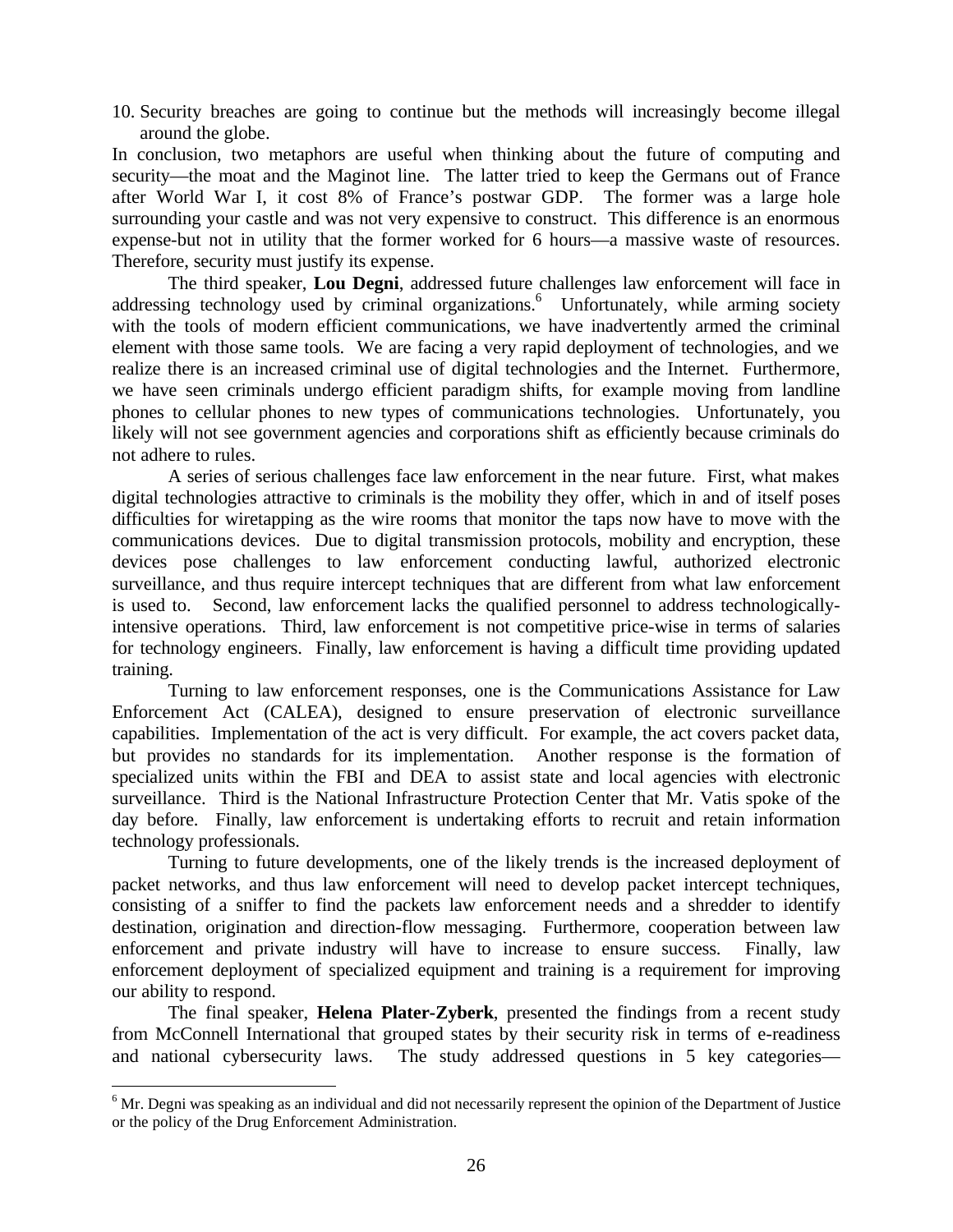connectivity, e-leadership, human capital, e-business climate, and information security—for 42 mid-level economies around the globe. One major conclusion is that a number of countries that significant shortcomings in their legal codes and law enforcement resources to deal with cybercrime.

The study of the state of cybersecurity laws around the world included information from 52 countries of differing economic levels. The data supported ten types of cybercrimes in four classifications:

- Data-related crimes: Interception, modification, and theft of data
- Network crimes: Denial of service and sabotage
- Crimes of access: Hacking, cracking, and virus dissemination
- Associated crimes: Aiding and abetting the above categories as well as computer-related fraud and forgery.

Over two-thirds of the country respondents did not have laws in place to prosecute cybercriminals whatsoever, and only one—the Philippines—had laws to deal with all ten.

The primary conclusion, therefore, is that far too many countries are relying on outdated statutes that predate the birth of cyberspace and have yet to be tested in court. Furthermore, laws are in place to protect government sectors without lending protection to the private sector. Finally, there is no model for what sorts of legislation need to be enacted.

# **Conclusion**

The conference reached the following conclusions on five focal points from the introduction, and supported additional observations.

- **I. How does information technology facilitate transnational crime and corruption?**
- Information technology is enabling transnational criminals and corrupt individuals to function more effectively
- Information technology is promoting the formation and operation of illicit networks by providing the swift and secure communications they require across vast distances
- Information technology is a revenue source for transnational criminals who use the internet and other technologies to commit fraud
- Government technology contracts are often the objects of corruption
- Information technology professionals in the software and computer engineering fields can also work, knowingly or unwittingly, for criminals in different regions of the world

### **II. How are trends in information technology affecting transnational crime and law enforcement?**

- The growth of anonymity on the Internet benefits transnational crime groups and hampers the ability of law enforcement to trace communications back to a definite suspect
- The illicit networks of transnational criminals are adapting information technology faster and more efficiently than law enforcement.
- Hacker tools are becoming increasingly powerful tools of transnational criminals while the level of expertise required to operate them decreases
- Transnational criminals and terrorists are using the full range of technical means (e.g. encryption, steganography) to keep their communications protected from law enforcement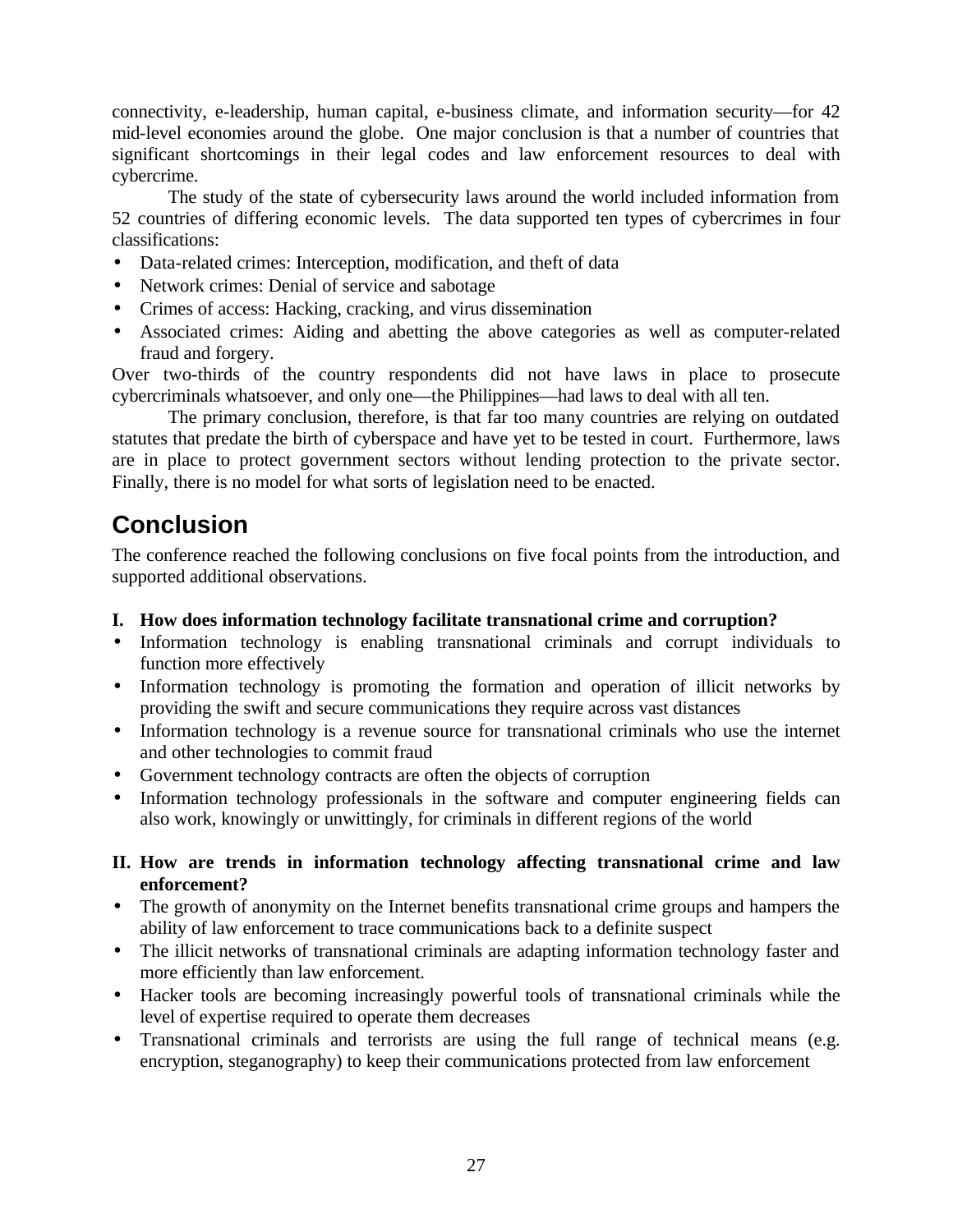### **III.How does transnational crime affect current and new information technology, businesses and institutions?**

- The convergence of information technology products (i.e. computers and telecommunications) in the future may lead to security holes which criminals can exploit
- Information technology in the hands of transnational criminals can undermine institutions and even governments

#### **IV.Will new regulations in the information technology area cause more harm than good?**

- Sharp regulations denying the ability of hackers to conduct licit activities could form a backlash in increasing security flaws for criminals to exploit
- Public-private partnerships are important in regulating information technology
- Regulation of technology must not impede innovation and technological innovation

#### **V. Will regulation impact democratic processes and economic development?**

- The private sector monitors networks more thoroughly and frequently than does the government. Privacy and civil liberty concerns must be addressed by both corporations and governments in achieving the necessary balance between regulation of technology and protection of the citizenry from transnational crime
- Limitations on encryption exports have tangible costs for U.S. technology firms. These costs must be weighted against the national security interests of the country
- Regulation of technology must balance the rights and civil liberties of individuals with the need to fight the harm caused by transnational criminals and corrupt individuals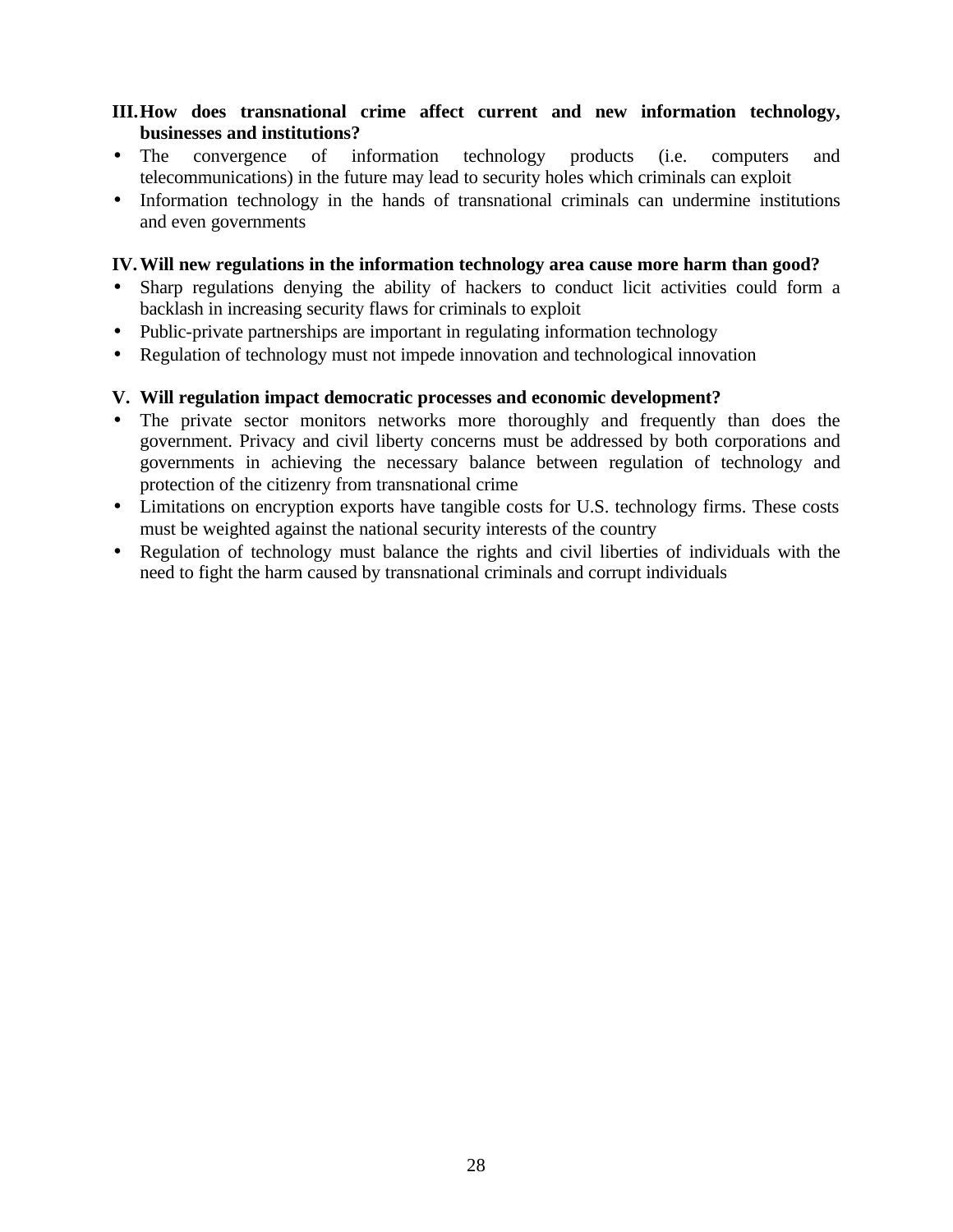# **Moderator and Speaker Biographies**

#### **John A. Beasley, Jr.,** *Assistant US Attorney, US Department of Justice Transnational/Major Crimes Section*

Mr. Beasley works at the Office of the US Attorney for the District of Columbia trying cases in both state and federal court. During his tenure he has held positions in the misdemeanor, felony, grand jury, narcotics, violent crime and transnational/major crime sections of that office, and for the last five years his work has centered on the investigation and prosecution of terrorism, espionage, export control and organized crime matters both in the US and abroad. He works closely in coordinating joint investigations between foreign and US law enforcement in Europe, Asia and Latin America. Before joining the Office of the US Attorney, he served in the US army judge advocate general's corps primarily as an instructor in constitutional law and international law subjects and as prosecutor from 1983 to 1987. Mr. Beasley graduated Boston University School of Law in 1983.

#### **Walter D. Broadnax**, *Dean, School of Public Affairs, American University*

Dr. Walter D. Broadnax is one of America's leading scholar-practitioners in the field of public policy and management. Prior to becoming Dean of the School of Public Affairs at American University, he was Professor of Public Policy and Management in the School of Public Affairs at the University of Maryland where he also directed The Bureau of Governmental Research. Dr. Broadnax has served as the Deputy Secretary and Chief Operating Officer of the US Department of Health and Human Services, President of the Center for Governmental Research, Inc., in Rochester, New York, and President of the New York State Civil Service Commission. He has held many positions including Director of the Innovations in State and Local Government Programs at the Kennedy School of Government at Harvard University; Director of Children, Youth and Adult Services for the State of Kansas; and Professor at The Federal Executive Institute in Charlottesville, Virginia. Dr. Broadnax received his Ph.D. from the Maxwell School at Syracuse University, his BA from Washburn University, and his MPA from the University of Kansas. He has also served on several corporate and non-profit boards of directors including the CNA Corporation, Keycorp Bank, Rochester General Hospital, Rochester United Way and the Ford Foundation/Harvard University Innovations in State and Local Government Program.

#### **Vladimir Brovkin**, *Director, United Research Centers Project, Transnational Crime and Corruption Center, and Associate Research Professor, School of International Service, American University*

Dr. Vladimir Brovkin manages the daily operations of the Transnational Crime and Corruption Center's (TraCCC) overseas research centers in Russia and Ukraine. He was the Principal Investigator for TraCCC's 1999 Money Laundering and Front Companies project. In addition to his work for TraCCC, Dr. Brovkin was a NATO Research Fellow from 1997-1999, and is currently the Executive Editor of three journals: *Organized Crime Watch-NIS, Demokratizatsiya*: *The Journal of Post-Soviet Democratization,* and *Organizovannaya Prestupnost i korruptsiya* (Organized Crime and Corruption) in Russia. He has served as a consultant for various US Government agencies on Russian and Post-Soviet affairs, and has delivered numerous lectures and participated in many panel discussions on Russian and Eurasian politics, organized crime, and corruption. Dr. Brovkin has published extensively on Russian affairs in major scholarly journals. He has also published several books on Russian political parties, including the acclaimed *Russia after Lenin: Politics, Culture, and Society* (Routledge 1998). Dr. Brovkin came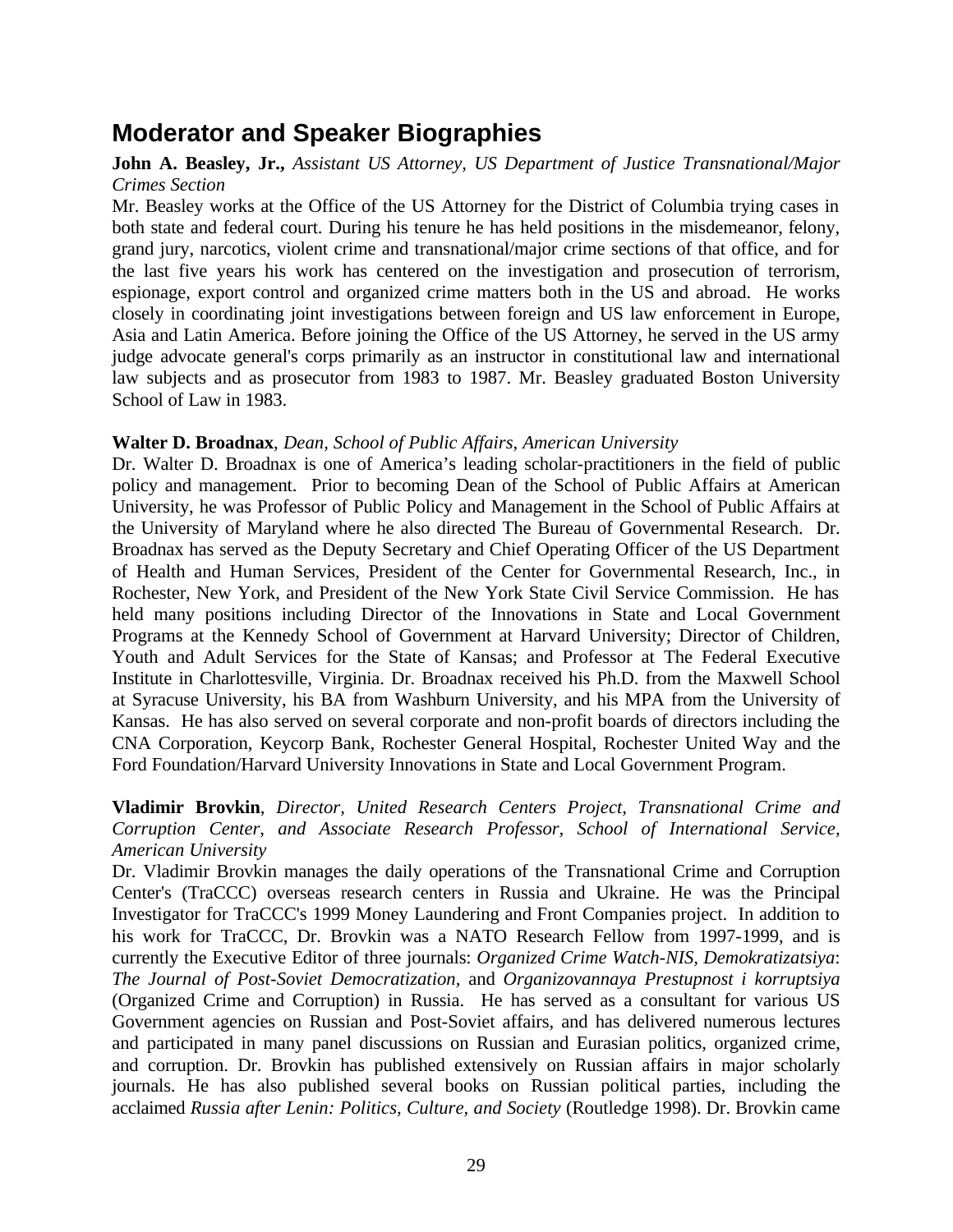to TraCCC from Harvard University where he had been teaching Russian history and politics as an Associate Professor for seven years.

#### **Mark Childers,** *Special Agent, US Secret Service, Financial Crimes Division*

Mr. Childers has served in the US Secret Service for 5 years, and currently works in the Financial Crimes Division, where he oversees and manages ongoing criminal investigations in the field. Prior to joining the Secret Service, he served as a Deputy US Marshal for 8 years.

#### **Louis Degni**, *Special Agent, US Drug Enforcement Administration*

Special Agent Louis Degni has been with the Drug Enforcement Administration for 14 years. He has worked in New York, Miami and extensively overseas. Special Agent Degni has spent the last 10 years working in electronic surveillance. Currently, he is unit chief for the Wireless Communications and Emerging Technologies Unit of the Communications Assistance for Law Enforcement Act (CALEA) Implementation Section.

#### **Makan Delrahim,** *Counsel, Committee on the Judiciary, United States Senate*

Makan Delrahim joined the majority staff of the Senate Judiciary Committee in 1998 as Counsel. He currently oversees the full Committee's E-commerce, Antitrust and Emerging Technology Policy Unit. Prior to joining the Judiciary Committee, Mr. Delrahim practiced law at the Washington, DC offices of Patton Boggs, LLP, focusing his practice on intellectual property and international transaction and public policy matters. Before that, Mr. Delrahim was employed at the National Institutes of Health's Office of Technology Transfer, and in 1994 he served as Deputy Director for Intellectual Property Rights at the Office of the US Trade Representative, Executive Office of the President. Mr. Delrahim has co-authored two *amicus* briefs submitted to the US Supreme Court: one on the constitutionality of physician-assisted suicide, and the other on the international application of US Copyright laws. Mr. Delrahim holds a BS from the University of California, Los Angeles, and a JD from the George Washington University School of Law. He has successfully completed the requirements for a Master of Science degree from Johns Hopkins University in Biotechnology. He is a member of the California and the Washington, DC bars and is a registered patent attorney qualified to practice before the US Patent and Trademark Office.

#### **Dorothy E. Denning**, *Professor of Computer Science, Georgetown University, and Director of the Georgetown Institute for Information Assurance*

Dr. Denning specializes in information warfare and information assurance. Before going to Georgetown in 1991, Dr. Denning was a member of the research staff at Digital Equipment Corporation, a senior staff scientist at SRI International, and an associate professor at Purdue University. She is presently a member of the President's Export Council Subcommittee on Encryption Policy, a CINCSPACE CND/CNA advisory committee, the CSIS Cyber Threats of the Future task force, and Georgetown's Technology Oversight Committee. Dr. Denning is author of *Information Warfare and Security* (Addison Wesley, 1999), and *Cryptography and Data Security* (Addison Wesley, 1982), as well as over 100 articles. She is co-editor of *Internet Besieged: Countering Cyberspace Scofflaws* (Addison Wesley, 1998). She has testified before the US Senate and House of Representatives and is a frequent lecturer at conferences and symposia. She is an ACM Fellow and has received the National Computer Systems Security Award and the Distinguished Lecture in Computer Security Award. In April 2000, she was named the TechnoSecurity Professional of the Year at TechnoSecurity 2000. Denning received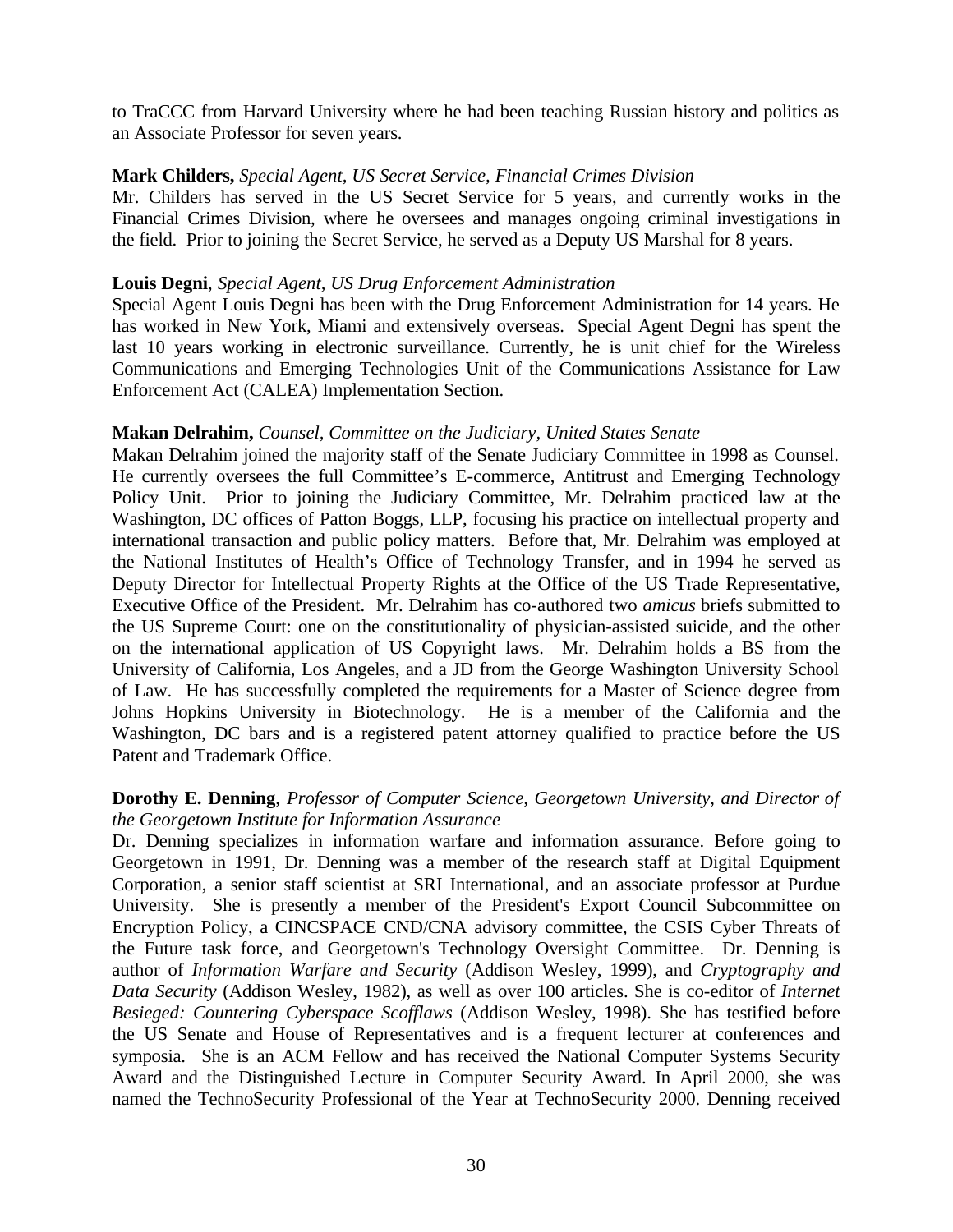BA and MA degrees in mathematics from the University of Michigan and her Ph.D. in computer science from Purdue University.

#### **Matthew G. Devost**, *Senior Information Security Analyst, Security Design International Inc.*

Matthew G. Devost has been researching the impact of information technology on national security since 1993. A founding Director of the Terrorism Research Center, Inc., an institute dedicated to research and analysis of issues in counter-terrorism and information warfare, he has provided support on information operations and information terrorism to the Department of Defense community, Presidential commissions, and other government, law enforcement and intelligence agencies. He also provides information security consulting and intelligence analysis for private corporations, including Fortune 500 companies and critical infrastructure owners. Mr. Devost has appeared on CNN, MSNBC, NPR and Australian television as an expert on terrorism and information warfare. He has lectured and/or published for the National Defense University, US intelligence and law enforcement communities, the Swedish government, Georgetown University, as well as in the popular press. Mr. Devost holds a BA degree from St. Michael's College and an MA from the University of Vermont.

#### **Casey Dunleavy**, *Member of Technical Staff, Software Engineering Institute (SEI), Carnegie Mellon University*

Mr. Dunleavy specializes in strategic analysis of threats to computer networks. A significant part of his work involves analysis of transnational organized crime as well as other potential threat groups. Prior to working at SEI, he was Chief, Computer Network Warfare Analysis, for US Space Command and the North American Aerospace Defense Command in Colorado Springs. He has also worked for the Office of Naval Intelligence, the National Security Agency, and other intelligence agencies. During a long intelligence career, Mr. Dunleavy has been recognized for work in the areas of strategic military analysis, ballistic missile defense, computer network security, indications and warnings, and crisis response. In addition to his analytic work he is a frequent guest lecturer and instructor on strategic military issues.

#### **Mike Godwin**, Policy Fellow, *Center for Democracy and Technology*

Noted Internet lawyer, activist and author Mike Godwin has extensive involvement with the legal and social issues affecting cyberspace. He served for nine years as staff counsel at the Electronic Frontier Foundation. Currently, in addition to his role as CDT policy fellow, he is Chief Correspondent for IP Worldwide and Columnist for American Lawyer Magazine, both publications of American Lawyer Media. Godwin has authored numerous articles and the highlyacclaimed book, Cyber Rights: Defending Free Speech in the Digital Age (Random House/Time Books, 1998). His writings and activism have covered issues as diverse as electronic search and seizure, free speech in electronic communications, and the affects of international law on computer communications. His discussions of the Internet's social and legal ramifications have appeared in the Whole Earth Review, The Quill, Index on Censorship, Internet World, and WIRED.

#### **Louis Goodman**, *Professor and Dean, School of International Service, American University*

Louis Goodman researches institutions of power that affect prospects for development in the third world. He is the author of numerous scholarly books and articles. His *Small Nations, Giant Firms: Capital Allocation Decisions in Transnational Corporations* (Holmes and Mier, 1987) discusses the determinants of capital allocation decisions in transnational corporation and the impact of transnational corporations on national development. *The Military and Democracy in*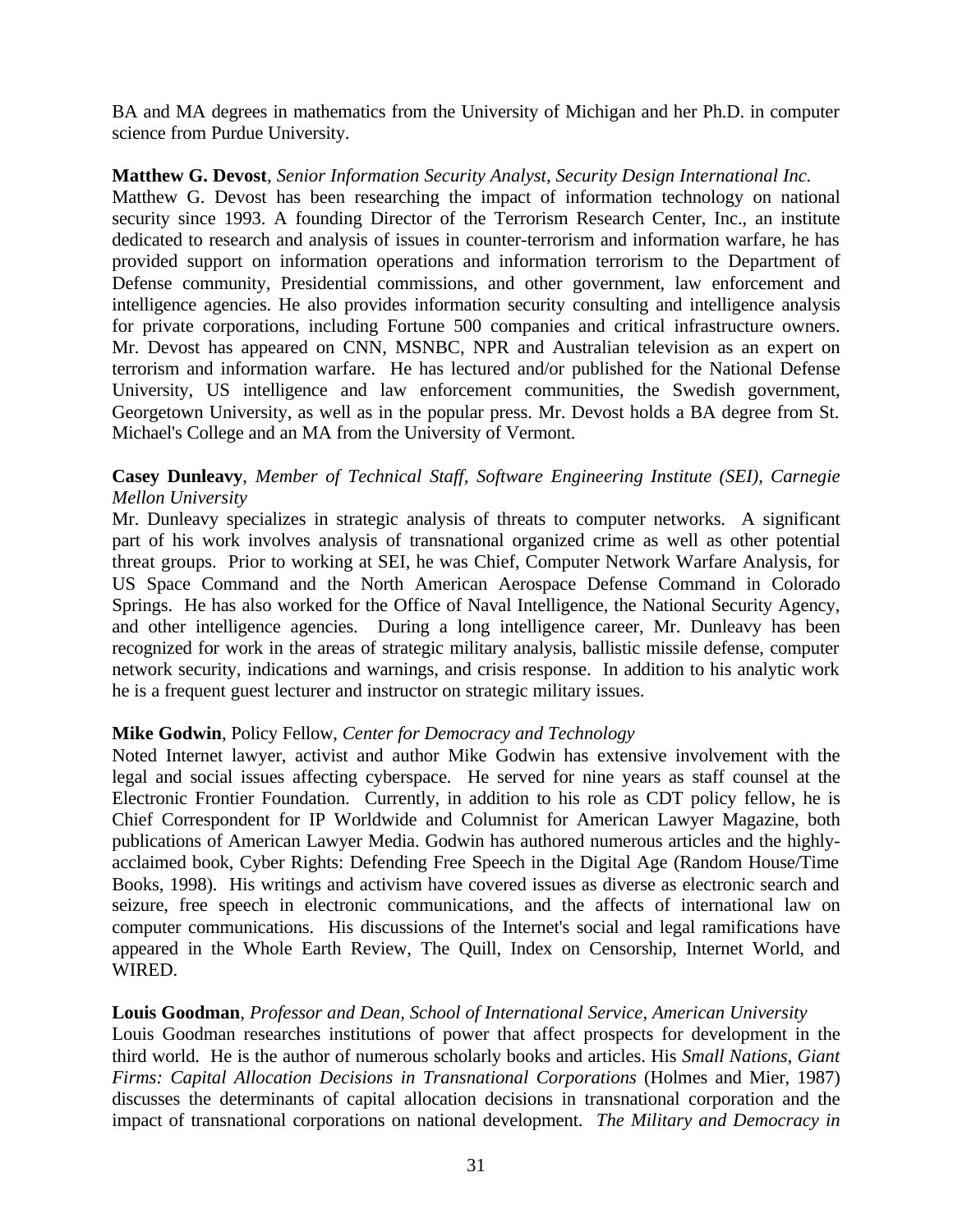*Latin America* (D.C. Heath-Lexington, 1990) and *Lessons from the Venezuelan Experience* (Johns Hopkins, 1995) are volumes he has recently co-edited which focus on the role of the military in political and economic development. His publications also include works on international affairs education including *International Affairs Education on the Eve of the 21st Century* (APSIA, 1994). Louis Goodman has been Professor and Dean of the School of International Service since 1986 and in 1992 served as the President of the Association of Professional Schools of International Affairs. Prior to assuming this position, he directed the Latin America Program at the Woodrow Wilson International Center for Scholars, the Latin America and Caribbean Program at the Social Science Research Council, and served on the faculty of Yale University. He received his MA and Ph.D. from Northwestern University and his BA from Dartmouth College.

#### **Michael Hershman,** *Chairman, Decision Strategies/Fairfax International, LLC (DSFX)*

Michael Hershman is an internationally recognized expert in areas relating to economic crime and computer security. As President of The Fairfax Group for more than 15 years, Mr. Hershman has managed highly sensitive investigations and security issues for governments and private sector clients. Immediately prior to founding The Fairfax Group in 1983, Mr. Hershman served as Deputy Auditor General for the Foreign Assistance Program of the US Agency for International Development. In the 1970s, he was selected by the US Congress as Senior Staff Investigator with the Senate Watergate Committee and then as Chief Investigator for a joint Presidential and Congressional commission reviewing state and federal laws on wiretapping and electronic surveillance. Following two years as Federal Election Committee Chief Investigator, he was appointed Deputy Staff Director for the Subcommittee on International Organizations of the US House of Representatives. This committee was responsible for legislation and oversight relating to international banks and other US supported international organizations, such as the United Nations. Mr. Hershman is a co-founder of Transparency International, an independent, not-for-profit coalition against corruption in international business transactions; a member of the US Chamber of Commerce Economic and Security Working Group; a member of the Partnership for Critical Infrastructure Protection; a member of the Fairfax County Board of Supervisors Audit Oversight Committee; and is on the Board of Editors of *The Journal of Proprietary Rights*.

#### **James P. Kerins, III**, *President, National Fraud Center (NFC)*

Mr. Kerins is responsible for the strategic decisions and partnerships of NFC. Prior to that he served as the Chief Operations Officer and Executive Director/Director of Investigations, with responsibility for management of all investigation and research activities throughout the company. Mr. Kerins has spent over 14 years with the National Fraud Center and has formal law enforcement experience and extensive professional training credits. Mr. Kerins holds a degree in political science and criminalistics and is currently a candidate for a master's degree in Economic Crime Management from Utica College of Syracuse University. He is a member of several organizations including the Council of International Investigators, where he has served as the President and Chairman of the Board. He also has received extensive certification in bank fraud, insurance fraud, and corporate fraud and is a Certified Fraud Examiner.

#### **Nanette S. Levinson**, *Associate Dean and Associate Professor of International Relations at the School of International Service, American University*

Nanette S. Levinson has written and lectured extensively on international communication and organizational change as well as on international science and technology issues. Dean Levinson's work cuts across several disciplines including sociology, political science, and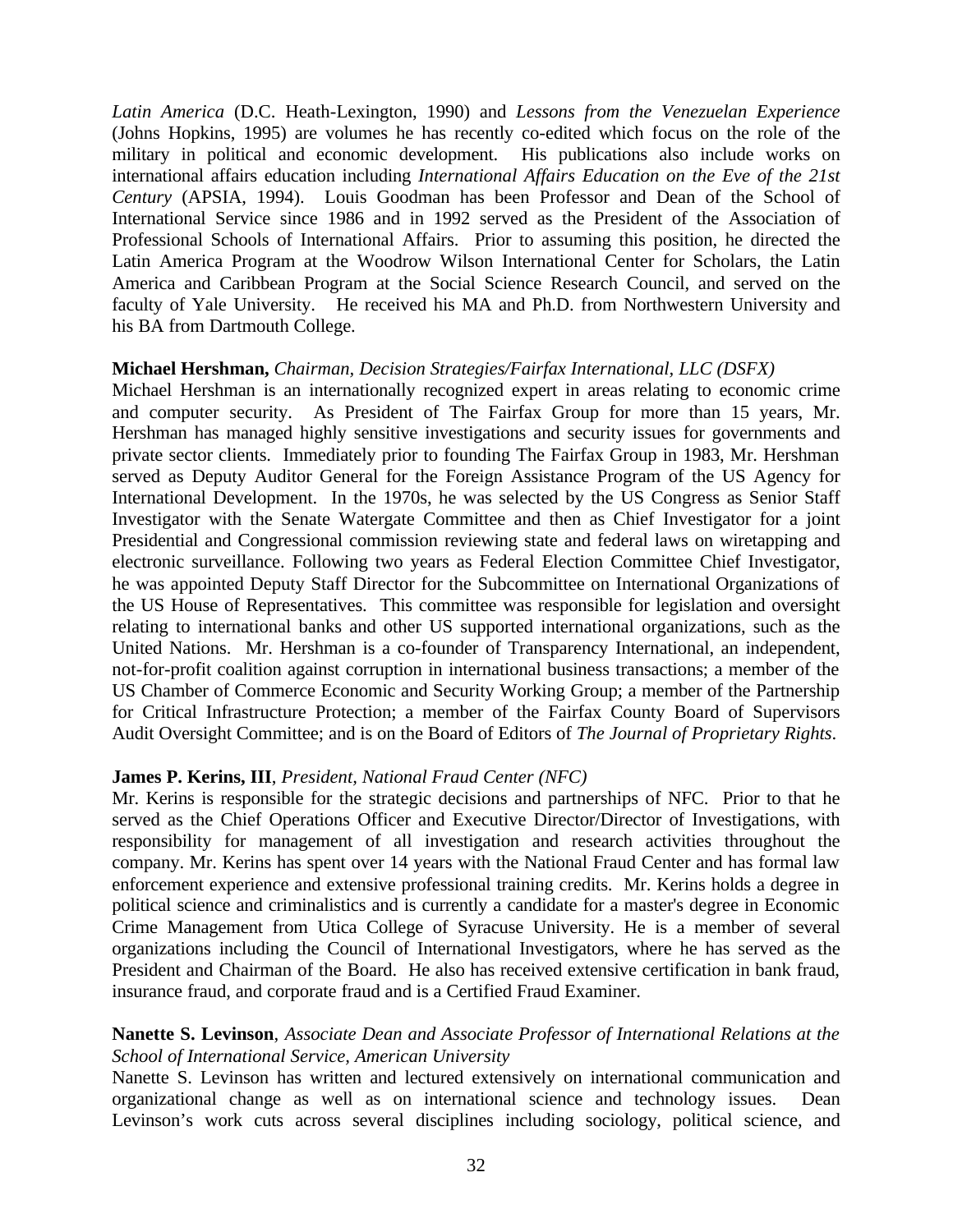management. Her current research includes a comparative study of institutional change and Internet technology in the context of globalization, and her research and teaching has led to consulting assignments in both private and public sector organizations including the Xerox Corporation, the Department of the Navy, and the State of New Jersey. The Association of Professional Schools of International Affairs recently selected Dean Levinson to direct an international symposium on the use of telecommunications technologies in international affairs education. Having served as Chair of the Board of the National Conference on the Advancement of Research, she is also on the Board of the Women's Foreign Policy Group. Dean Levinson recently completed work on a study of women as leaders in international affairs sponsored by the Women's Foreign Policy Group and funded by the Ford Foundation. She received her BA, MA and Ph.D. from Harvard University in Cambridge, Massachusetts.

#### **Captain Mike Orfini (USN),** *Military Advisor for National Security Affairs to the Vice President*

A Naval Aviator, Mr. Orfini has been serving as the Military Advisor for National Security Affairs to the Vice President since 1996. He is responsible for advising the Vice President and his National Security Advisor on Western Hemisphere issues and on global programs on anticorruption, environment, intelligence, natural disasters, counternarcotics, counterterrorism, and organized crime. Prior to this assignment, he served in many US Navy operational units including Commanding Officer of an aviation squadron in Florida. Born in New Jersey in 1955, Mr. Orfini has an undergraduate degree from Villanova University, masters degrees from the University of Southern California and Harvard University, and has completed an Executive Fellowship at the Center for International Affairs at Harvard University.

### **John T. Picarelli**, *Analyst, Transnational Crime and Corruption Center (TraCCC), American University*

Mr. Picarelli is currently developing a law enforcement training curriculum addressing the trafficking of women and children and enters his third year of research on the relationships between transnational criminal organizations and information technology. Prior to joining TraCCC, Mr. Picarelli served as an analyst at Pacific-Sierra Research Corporation (now Veridian-PSR), conducting and briefing research to the defense and intelligence communities on organized crime, terrorism, and the proliferation of weapons of mass destruction. His most recent publications include "Information Technologies and Transnational Organized Crime," coauthored with Dr. Phil Williams, in Dan Papp (ed.), *Information Age Anthology, Vol. II* and an upcoming article in *Transnational Organized Crime* arguing that US law enforcement's atavistic employment of information systems hampers its abilities to mitigate transnational organized criminal enterprises. Mr. Picarelli is a Ph.D. candidate at the School of International Service at American University, earned his MA in International Affairs from the Graduate School of Public and International Affairs at the University of Pittsburgh, and his BA in International Relations from the University of Delaware.

### **Helena Plater-Zyberk**, *Director of Research, McConnell International*

Ms. Plater-Zyberk assists private and public sector clients by creating strategies to reduce national-level information security risks and by evaluating countries' and regions' e-market potential and the viability of business opportunities within them in comparison with other selected economies or regions. Recently, she researched and analyzed the capacity of over 40 nations to participate in the global networked society, and presently she is engaged in a project to evaluate the laws of over 50 countries to determine governments' ability to prosecute cyber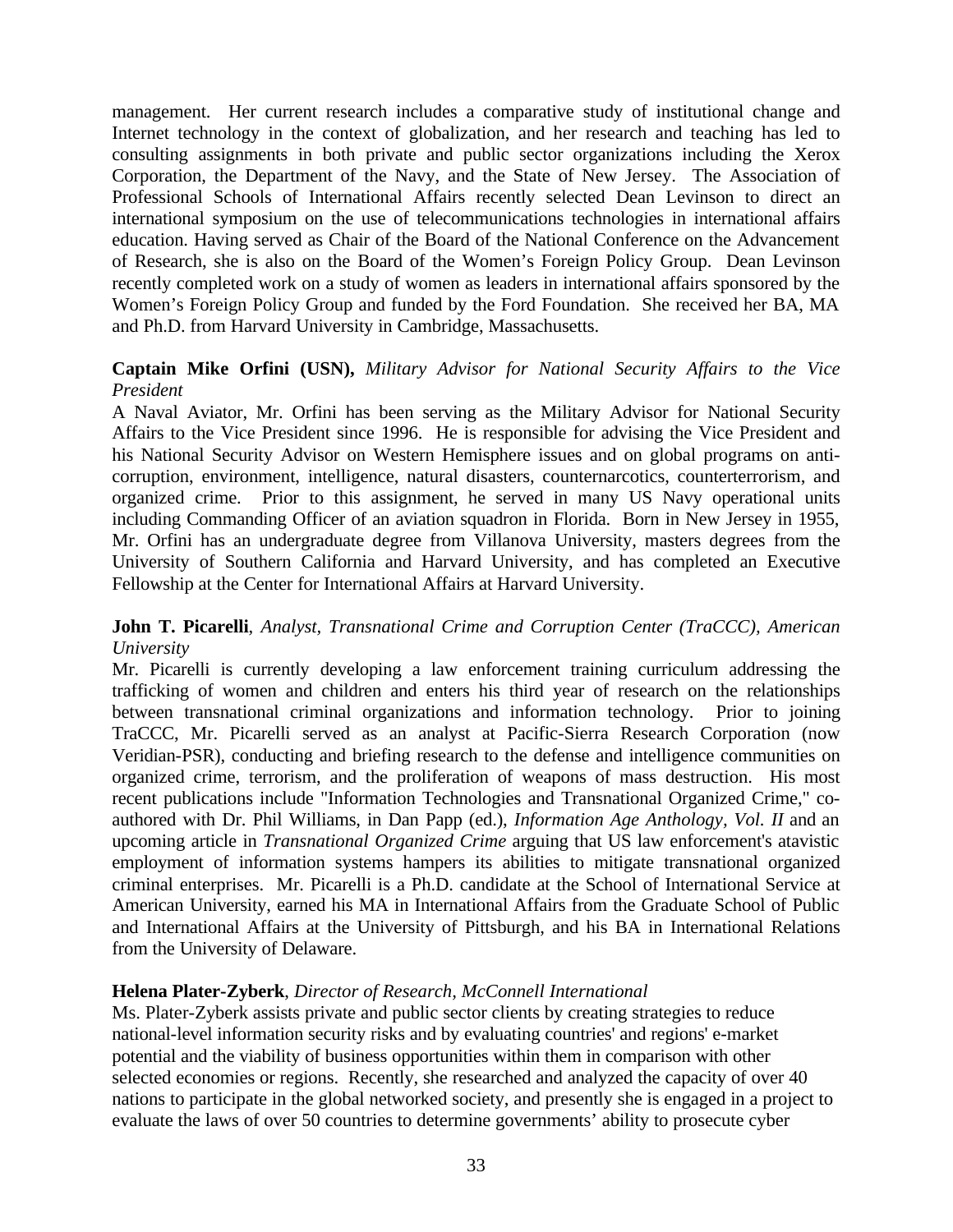criminals. Before joining McConnell International, Ms. Plater-Zyberk analyzed corporate governance trends in European markets at the Investor Responsibility Research Center and served as a Faculty Advisor to the National Youth Leadership Forum on Defense, Intelligence, and Diplomacy. As a Rotary International Ambassadorial Scholar, Ms. Plater-Zyberk earned a certificate in the Management of International Joint Ventures at the European University (Viadrina, Germany) and earned her BA in International Relations and Economics, cum laude, from the American University, School of International Service.

### **Mary K. Riley**, *Director, Digital Risk Management, Price-WaterhouseCoopers Investigations LLC.*

Ms. Riley, now a Director of Price-WaterhouseCoopers Investigations LLC in Washington, DC, recently completed a 13-year career as a federal agent at the US Secret Service, resolving criminal investigations involving electronic crimes, network intrusions and financial crimes. She established and managed one of the largest computer forensic programs in law enforcement and has a reputation as a leading expert and innovator in the development of tools and techniques used in the investigation of high-tech criminal activity. Ms. Riley's law enforcement experience was built on a background in personal computer system integration at IBM and programming/systems analysis experience at the Army Corps of Engineers. She was able to join President Clinton and Vice President Gore in the introduction of the International Crime Control Strategy to a live international press conference audience including cabinet members, House and Senate congressional leaders and the directors of all federal and military law enforcement agencies. Ms. Riley drafted the Wireless Telephone Protection Act of 1998. She served as liaison to the telecommunications industry lobbyist organizations, the Business Software Alliance, and the House and Senate legislative counsel representatives, to ensure the bill's language had the desired effect for all parties. She also coordinated the investigation and computer forensic examinations of the 1998 network intrusion into the Nynex telecommunications network in Boston, Massachusetts.

### **Louise Shelley**, *Director of the Transnational Crime and Corruption Center (TraCCC); and Professor, Department of Justice, Law, and Society, and the School of International Service, American University*

Dr. Shelley is a leading US expert on crime, law, and law enforcement in the former Soviet Union, as well as an expert on transnational organized crime and corruption. Since 1995, Dr. Shelley has conducted the TraCCC program in coordination with specialists in Russia and more recently in Ukraine on the problem of organized crime and corruption. As an advisor to the US government on the problems of post-Soviet organized crime, Dr. Shelley has testified before the House International Relations Committee on several occasions, most recently before the House Banking Committee regarding the Bank of New York. She is the author of *Policing Soviet Society* (Routledge 1997), as well as numerous articles and book chapters. Dr. Shelley is presently co-editor of *Demokratizatsiya*, the journal of post-Soviet democratization, and *Trends in Organized Crime*. Dr. Shelley received her undergraduate degree (cum laude) from Cornell University in Penology and Russian Literature. She holds an MA in Criminology from the University of Pennsylvania. She studied at the Law Faculty of Moscow State University on IREX and Fulbright Fellowships, and holds a Ph.D. in Sociology from the University of Pennsylvania. She is the recipient of Guggenheim, NEH, Kennan Institute and Fulbright fellowships and received a MacArthur Grant to establish the Russian Organized Crime Study Centers.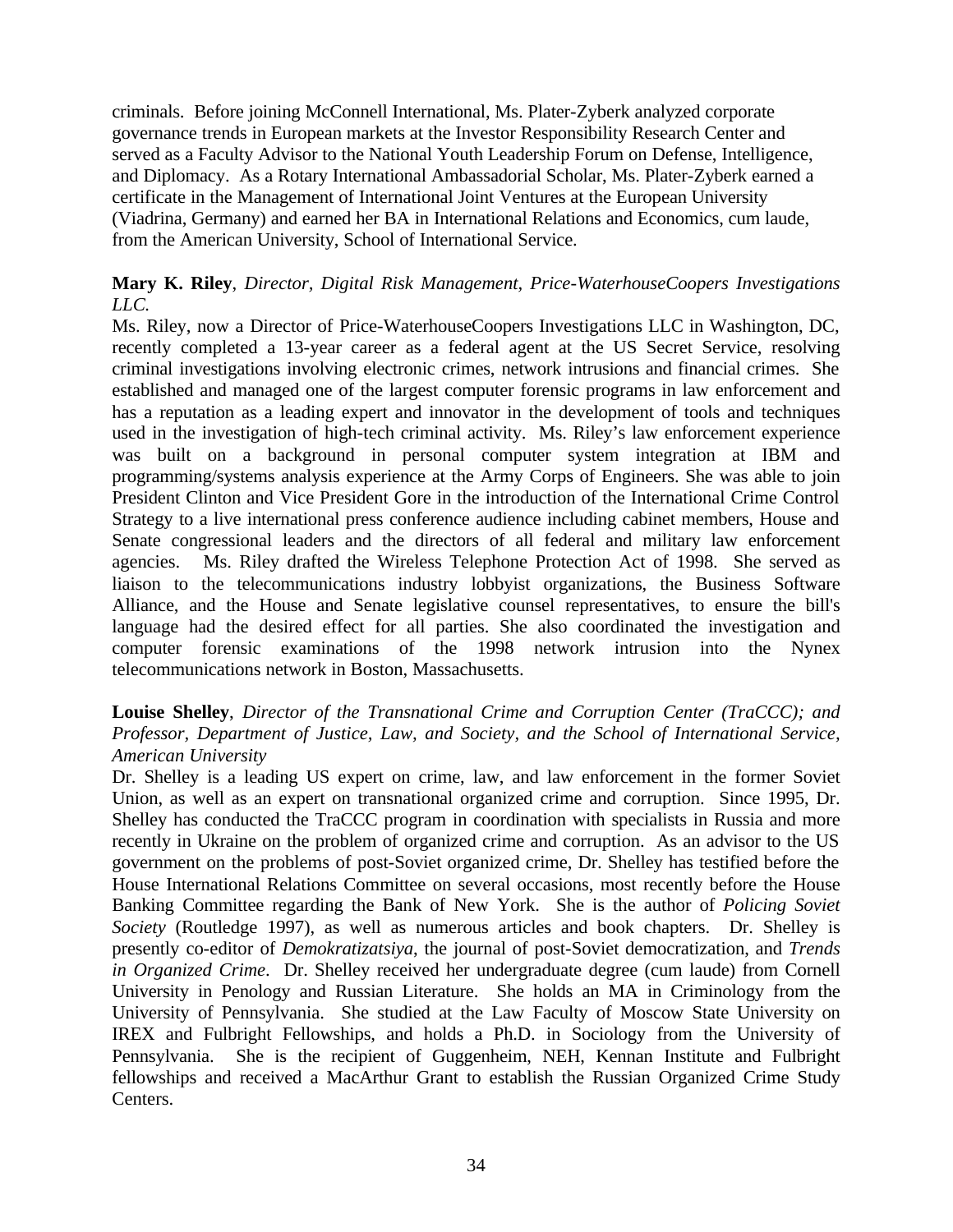**Alexis Slebodnick**, *Senior Intelligence Analyst, CyberSmuggling Center, U.S. Customs Service* Alexis Slebodnick is currently assigned to the CyberSmuggling Center's Child Exploitation Unit. As the Senior Analyst, she develops investigations into child pornography and refers cases to the appropriate field office. Ms. Slebodnick has been an intelligence analyst for eighteen years and was previously with the FBI and the Financial Crimes Enforcement Network (FinCEN). Her varied experience has included terrorism, drug, money laundering and Internet investigations. She received her BS in Business from Radford University and her MA in International Transactions from George Mason University.

#### **Timothy P. Trainer**, *President, International AntiCounterfeiting Coalition (IACC)*

Mr. Trainer assumed the position of President of the Washington, DC based IACC in September 1999. He oversees the IACC's day-to-day administrative operations, including its domestic and international programs. Prior to joining IACC, Mr. Trainer was an attorney in the US Patent and Trademark Office's (PTO) Office of Legislative and International Affairs for over three and a half years. He worked primarily on enforcement and trademark issues. As a PTO attorney, he regularly represented the United States at the World Intellectual Property Organization (WIPO), provided intellectual property technical support to the Office of the US Trade Representative and other US government agencies regarding intellectual property issues. Mr. Trainer regularly developed and coordinated intellectual property enforcement programs for WIPO, the US Department of Commerce and other US agencies. While at the PTO, Mr. Trainer's primary geographic areas of responsibility for enforcement matters were Asia and Europe. He has also worked in the Intellectual Property Rights Branch of the US Customs Service and practiced law in the Washington, DC office of Arter & Hadden. Mr. Trainer's articles have appeared in numerous professional journals, including "Copyright World," "Trademark World," "Trademark Reporter," "AIPLA Quarterly Journal" and "Managing Intellectual Property." His book, *Border Enforcement of Intellectual Property*, was published by in January 2000. Mr. Trainer received his law degree from the Cleveland Marshall College of Law in 1986. He also has an MA in Asian Studies from the University of Pittsburgh. Prior to his graduate studies at the University of Pittsburgh, he studied at Keio University's International Center in Tokyo in 1978-79.

#### **John S. Tritak**, *Director, Critical Infrastructure Assurance Office (CIAO)*

As Director of CIAO, John Tritak is responsible for supporting the National Coordinator for Security, Infrastructure Protection, and Counter-Terrorism in the development of an integrated National Infrastructure Assurance Plan. As Director, he will also coordinate a national education and awareness program, as well as legislative and public affairs initiatives. Before joining CIAO, Mr. Tritak was an attorney with the law firm of Verner, Liipfert, Bernhard, McPherson and Hand, Chartered, providing advice and counsel to domestic and international clients in the defense, telecommunications, and transportation industries. Mr. Tritak served as Deputy Director for Defense Relations and Security Assistance in the State Department's Bureau of Politico-Military Affairs, coordinating U.S. efforts in security assistance and the defense trade in Europe, Africa, and the Middle East. Mr. Tritak also served as a State Department adviser to the US delegation negotiating the Strategic Arms Reduction Treaty in Geneva, Switzerland, and was a deputy political adviser to US Central Command in Riyadh, Saudi Arabia, during Operation Desert Shield. He previously served as a consultant on national security and military matters at Pacific Sierra Research Corporation (now Veridian-PSR). Mr. Tritak received a BS in political science from the State University of New York, Brockport, an MA in War Studies from the University of London, Kings College, and his JD from the Georgetown University Law Center.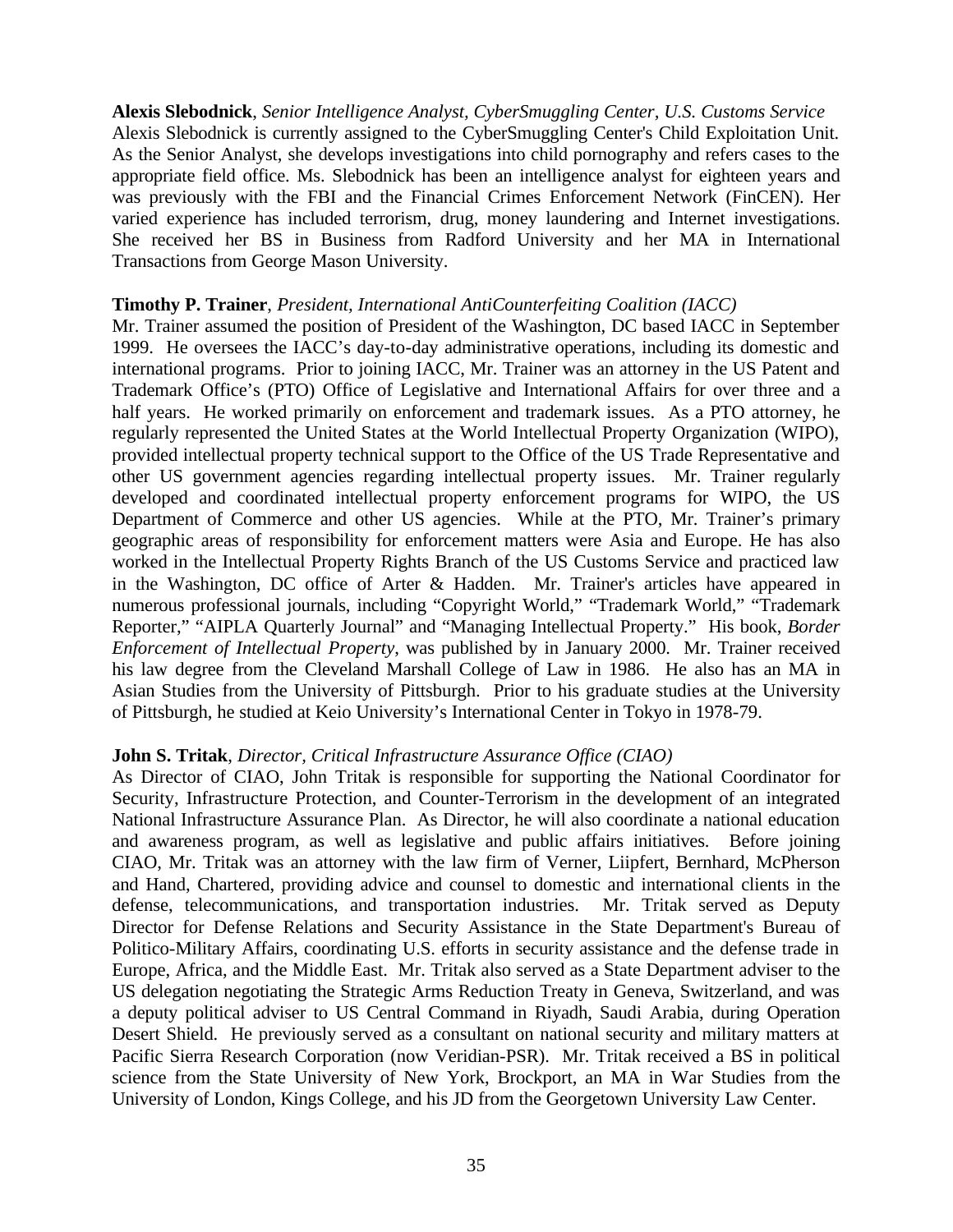### **Michael Vatis**, *Director, National Infrastructure Protection Center, Federal Bureau of Investigation*

Prior to becoming Director of the National Infrastructure Protection Center in February 1998, Mr. Vatis served as Associate Deputy Attorney General and Deputy Director of the Executive Office for National Security in the Department of Justice. In this capacity, he advised the Attorney General and the Deputy Attorney General on national security matters and coordinated the Department of Justice's national security activities. Mr. Vatis has also served as a Special Counsel in the Department of Defense and as a law clerk to the late Justice Thurgood Marshall of the U.S. Supreme Court and then-Judge (now Justice) Ruth Bader Ginsburg of the U.S. Court of Appeals for the D.C. Circuit. Mr. Vatis has also worked as a lawyer in private practice in Washington D.C. Mr. Vatis is a magna cum laude graduate of Princeton University and Harvard Law School.

#### **Mikhail Vertuzaiev**, *Professor and Senior Research Fellow, National Academy of Interior Affairs of Ukraine*

As a professor since 1995 in the Department of Forensics and a Senior Research Fellow at the National Academy of Interior Affairs of Ukraine, Mikhail Vertuzaiev's research interests center around issues of combating crime and information resource management in law enforcement. He was made a Member of the International Slavic Academy of Sciences in 1998. His other affiliations include the Scientific and Technical Council of the Prominvestbank of Ukraine. Vertuzaiev has presented the results of his study on financial safety in banking systems at several international conferences and has published extensively. His written works include *Computer Crime in Ukraine: Myths and Reality* (1997)*, Use of Computers in Law Enforcement* (1996)*,* and *Principles of Computerization for Law Enforcement Agencies* (1993). He earned his Doctor of Engineering Science degree from the Academy of the MIA of the Russian Federation in 1993. He holds a second specialized doctorate in management of technical systems.

#### **David von Vistauxx**, *Trelex Associates, Ltd.*

Mr. von Vistauxx has over 30 years experience in computer and communications security. He has extensive experience in satellite communications and networking, and has been an invited speaker at several international security symposia. He wrote industry standard device drivers for Optical Media for the UNIX operating system, and has co-authored texts on the Linux Operating System. Prior to Trelex, Mr. von Vistauxx was responsible for communications security for American Communication & Computation, Inc. in Washington, DC, and was responsible for maintaining an international rapid response capability for International Digital Maintenance, Ltd., also in Washington.

#### **Jay Wack**, *Chief Technology Officer, TECSEC*

Mr. Wack brings 25 years of extensive experience in the electronics and information security industries, primarily with the Avnet Corporation, to TECSEC's management team which he joined in 1992. He held positions in sales, sales management (including sales and service responsibility for 35 locations and 400 marketing and field engineers), technical sales support, marketing, engineering, operations, and product development. Mr. Wack's experience and contacts span both the commercial and federal markets.

#### **Phil Williams**, *Director, Matthew B. Ridgway Center for International Security Studies*

Dr. Phil Williams is Director of the University of Pittsburgh's Ridgway Center for International Security Studies and Professor in the Graduate School of Public and International Affairs at the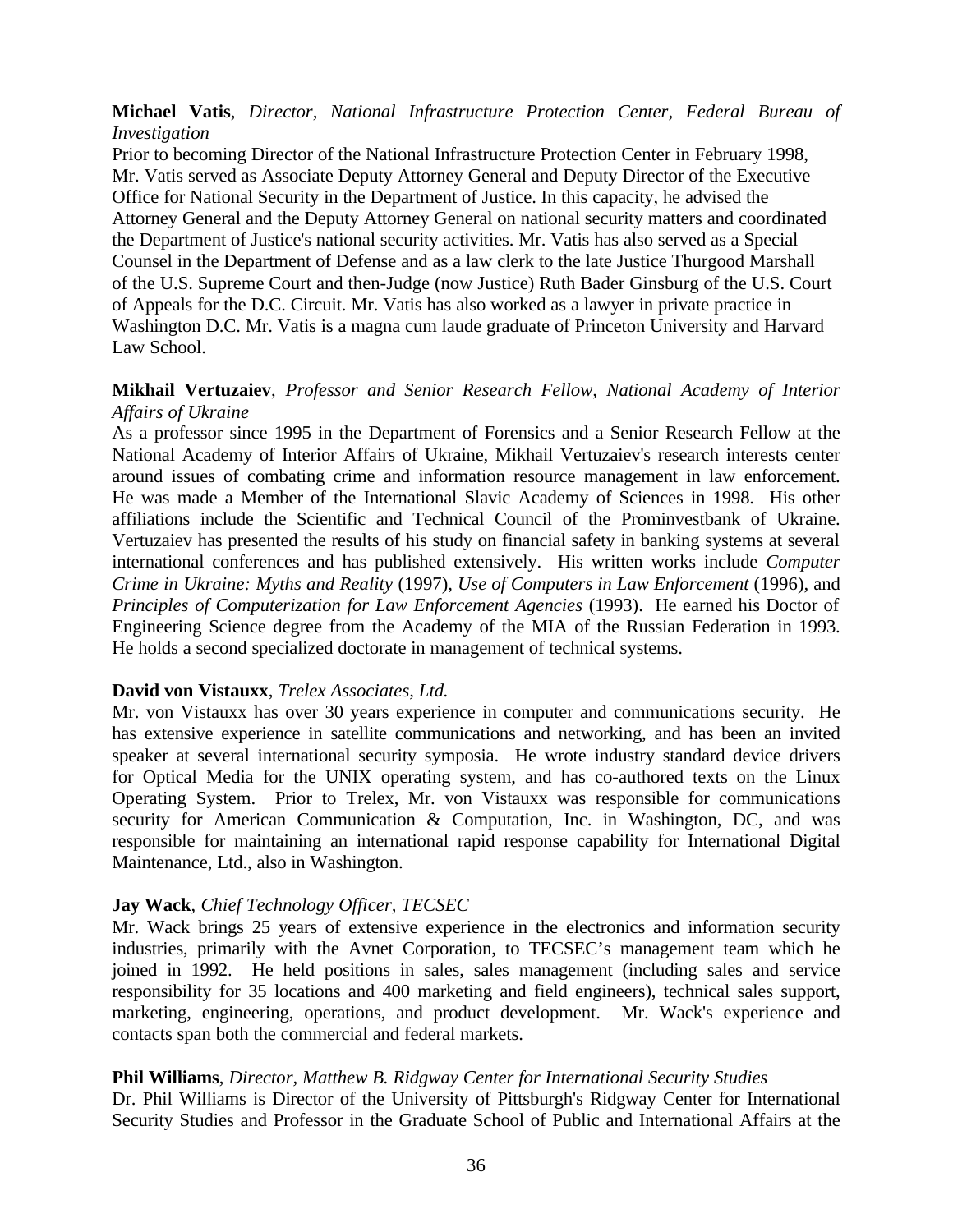University. He has published extensively in the field of international security including *Crisis Management* (1976), *The Senate and US Troops in Europe* (1986), and (with Mike Bowker) *Superpower Détente: A Reappraisal* (1987). During the last six years his research has focused on transnational organized crime and drug trafficking, and he has written articles on these subjects in *Survival, Washington Quarterly, The Bulletin on Narcotics, Temps Stratégique, Scientific American,* and *Criminal Organization*. In addition, he is editor of a journal entitled *Transnational Organized Crime*. He has been a consultant to the United Nations on organized crime, drug trafficking, and money laundering. He has edited a volume on *Russian Organized Crime* and, most recently, a book on *Illegal Immigration and Commercial Sex: The New Slave Trade.* He is currently preparing a book for Polity Press on *Transnational Organized Crime.*

#### **Vic Winkler,** *Principal Architect for Security, Sun Microsystems Federal*

Vic Winkler has over 20 years of experience in Information Security (INFOSEC), information systems design, operations, implementation, and testing. He is a published author and researcher in INFOSEC, and an expert in intrusion/anomaly detection in complex systems. Currently, on the staff of the Chief Technology Officer at Sun Microsystems Federal, he is the Principal Architect for Security. In his present capacity, he is responsible for enabling customer security architecture decisions, authoring security whitepapers, and has written the security policy for the Government of Malaysia. He is a member of the Sun Board for defining the internal "Network Security Ambassador" program. He is the Sun technical representative to the Technology Working Group for the Center for Strategic and International Studies (CSIS) commission for reforming US information technology export control policy. Previously he represented Sun on the Steering Committee for the Information Systems Security Board (ISSB, spin-off of NSTAC Presidential NII Task Force). At Litton PRC Inc., he was a Principal Engineer on the PRC National Systems staff. He spent nine years as a technical member of the PRC R&D staff where he was the Principal Investigator for a number of R&D efforts in INFOSEC.

#### **Marc J. Zwillinger**, *Partner, Kirkland & Ellis*

Mr. Zwillinger is the leader of the Cyberlaw and Information Security practice group at Kirkland & Ellis and a member of the firm's Technology Committee. Prior to joining Kirkland & Ellis, he worked in the Computer Crime and Intellectual Property Section of the Criminal Division of the Department of Justice (DOJ). At DOJ, he coordinated the investigations of several high-profile computer crime cases including the 1997 penetration of US military computer systems by an Israeli hacker; the Denial of Service Attacks that hit e-commerce sites in February 2000; and the Love Bug virus. He also investigated and prosecuted cases involving violations of the Economic Espionage Act of 1996 (EEA) and was responsible for coordinating DOJ's approval for charges filed nationwide under the EEA. He personally represented the government in United States v. P.Y. Yang, et al., the first EEA case successfully tried in the US. He has trained hundreds of federal prosecutors and agents at the FBI Academy and at the Department of Justice's National Advocacy Center. In private practice, he now provides advice and counsel on protecting the confidentiality, availability and integrity of proprietary information, and conducts internal investigations and litigation for companies that have suffered a breach of computer security or loss of trade secret technology. He also helps companies help assess and limit their risk resulting from e-commerce related activities. He has lectured to a wide variety of audiences on topics related to computer crime and economic espionage and serves as an Adjunct Professor of Cyberlaw at the Columbus School of Law at the Catholic University of America. He was recently named co-chair of the Computer and High-Tech Crime Subcommittee of the White Collar Crime Committee of the American Bar Association. He received a JD, magna cum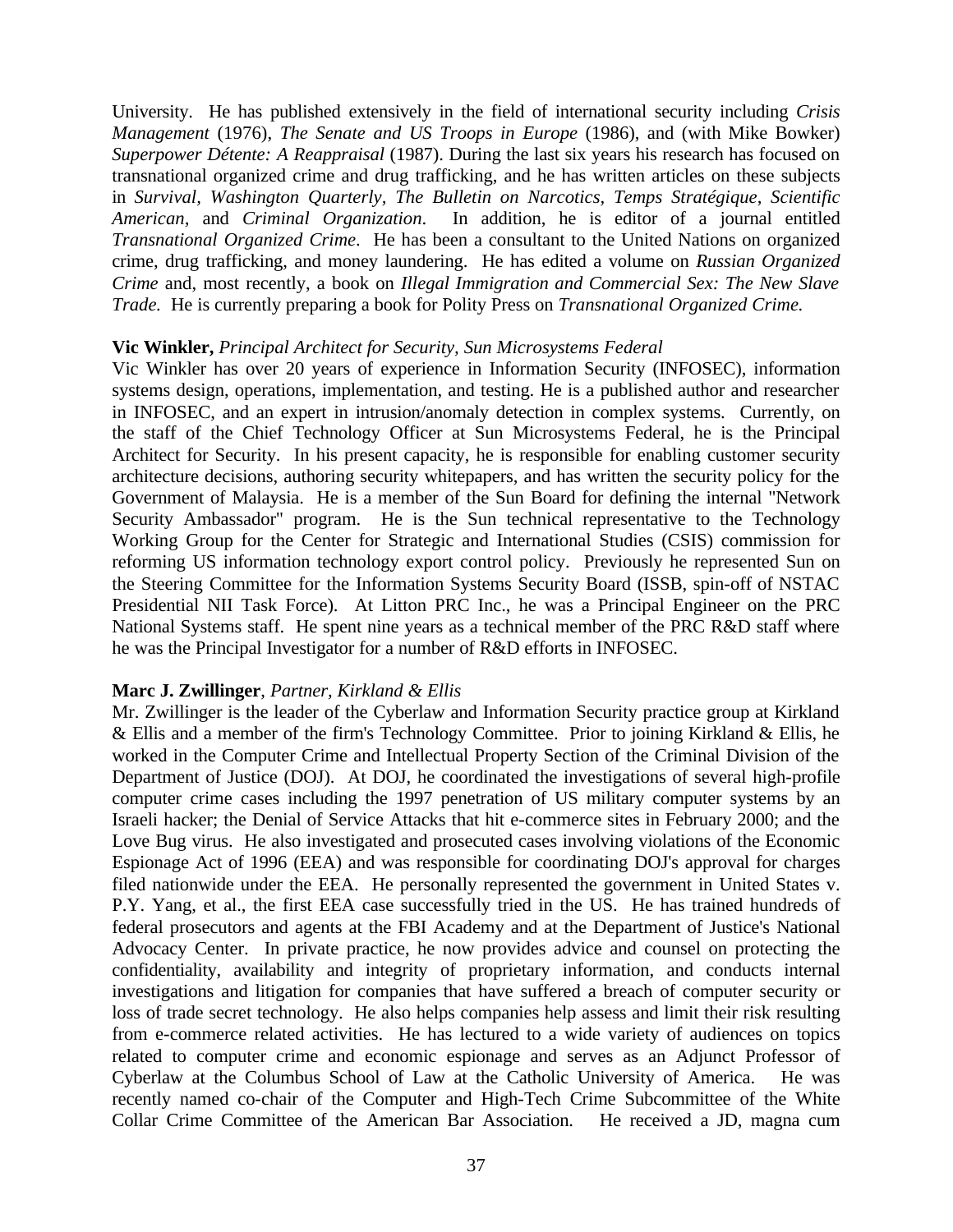laude, from Harvard Law School in 1994 and his BA in Political Science from Tufts University in 1991.